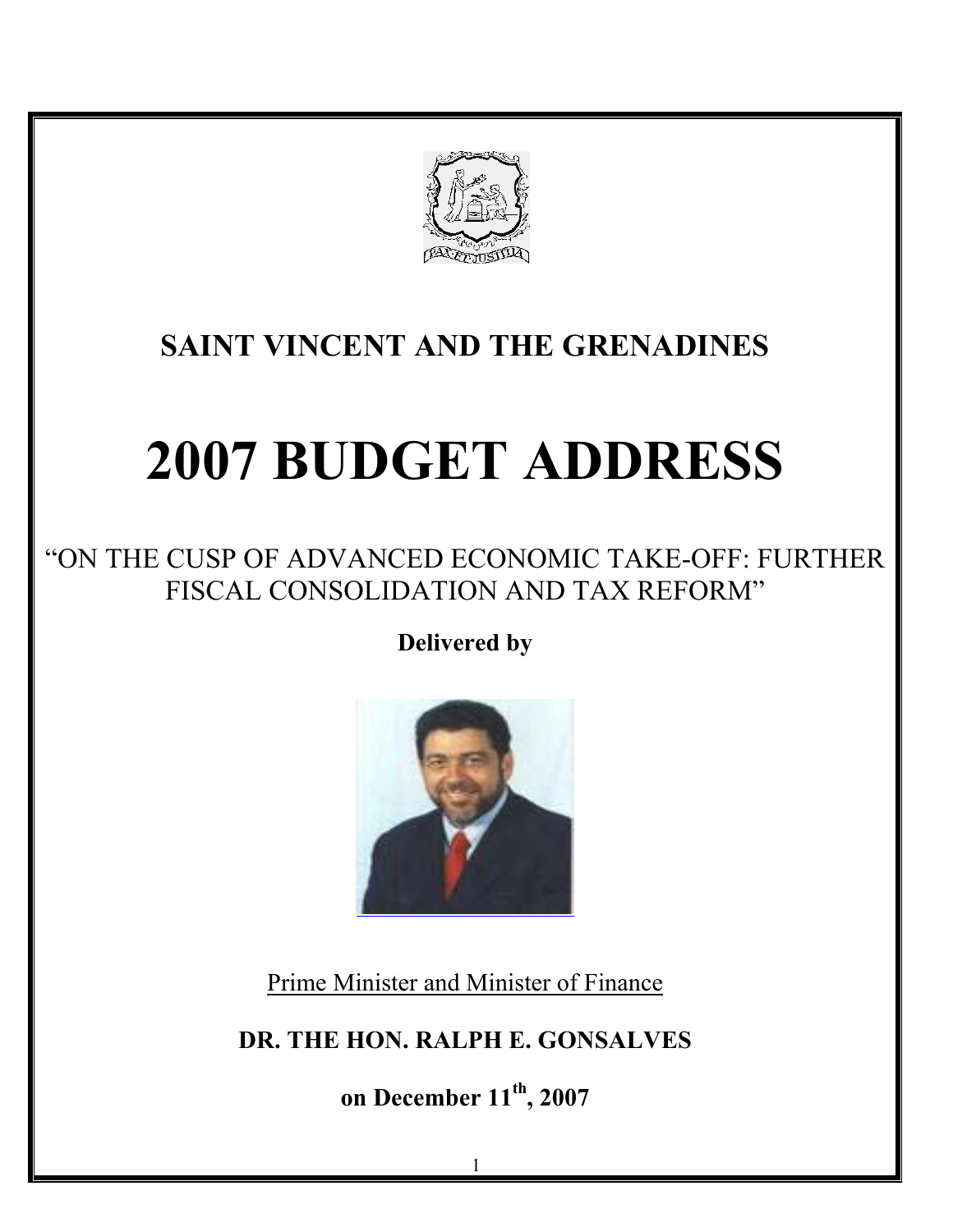#### **ON THE CUSP OF ADVANCED ECONOMIC TAKE-OFF; FURTHER FISCAL CONSOLIDATION AND TAX REFORM**

#### Mr. Speaker, Honourable Members,

This is my sixth Budget Address in successive years. Since 2001, the economy of St. Vincent and the Grenadines has chalked up impressive achievements amidst enormous challenges and immense opportunities. The real economic growth has moved from moderate to robust; more jobs have been created as unemployment has fallen; poverty has been declining; equity is demonstrably at the centre of economic policy; surpluses on the central government's current account have been routinely recorded though admittedly not as large as would be ideally desirable; the public debt, though increasing, has been sensibly used and managed and is being serviced without undue pain; the fiscal situation, overall, is being prudently consolidated; an increasingly trained and disciplined labour force exists; economic diversification has been continuing apace, successfully; foreign direct investment has been increasing in strategic growth areas; the economic fundamentals of a stable currency, low-to-moderate inflation, and economic and fiscal stability have been intact; tax reform, focused on fairness, efficiency and economic good sense, is underway as the tax burden has eased; economic competitiveness has been sharpened; regional integration has widened and deepened; and a valued national consensus has been consolidated around the government's economic policy and programmes as the State, the private sector and the cooperative sector have conjoined their efforts into a veritable organic whole.

Indeed, these solid achievements have been fashioned through an efficacious economic policy, sensibly, prudently and energetically implemented, as can be gleaned through the prism of successive themes in my previous Budget Speeches.

Mr. Speaker, Honourable Members, our remarkable economic achievements over the past six years have taken place within a wider context of this administration's successes in deepening and broadening democracy; enhancing good governance; revolutionising education; uplifting the condition markedly in housing, health, the environment, sports, culture, technology, the utilities, air access and air transportation, maritime administration, and the maintenance of law and order; raising our people's spirit; and delivering a foreign policy of excellence, grounded in our nation's well-being. All these remain bedrocks upon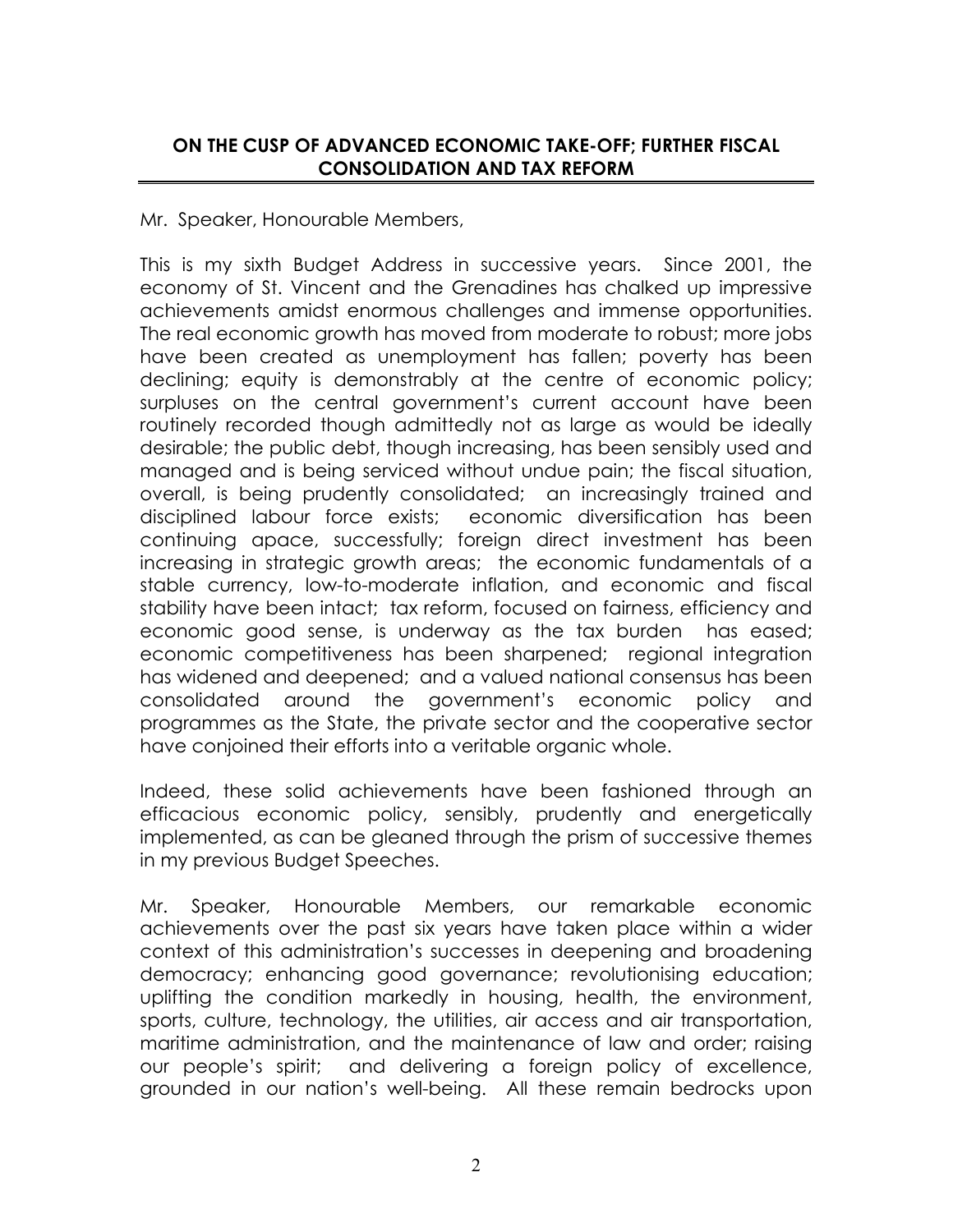which to advance progressively further in the people's interests, for the greater common good.

The people of St. Vincent and the Grenadines commend this ULP administration for all these achievements, successes, and more, and manifested this undoubted commendation, and praise, in a magnificent re-election triumph just one year ago.

Our splendid record, so far, and our nation's fundamental strengths, Mr. Speaker, have been secured amidst truly enormous challenges, externally and internally. A reminder of them is useful so as to be able to contextualise the journey which we have travelled over the past six years and as a pointer to the extant challenges, weaknesses and limitations which are still upon us. The list of these challenges over the life, so far, of our administration includes: The terrorist attacks in the U.S.A., and worldwide, and their adverse consequences; the worst condition, until most recently, for 30 years of the international economy; the recordbreaking rises in oil prices, internationally; the rapid and continuing erosion of preferential market access for our bananas in the European market; the severe natural disasters; and a tiny minority of criminallyminded and anti-social persons bent on disturbing the peace, tranquility and good order of this beautiful nation, and who often find solace and succour from amongst, some unprincipled and professional opportunists who are building an elitism of ignorance or a learned helplessness, in their quest of an enhanced political profile, power or notoriety .

Mr. Speaker, there remain serious challenges, limitations, and weaknesses in, and in relation to, the national economy, despite the substantial progress which we have made.

Each of these challenges, limitations and weaknesses has specific answers or remedies, which we have identified and are applying, but they have to be fashioned, always, through an integrated policy framework and implementable programmes, in the people's interest individually and collectively, and for their greater common good.

Mr. Speaker, the positive attributes, and more, of our people were on parade in the consultations, preparatory to this Budget, with relevant stakeholders face-to-face and with the general public on call-in radio. The workers and their trade unions, the farmers, the fisherfolk, the bankers, the insurance executives, the credit unions, the hoteliers and other service providers in tourism, and the people generally made worthwhile suggestions which have been incorporated into the Estimates and the Budgetary proposals.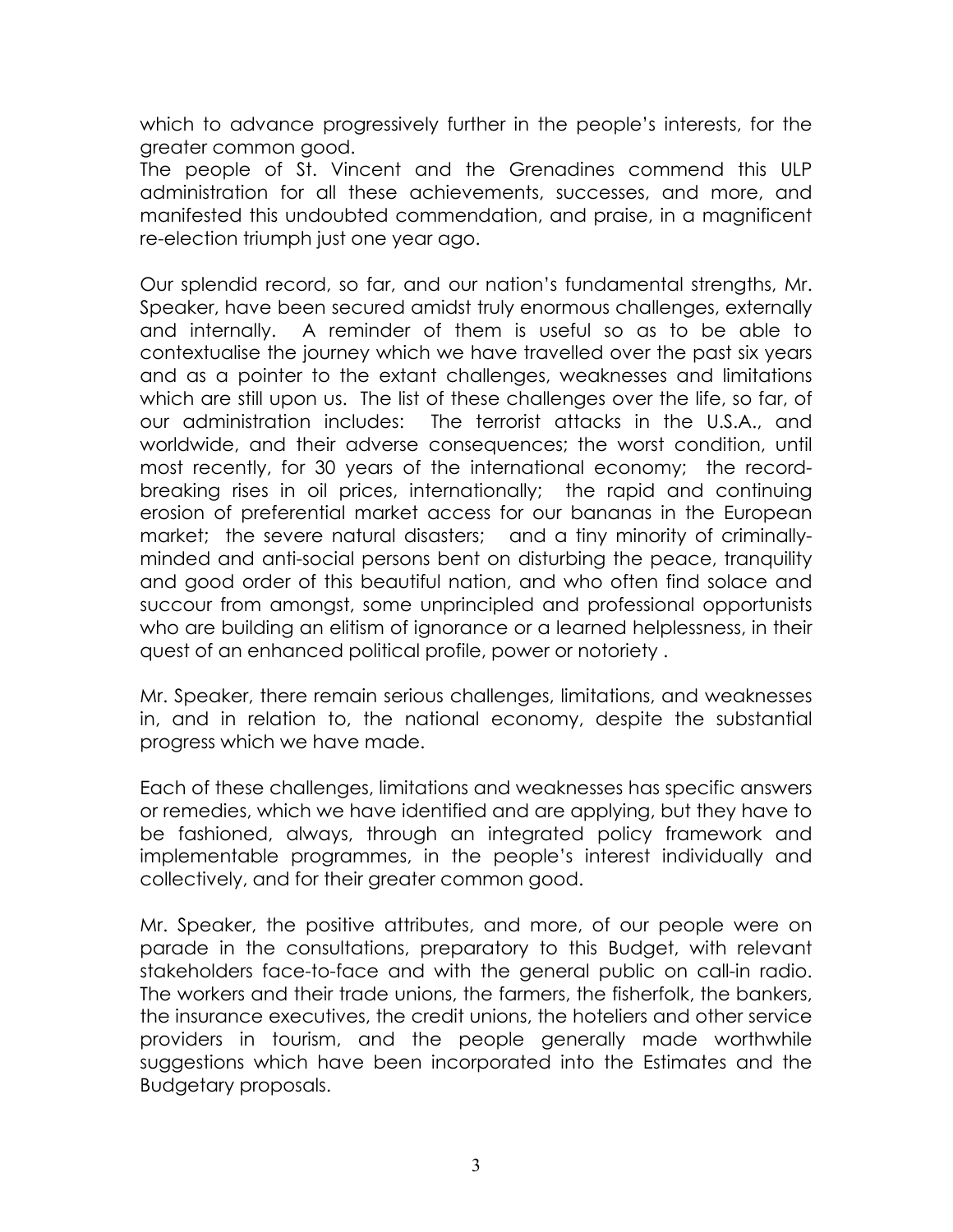This Budget emphasises three broad, though not exclusive, areas: First, the imminence of an advanced economic take-off of St. Vincent and the Grenadines; secondly, the further consolidation of the government's fiscal condition; and thirdly, the continued elaboration of a process of tax reform, including, but not solely, the introduction of the Value-Added Tax (VAT) system. These three, and other vital economic, considerations are very much inter-related.

Mr. Speaker, this Government, in its first term in office, and since the last general elections, has worked assiduously to provide a wholesome investment climate. Its "Basics Plus – Campaign for a Good Investment Climate", which was elaborated in my Budget Speech in December, 2004, has borne fruit in some abundance. The government's securing of the removal of the various "Black Lists" — real and threatened — and its better regulation of the domestic financial system have signaled a much – applauded seriousness of purpose, without which foreign investment was practically impossible. The strengthening of core institutions such as the state-owned National Commercial Bank, the National Insurance Services, the Central Water & Sewerage Authority, the St. Vincent Electricity Services Limited (VINLEC) has added confidence to investors and business leaders, here and elsewhere. The creation of a bundle of state-owned, business-related institutions such as National Properties Limited, the National Investment Promotions Incorporated (NIPI), the Centre for Enterprise Development (CED), the Commerce and Intellectual Property Office (CIPO), and the SVG Postal Corporation, has enhanced our country's reputation for increased efficiency and competitiveness. Equally, this government's focus on "good governance", education, health, the environment, the maintenance of law and order and the strengthening of the judiciary has paid important investment dividends. Further, the ULP administration's successes in implementing sound economic and fiscal policies have made investors more than ever eager to invest in St. Vincent and the Grenadines. Additionally the increasing modernisation of our nation, including the enhancement of information technology has made SVG even more attractive. And finally, the start-up in the construction of the jet airport at Canouan and the imminent commencement of the earth works for the building of the International Airport at Argyle, have excited investors beyond belief.

Accordingly, we have witnessed unprecedented initiatives, particularly in the area of tourism, by private sector investors including the following:

1. The Buccament Resort Development Project: This project has commenced and is due to be completed by the end of 2008. Currently, 240 Vincentians are at work on the construction site at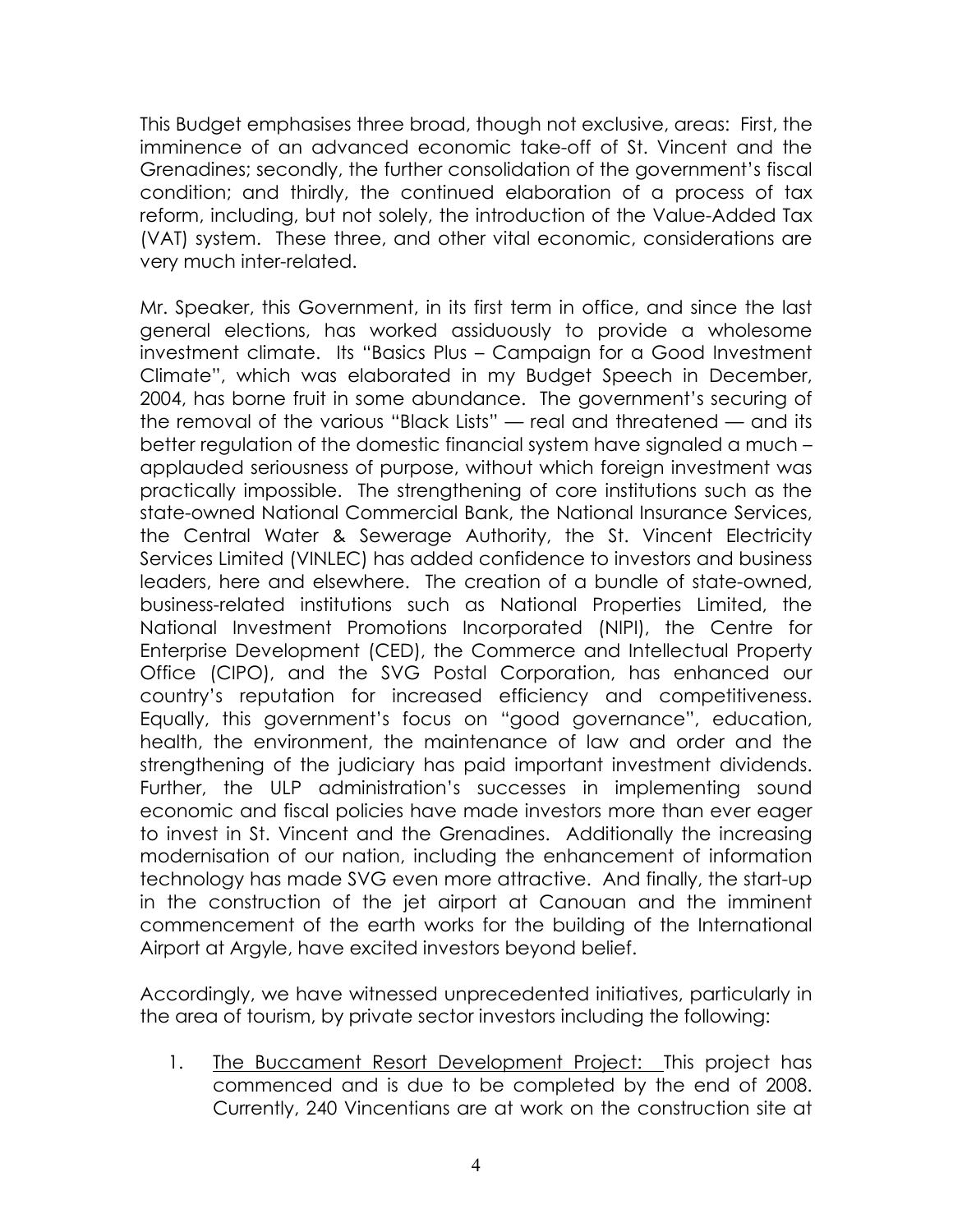Buccament. By April 2007, the local work force is expected to rise to 450 persons. The total investment is slated at close to US\$200 million. Permanent employment in excess of 500 persons is in the offing when this project is completed.

- 2. The Quatre Isle Resort Development: This project is scheduled to start-up in 2007 and will be fully constructed over a ten-year period. The total investment is estimated at around US\$150 million.
- 3. The Canouan Development Project: This is ongoing. Substantial renovations and rebuilding of the Resort Hotel have been done recently. Currently, just under 300 Vincentians are employed in the construction of customised villas and homes in the developed area. Further, a top-of-the-line marina and villas are being planned jointly by the developers and the Government of St. Vincent and the Grenadines.
- 4. The Palm Island/Anchorage Hotel Expansion Project: The majority shareholders of Palm Island Resorts have entered a business relationship with the owners of Anchorage Hotel in Union Island and are elaborating plans to commence the refurbishment and construction of a 100-room facility in 2007.
- 5. Additionally several other substantial private sector development projects in tourism are being currently, and actively, considered, including Mt. Wynne/Peters' Hope; St. Hillaire, Friendship, and Adams Bay on Bequia; the site of the failed Marine Project in Union Island; and on Mayreau. Further, the state-owned National Properties Limited is planning to construct a hotel facility in the Rabacca/Orange Hill area.

These initiatives follow, and are being accompanied by, renovations and/or extensions of several existing hotels and the construction of guest houses or other similar terrorism facilities. Indeed, in the six years so far of this ULP administration, approval has been granted for the construction of small hotels or guest-houses. They have either been constructed or are in the process of being constructed.

Significant investments have also occurred over the past six years in certain areas of manufacturing although this sector as a whole has for sometime now been shaken by the process of trade liberalisation, the formation of the North American Free Trade Area (NAFTA) which has further facilitated manufacturing entities to establish in Mexico, and the increased competition from regional manufacturers as protectionism in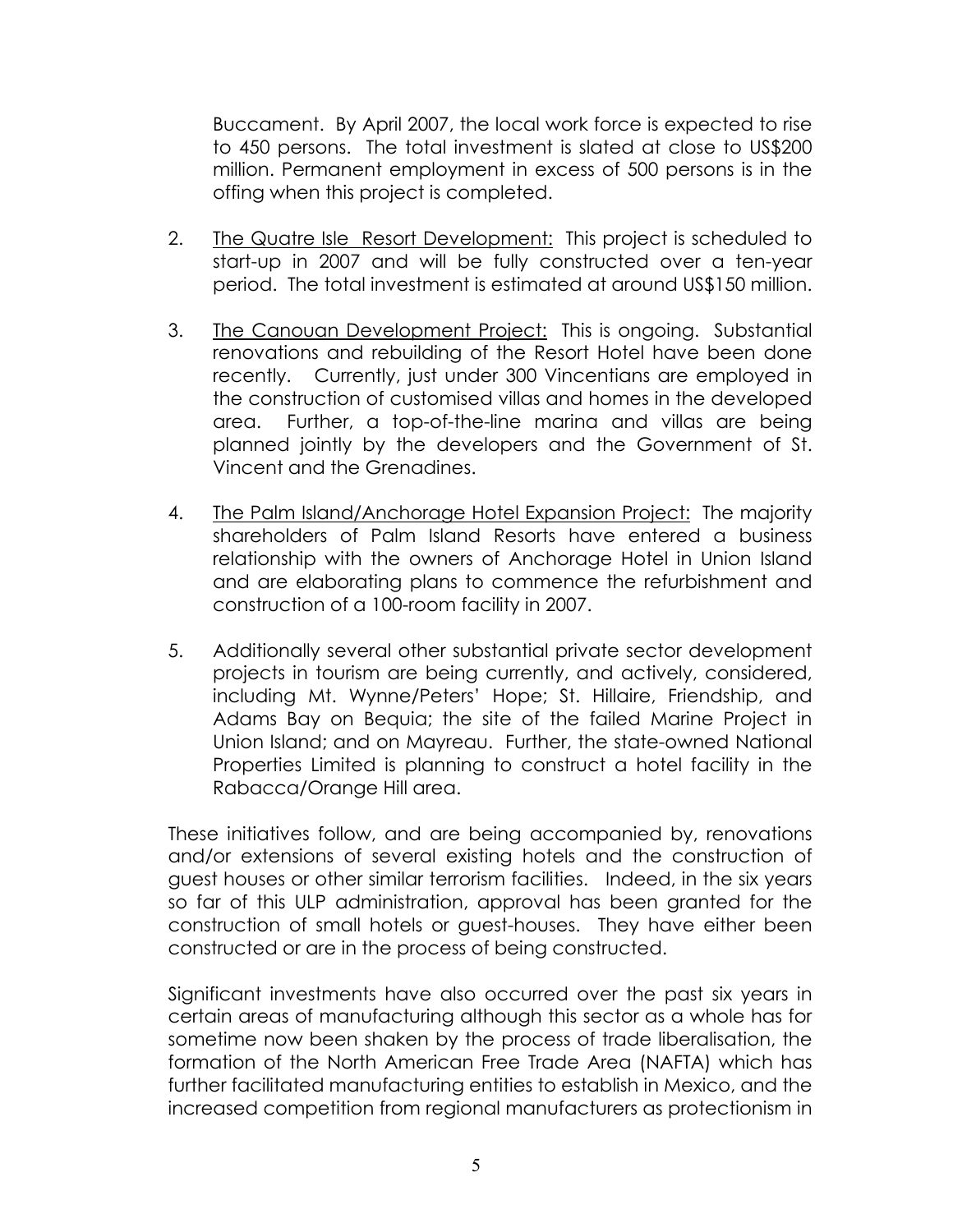the local and OECS market has been gradually dismantled in accordance with the requisites of the Caribbean Single Market and Economy (CSME). Between 2001 and 2006, inclusive, fiscal incentives have been granted to 23 manufacturing enterprises, new and expanded, in the areas of office furniture, antique and general household furniture, clothing and textile, paint and trowel plaster, concrete roof, wall and floor tiles, balusters, polyethylene, water tanks and other plastic products, aluminium, PVC, and glass products, aggregates and boulders, and a range of agro-processing products.

The total new investment in these manufacturing enterprises amount to EC\$35.5 million and they employ 675 persons.

Similarly, the area of the informatics/information technology sector has seen commendable growth. The firm "Discovery Works-Legal" has rebranded and restructured itself significantly. It currently employs 300 persons, including university graduates. "Blue Skye Communication", another informatics firm, employs 150 persons. These are in addition to the several small enterprises engaged, in one way or another, in providing goods and services in the area of information technology. Specifically in telecommunications, Cable and Wireless Limited and Digicel have invested huge sums in their modernisation so as to better deliver a wider range of quality services more cheaply. Clearly, though, there is much more to be done in this growing and modern economic sector.

Meanwhile, the international financial services sector, the banking sector, insurance and other financial services, and the credit unions are growing commendably. Indeed, the international financial services sector is poised for a take-off to a higher level, as our jurisdiction's "black-listing" reputation recedes.

At the same time, a solid platform is being laid, in this different era, for agricultural diversification and the fishing industry, and moderate to robust growth is being experienced in construction, transportation, and other services.

Accompanying all of this has been a commendable implementation, in practical terms, of the central government's public sector investment programme. In 2005, some EC\$97 million was expended on capital projects. This year, 2006, the figure is expected to rise above EC\$100 million, given the fact that capital expenditure for the first 10 months by 2006 has already exceeded by EC\$8 million the capital sum spent for a similar period in 2005. In the works are major on-going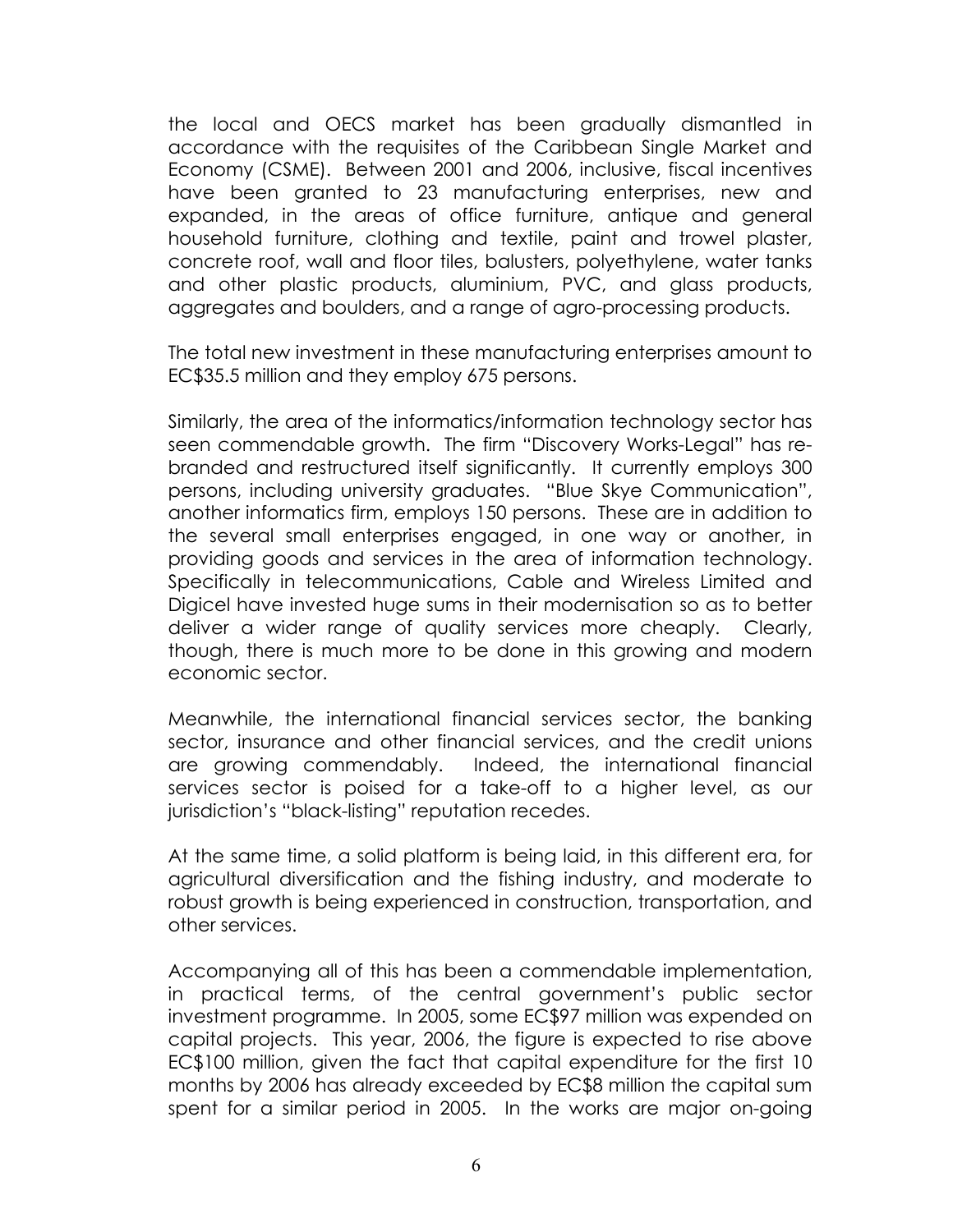capital projects. These are truly exciting and productive times for St. Vincent and the Grenadines!

Mr. Speaker, Honourable Members, this government's overall management of the political process and of the economy, including the implementation of its counter-cyclical fiscal policy, has been fully vindicated by the vast improvement in the socio-economic condition of our country. Moreover, with all the economic initiatives on the ground, St. Vincent and the Grenadines is on the cusp of an advanced economic take-off. In this context, a further analysis of our government's counter-cyclical fiscal stance is both necessary and desirable.

Mr. Speaker, Honourable members, it will be recalled that as a consequence of the economic down-turn in 2001, precipitated by the terrorist attacks in the USA in September of that year and by the international economic recession, St. Vincent and the Grenadines was at the proverbial and critical cross-roads. Boldness, energy, a focused plan, and a national mobilisation of the people towards sensible and well-articulated developmental goals were required. It was not a time for timorous souls in leadership. And we in this government did what was necessary to be done. Accordingly, we embarked upon a counter-cyclical fiscal policy, to go against the cycle of the down-turn, so to speak, but not recklessly; to go against the cycle, so as to bounce back well!

At first the International Monetary Fund (IMF) and some perennial local critics, balked at this stance. Within a year or so, however, the IMF changed its tune and commended this government on its economic management. In the process, the IMF proffered the view that the counter-cyclical fiscal policy averted an economic recession in St. Vincent and the Grenadines and stemmed the rise in unemployment. Within a further year, the IMF was stating that our government's counter-cyclical fiscal stance, in which it blended, too, controls on recurrent expenditure and more efficacious revenue collection, was the correct policy to have pursued. The IMF, however, cautioned that this counter-cyclical fiscal policy ought to be only short-term and should be brought to an end since it had served its purpose of facilitating the economic rebound. This view became the accepted mantra of the timorous souls, the perennial critics, who in the first place had traduced our fiscal stance. What was the reply of this Government?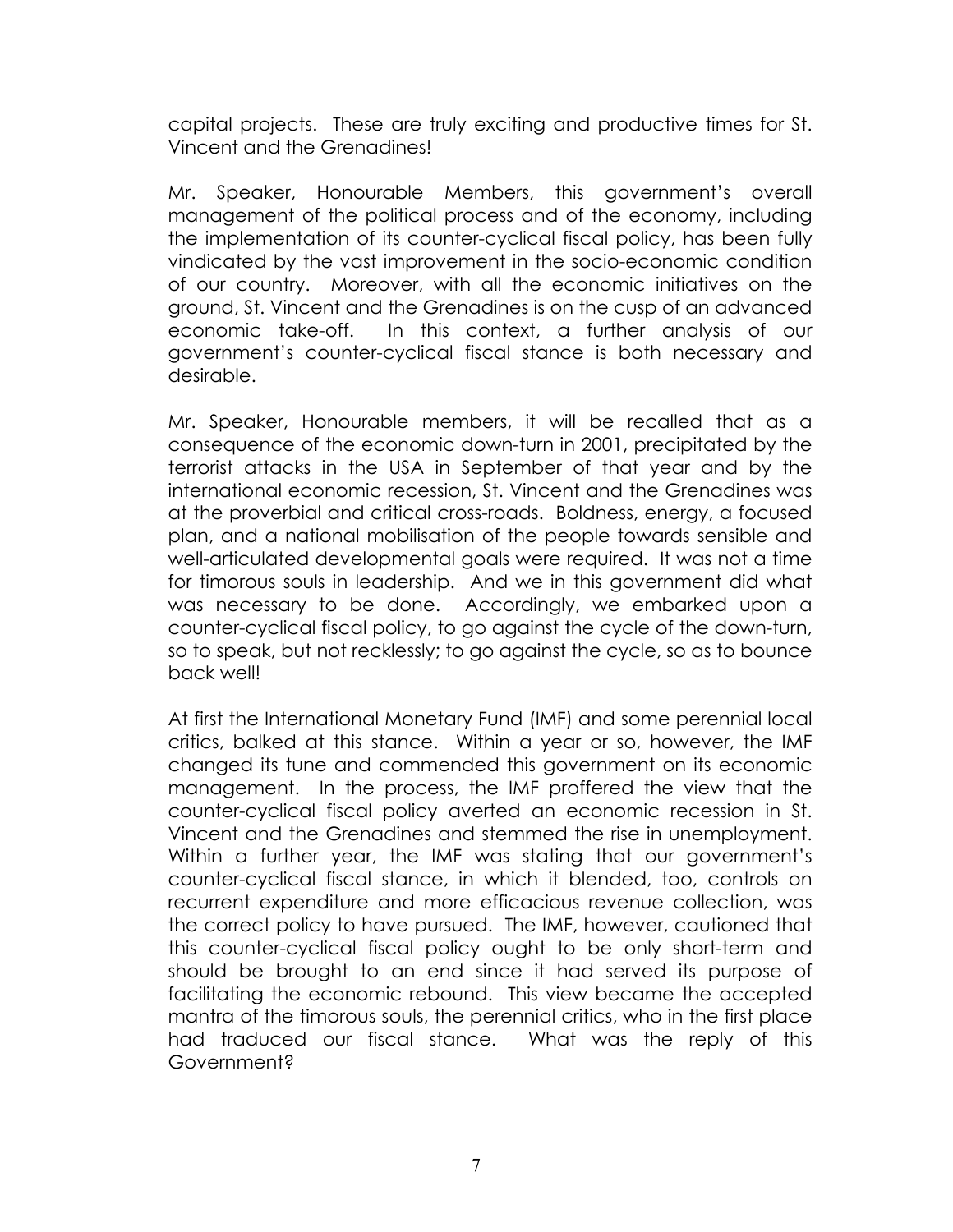I gave my summary answer in the following terms in my Budget Address on December 6, 2004, for the fiscal year 2005:

*"The judgment of this government is that the rebound of the economy of St. Vincent and the Grenadines for the three successive years (2002 – 2004 inclusive) of economic growth, from moderate to robust, is not yet sufficient reason to abandon its counter-cyclical stance. A deeper, more enduring growth still requires the counter-cyclical push, even whilst the international economy strengths. At the same time, the private sector is to be encouraged and facilitated to take advantage of the more favourable circumstances."* 

Indeed, in accordance with the Government's plan and considered projections, the moderating of the counter-cyclical fiscal stance had commenced in 2006, save and except for certain targeted projects. This is evident, in part, from the fact that the capital budget for 2006 was EC\$165.5 million or some EC\$42.3 million less than the sum of EC\$207.8 million which was budgeted for capital expenditure in 2005, even though the actual capital expenditure is likely to be somewhat more in 2006 than in 2005. In 2007, there is a modest and manageable increase of EC\$14 million or 8.5 percent above the 2006 figure earmarked for capital spending. As I shall show later in this speech, the financing for the 2007 capital budget is well-conceived and prudent; its financing affords little or no difficulty to the Treasury.

In short, as earlier planned or anticipated, the relaxation of the counter-cyclical fiscal policy is being accompanied by a host of private sector initiatives and a more robust economic outlook. Still, the capital expenditure projects represent a significant stimulation of the economy. And in 2007, the further practical unfolding of the International Airport Project at Argyle, will occur through unburdensome, creative financing and the efforts of the multi-nation participation in an uplifting "coalition of the willing". This project is being implemented through the state-owned International Airport Development Company (IADC).

Mr. Speaker, Honourable Members, my Budget Speech last January, for the 2006 fiscal year, conjoined several emphases including enhanced competitiveness, regional integration economic growth, and fiscal stability. These issues, and more, connect with the matter of reforming the tax system. Stimulating investment, encouraging sharper economic/business competitiveness, and boosting equity are among the objectives of a tax system which ought to be simplified, and made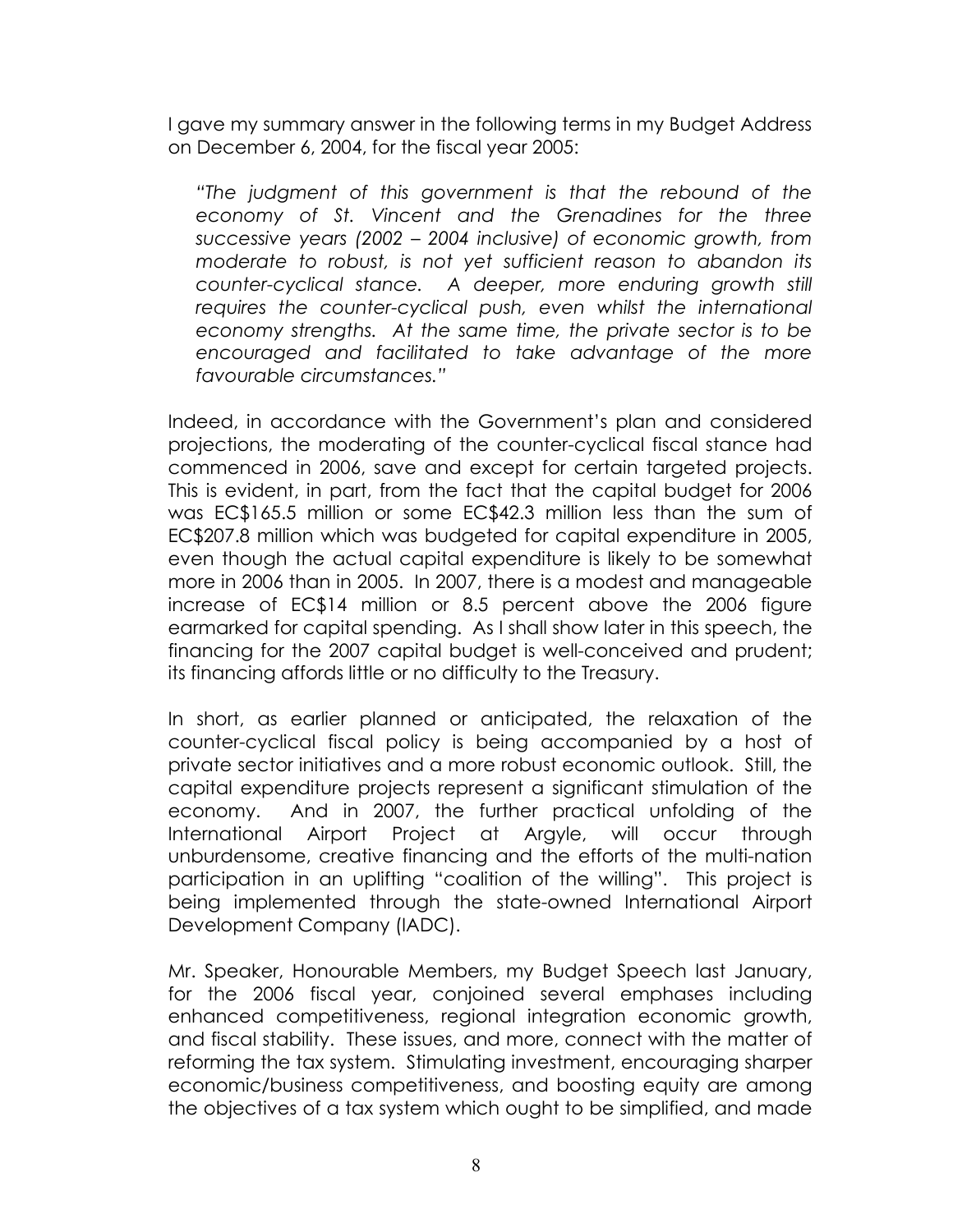more efficient and effective. The introduction of the Value-Added Tax (VAT) system, scheduled for May 1, 2007, and the removal of several other taxes, including consumption taxes, hotel tax, and certain stamp duties, represent a major overhaul of the tax system, for the better. This reform exercise, of which more will be said later in this speech, will be accompanied this year by a number of other tax reforms and concessions, all with focused objectives, goals, and values within our people's interest, for their individual, and the greater common good. These, too, will be announced later in this Budget Speech.

So, in summary, St. Vincent and the Grenadines is poised for an advanced economic take-off. Despite certain extant challenges and limitations, the state of the nation is sound and the real possibilities for meaningful economic development are immense.

Mr. Speaker, Honourable Members, all of our ideas policies strategies, programmes for the ensuing twelve or so years up to the year 2020 — a veritable "2020 Vision" — will be codified in a comprehensive National Economic and Social Development Plan before the end of 2007. This document will constitute, metaphorically, the runway for our advanced economic take-off, socio-economic strengthening and further enhanced "good governance". Sectoral plans will be elaborated in various areas, including Education, Poverty Eradication, Health, Housing, Agriculture, Fisheries, Tourism, Manufacturing, Housing, Physical Infrastructure, Sports and Culture, Investment Promotion, International Financial Services, Export Marketing, the Fiscal Situation and Budgetary Processes, Disaster Management, Social Development, Rural Transformation, Urban Development. These sectoral plans are for the years 2008 to 2020.

In the meantime, let us turn to analyse our current socio-economic condition and the measures to be taken during this coming fiscal year, 2007, to assist with the lift-off of our economy.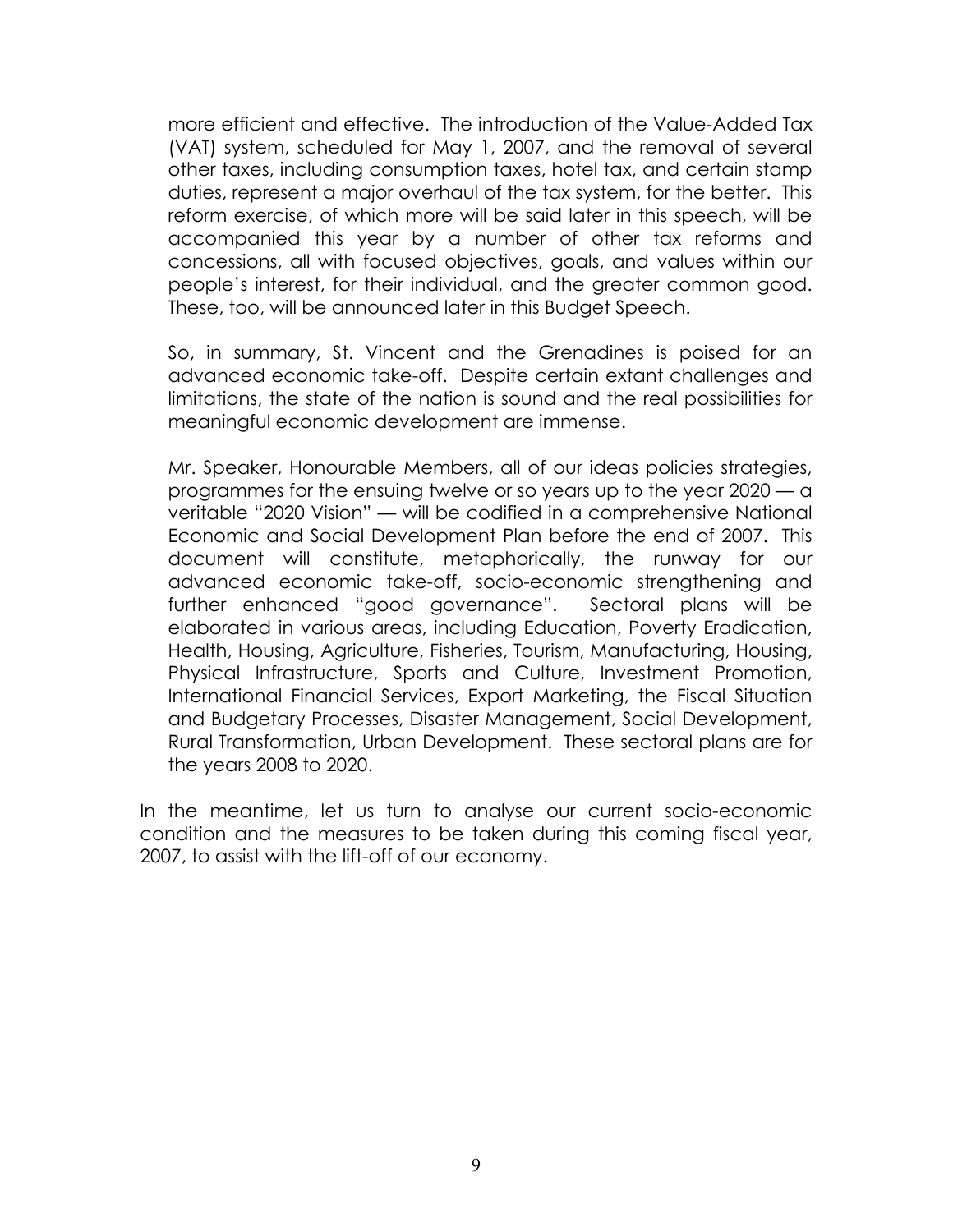#### **REGIONAL AND INTERNATIONAL DEVELOPMENTS**

During 2005, the United States retained a relatively stable growth rate of 3.5 percent despite increasing monetary restrictions imposed by the Federal Reserve, the increase in oil prices, and the natural disasters affecting the country. China showed a stable economic growth of 9.5 percent while the European Union experienced a slowdown, and there was a 2.2 percent rate of growth recorded in Japan. Altogether, the world economic growth was positive and the outlook for continued global economic growth remains favourable although the pattern is uneven across countries. The United States is projecting a slowdown in the rate of growth in response to inflationary pressures and the European Union is expected to rebound with higher growth based on an improvement in consumer and business confidence.

On the regional front, significant effort was focused during the year on putting arrangements in place for the introduction of the single market component of the CARICOM Single Market and Economy (CSME). Most countries strengthened their revenue collection and administration systems, with a number of them undertaking preparatory work for the introduction of transactions-based taxes, given the increasing pressure for global reduction in border taxes on traded items.

The growth of the world economy has once again had a positive impact on the region, which taken as a group recorded positive growth rates for 2006. Economic growth in the region as a whole continue to be buoyed by construction activity as many countries upgrade infrastructure and build stadia and other facilities in preparation for Cricket World Cup 2007. In terms of the outlook for 2007, an improvement in tourism performance is projected, while performance in agriculture is uncertain as that sector continues to be plagued by unpredictable and sometimes erratic behaviour in the world market for a number of traditional crops. Notwithstanding a number of risks and challenges in the region, the fiscal performance of member countries is likely to improve in line with the overall economic expansion.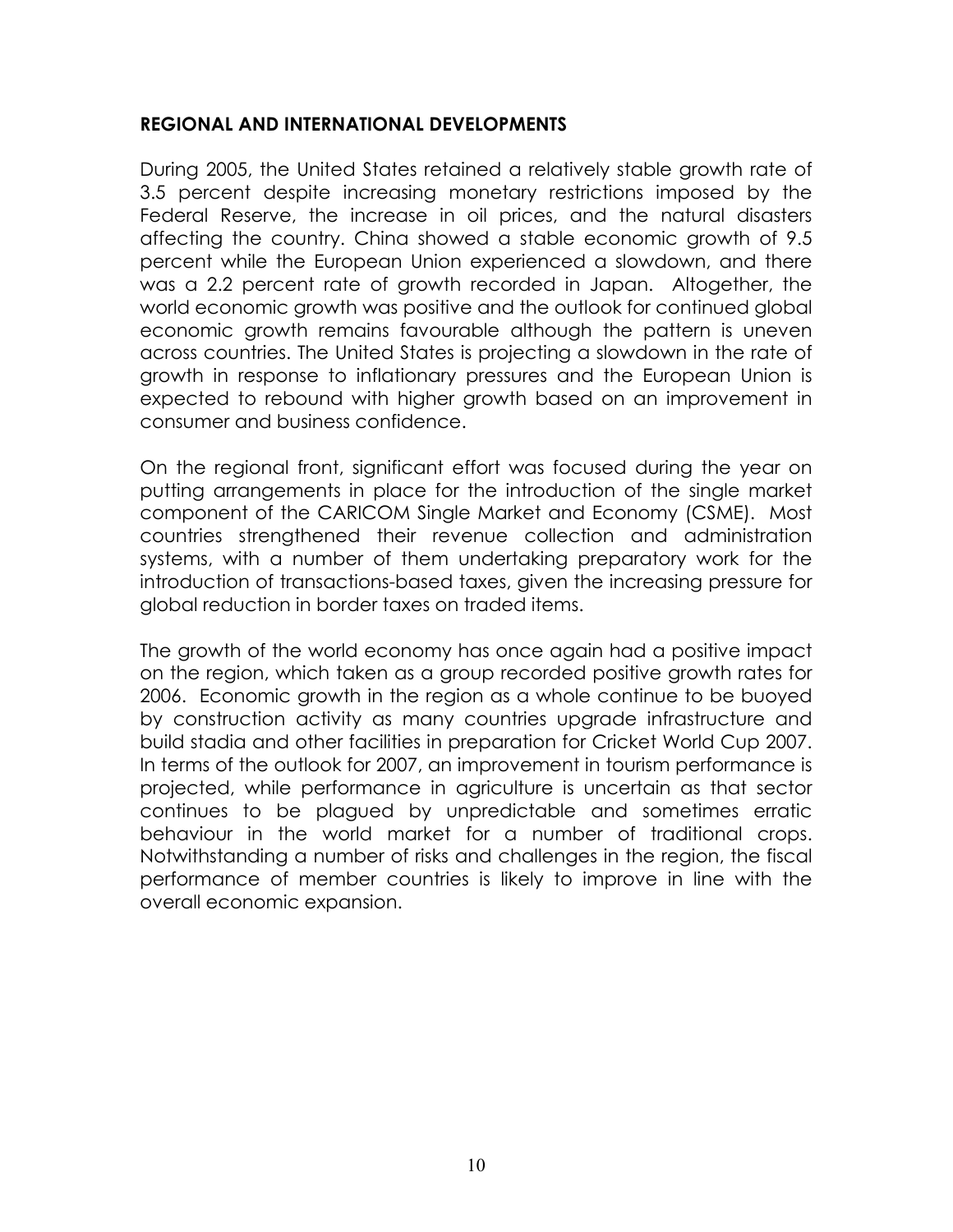#### **DOMESTIC ECONOMY**

In 2005, the economy of St. Vincent and the Grenadines recorded its fourth consecutive year of growth, driven mainly by the performance of the Tourism, Communications, Electricity and Water, Government Services, Other Services and Banking/Insurance sectors. Preliminary data indicate that the level of output increased by 2.2 percent compared with growth of 6.8 percent in 2004. All sectors, except Agriculture and Transport, recorded growth.

Output in the Hotels and Restaurants sector, increased by 10.6 percent, following a growth of 7.3 percent in 2004. This improvement was primarily due to a 10.3 percent increase in the number of stay-over visitors. Estimates of stay-over visitors by country of origin indicate increases in visitors from all of the major markets, particularly the USA and the Caribbean.

Real activity in the Construction sector expanded for the third consecutive year. In 2005, construction activity was estimated to have increased marginally by 0.4 percent, partially reflecting the completion of works on the private sector hotel development project on Canouan and the shortage of vital construction materials, including cement. Meanwhile, real value-added from Mining and Quarrying increased by 2.8 percent.

Value-added in the manufacturing sector increased by 2.1 percent, compared with 3.3 percent in 2004. Real output was EC\$40.00 million, (5.6 percent of GDP), influenced mainly by a 13.0 percent increase in beverage production and a 5.4 percent increase in the production of animal feeds. On the other hand, output of rice and flour, decreased by 6.3 percent and 3.9 percent, respectively.

The Communications sector, grew by 9.2 percent in real terms. Valueadded in the Electricity and Water Services sector expanded by 8.4 percent, and in the Government Services sector by an estimated 6.2 percent. Growth was also recorded for Banks and Insurance (4.4 percent) while value added in the Transport sector declined by 6.7 percent in 2005, influenced by the fall in the number of cruise ship passengers.

For the third consecutive year, the Agricultural sector experienced negative growth. In 2005, real value-added in the sector fell by 6.0 percent compared with contractions of 4.9 percent in 2004 and 2.2 percent in 2003. This declining performance is attributed to the impact of hurricane Ivan in September 2004, a drought in 2005, and continued challenges in the EU Banana Regime. As a result, banana production fell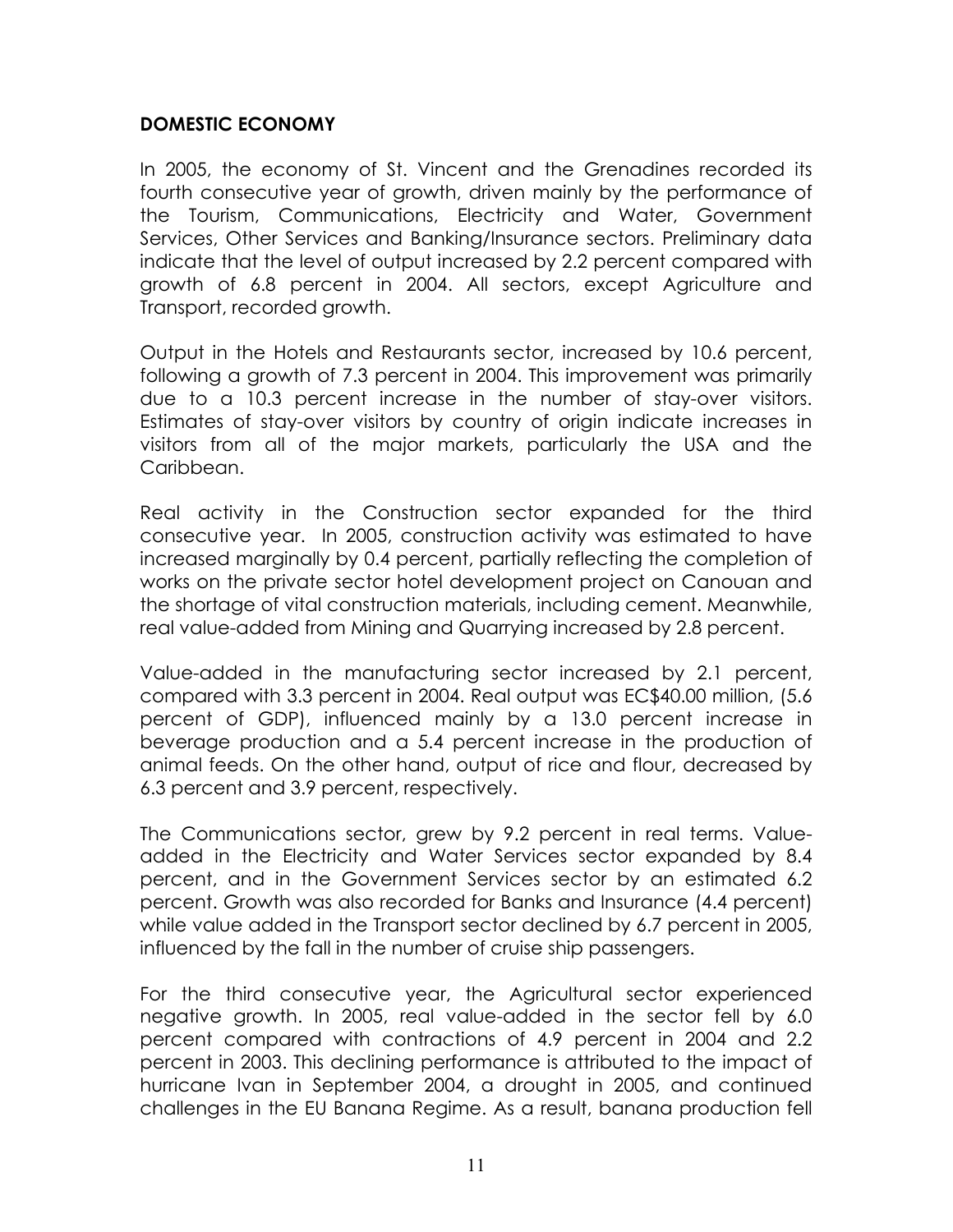by 24.9 percent. Non-banana production, on the other hand, increased marginally by 1.3 percent, particularly due to an increase in root crop production.

The External Current Account deficit widened to EC\$297.2 million (25.5 percent of GDP) in 2005 compared with (24.7 percent of GDP) in 2004 as merchandise imports registered a 7% increase, outpacing the 2.5% growth in domestic exports.

The rate of inflation, as measured by the Consumer Price Index (CPI) advanced 3.8 percent during the year 2005, compared with 2.9 percent in 2004, mainly on account of the rise in oil prices.

Total expenditure on the Public Sector Investment Programme (PSIP) was EC\$97 million (9 percent of GDP) during the review period, an increase of 15 percent when compared with expenditure in 2004.

Central Government's fiscal situation tightened in 2005 relative to 2004. The current account surplus stood at EC\$11.3 million (1.0 percent of GDP), down from EC\$36.4 million (2.9 percent of GDP) in 2004. Current expenditure increased by 11.6 percent to EC\$322.5 million while current revenue rose by 2.6 percent to EC\$333.2 million. The overall deficit increased to EC\$63.5 million (4.8 percent of GDP) from EC\$30.4 million (2.4 percent of GDP) in 2004, in part due to increased capital spending in 2005.

#### **OVERVIEW OF DOMESTIC ECONOMY FOR 2006**

Although growth in the economy in 2005, increased at a slower pace than for 2004, the performance in 2006 is much better. As a result of the overall policies of this administration, we are witnessing a strengthening of the economy. For the first nine (9) months of 2006, tourism and construction-related activities have propelled the growth of economy. Construction, underpinned by buoyancy in Cricket World Cup related activities and other public and private sector activities, including the correctional facility, upgrading of roads, the low-income housing project and private tourism developments, among others, has been robust.

In tourism, the total number of visitors grew by 22.5 percent to reach 205,386, compared with a decline, of 11.4 percent in the corresponding period of 2005. The growth in total visitor arrivals reflects, to a large extent, the more than 80 percent increase in cruise ships visitors, as new cruise lines arrived, and some which had previously discontinued their calls, returned to our shores.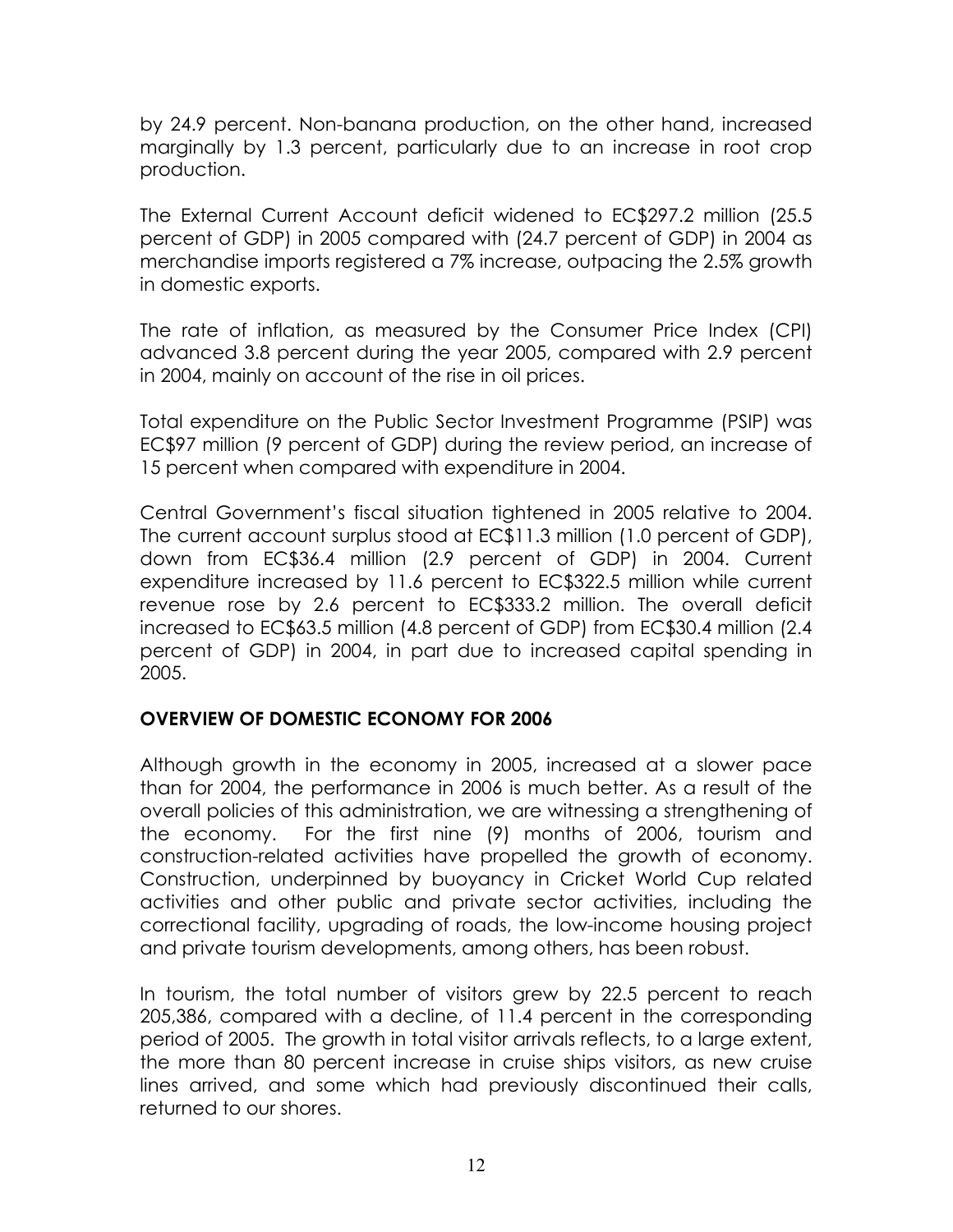The other categories, too, performed well with yacht passengers increasing by 12.4 percent and stay-over visitors by 4.5 percent.

Manufacturing production increased, based on the growth in production of flour, animal feed, beer and rice. The growth in production was largely in response to higher regional demand and improved marketing of the products. Output in the agriculture sector is estimated to have declined slightly as I have indicated earlier.

Consumer prices rose by 4.2 per cent during the period under review compared to 3.6 percent one year earlier. The faster rate of growth was fuelled by price increases in the food sub-index, particularly for vegetables, fruits and baby formula. The fuel and light sub-index also rose by 15.2 percent, reflecting hikes in the international price for fuel.

The fiscal situation has improved. The Central Government's overall fiscal deficit narrowed to EC\$32.9m from EC\$44.6m in the first nine months of 2006, despite the increase in capital spending. This improvement stems from an increase in the current account surplus from EC\$2.8m in the first nine months of 2005 to EC\$16.0m in the review period as the rise in current revenue offset that of current expenditure. The primary balance moved from a deficit of EC\$18.8m to a surplus of EC\$0.9m. The deficit was financed mainly from domestic sources.

Current revenue rose by 13.6 percent to EC\$270.8m. The growth in current revenue was accounted for by a 31.9 percent increase in taxes on domestic goods and services to EC\$54.0 million, and by increased collections of taxes on income and profits (8.8 percent) and taxes on international trade and transactions (9.1 percent). Non-tax revenue increased by 2.7 percent to EC\$21.8m largely reflecting receipts from fees and fines.

Current expenditure for the first nine months of 2006 totalled EC\$254.9m representing an 8.2 per cent rise over that of the corresponding period of 2005. The increase was mainly attributed to higher outlays on personal emoluments and interest payments. Personal emoluments rose by 9.1 per cent owing to salary increases awarded to civil servants in January 2006. Growth in outlays on interest payments of 30.7 per cent reflects the increased cost of servicing additional debt. Expenditure on transfers and subsidies was higher by 6.2 per cent, reflecting increased outlays on pensions. Capital outlays were higher by 6 percent to EC\$57.1m reflecting increased expenditure on a number of projects including upgrading of Arnos Vale Playing Field and the Windward Highway.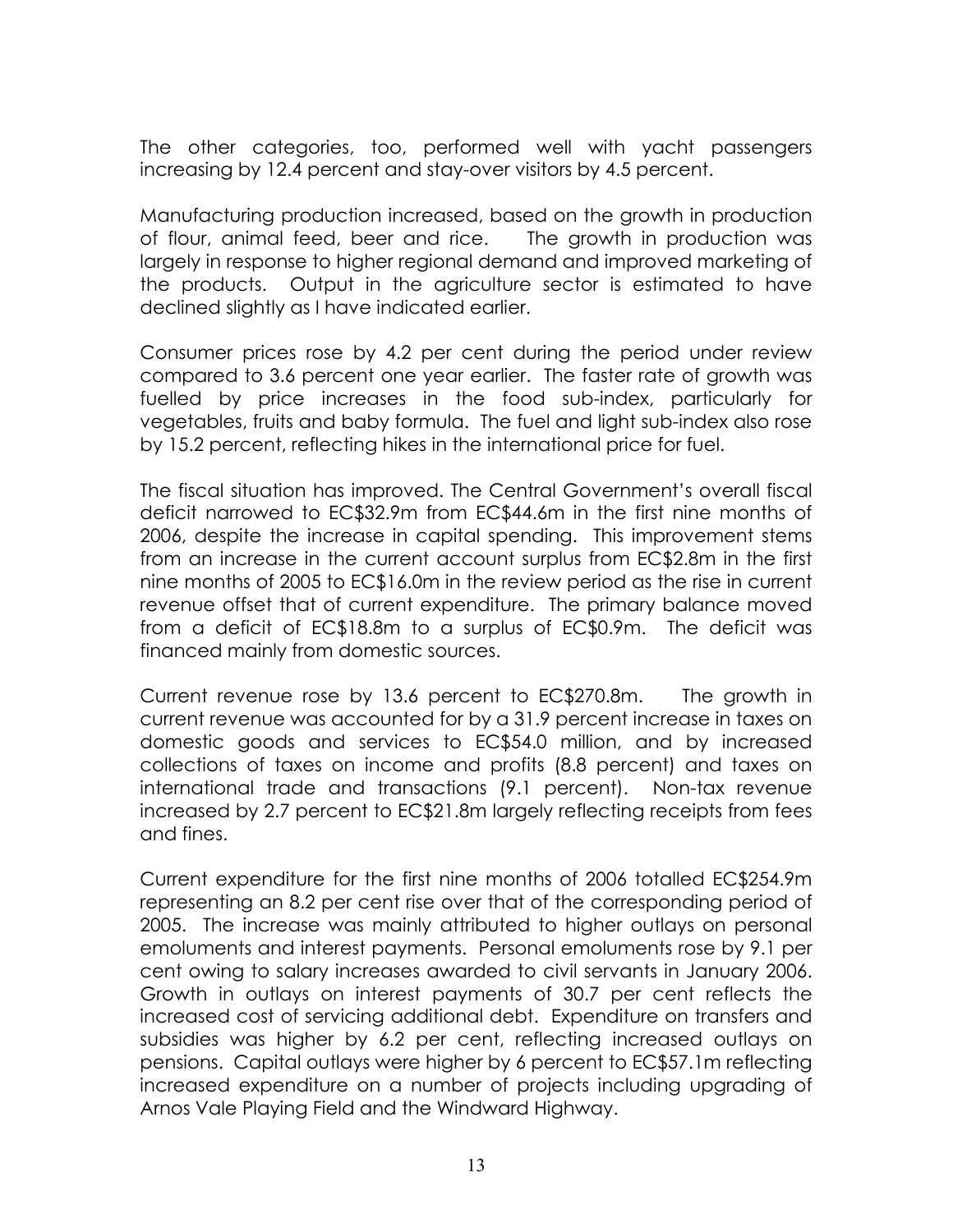Money supply stood at EC\$879.4m representing an increase of 0.6 per cent over that of end of 2005. The growth was attributed to a 5.0 per cent rise in private sector savings deposits contributing to 0.6 per cent rise in quasi money.

Domestic credit expanded by 5.7 per cent to EC\$691.0m reflecting growth in credit to the private sector, which rose by 7.8 per cent as credit to households and businesses expanded. Net credit to the central government declined by 36.7 per cent due largely to an 18.4 per cent rise in Government deposits at commercial banks associated with the EC\$40 million bond issue, in August 2006. The distribution of credit by economic activities indicated that approximately half of the increase in credit was directed to credit for personal use, which rose by 6.8 per cent, mainly for acquisition of property.

Liquidity in the commercial banking system remained high. The ratio of liquid assets to total deposits plus liquid liabilities declined slightly by 0.2 percentage points to 40.7 percent. The ratio of loans to deposits rose by 3.7 percentage points to 76.6 percent at the end of September.

Interest rates remained generally stable except for increases in the maximum rates on time deposits. Interest rates on savings deposits ranged from 3.0 percent to 4.5 percent, and prime lending rates were in the range of 9.0 percent to 11.0 percent.

#### **AGRICULTURE AND FISHERIES**

The performance of the agricultural sector in 2005 was stable despite the external threat of trade liberalisation, severe challenges in our banana market in the European Union, adverse weather conditions, a shortage of willing and able labour, and certain organisational or managerial difficulties in particular sub-sectors in agriculture.

In 2005, agriculture's contribution to GDP was 9.09 per cent, a small decline of 0.78 per cent compared to 2004. However, agricultural exports grew in 2005 by 0.2 per cent over 2004, as the decline in bananas was counter-balanced by the exports in non-banana agriculture, especially root crops which recorded export earnings of EC\$10.2 million and which exceeded the export earnings from root crops in 2004 by EC\$2.22 million. In 2005, an estimated 1,898 acres of land were in root crops, over 100 acres more than in 2004. So far this year, production in root crops is buoyant, mainly dasheen, eddoes, sweet potatoes, and yams.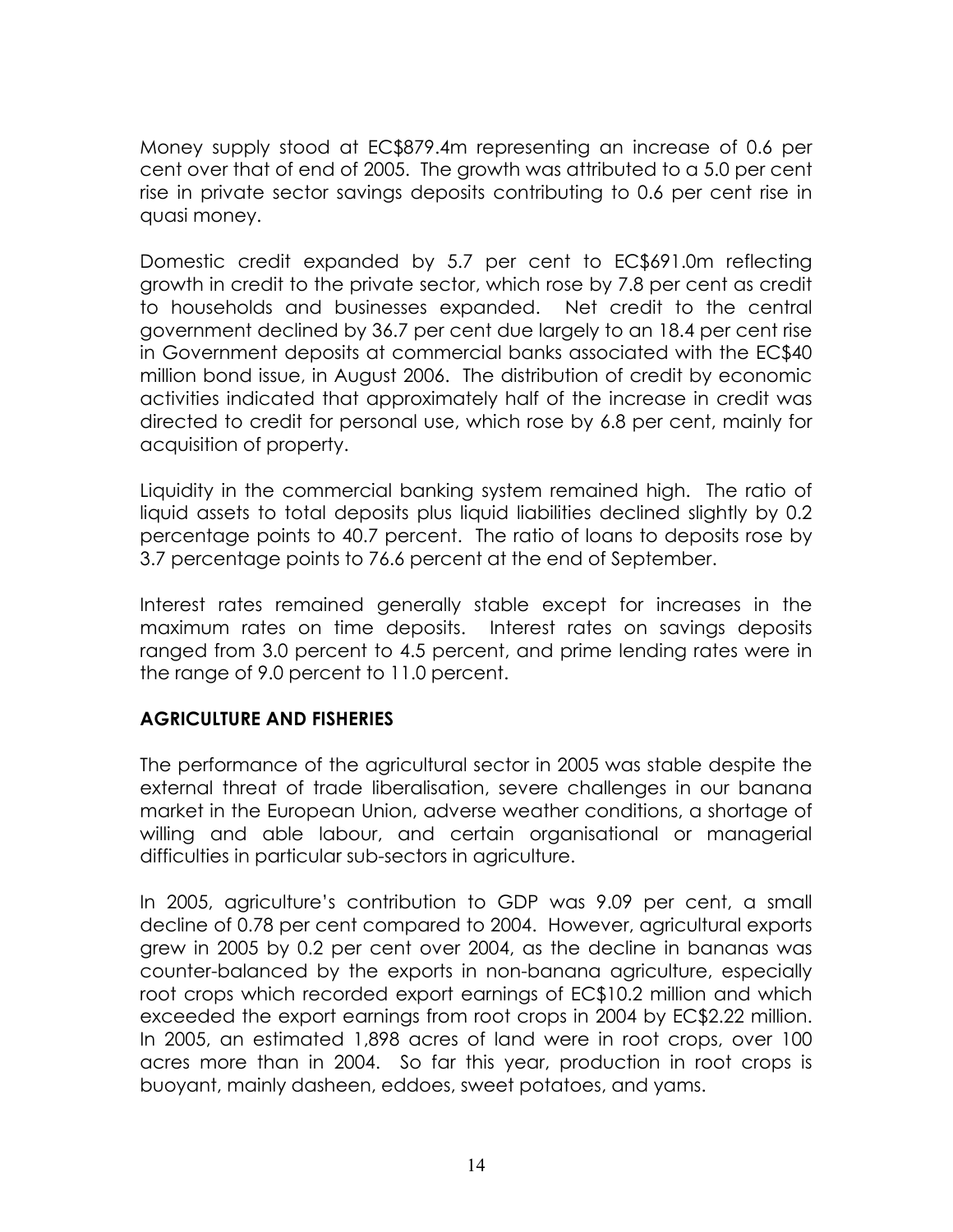Agriculture continues to play a significant role in the economy in terms of jobs, poverty reduction, wealth creation, and foreign exchange earnings. To be sure, challenges exist in this sector but so, too, do opportunities and possibilities.

To respond to these challenges, Government has adopted a number of policy initiatives and strategic approaches aimed at modernising the industry and creating new opportunities. Some of these interventions include:-

- $\checkmark$  the establishment of the European Union-funded Agricultural Diversification Programme to stimulate the modernization, commercialization and competitiveness of the non-banana sector;
- $\checkmark$  the setting up of value-added facilities such as the refurbished arrowroot factory, cassava factory, root crop vacuum-packaging plant and the coconut water  $-$  bottling facility  $-$  the last two mentioned are, however, not up and running as yet due to certain technical difficulties.
- $\checkmark$  providing assistance to farmers though a state subsidy that allows the cost of fertilizer and diothene to be cheaper than anywhere else in the Windward Islands.
- $\checkmark$  the procurement of equipment, implements and appropriate technology;
- $\checkmark$  elaborating special training programmes for farmers and farm workers and the planned establishment in 2007 of the Agricultural Training Institute.
- $\checkmark$  the making of coordinated efforts between the Police, the Ministry of Agriculture and farmers to address praedial larceny.

Over the next three years, commencing in 2007, within the framework of a comprehensive National Agricultural Plan, priority will be given to the following, among other things:

- $\checkmark$  Operationalising a special land-lease or "land bank" programme which will make lands available to young farmers/entrepreneurs to increase agricultural and livestock production;
- $\checkmark$  Revisiting the land tenure arrangements to enable persons leasing Government lands (on Land Reform Estates) the opportunity to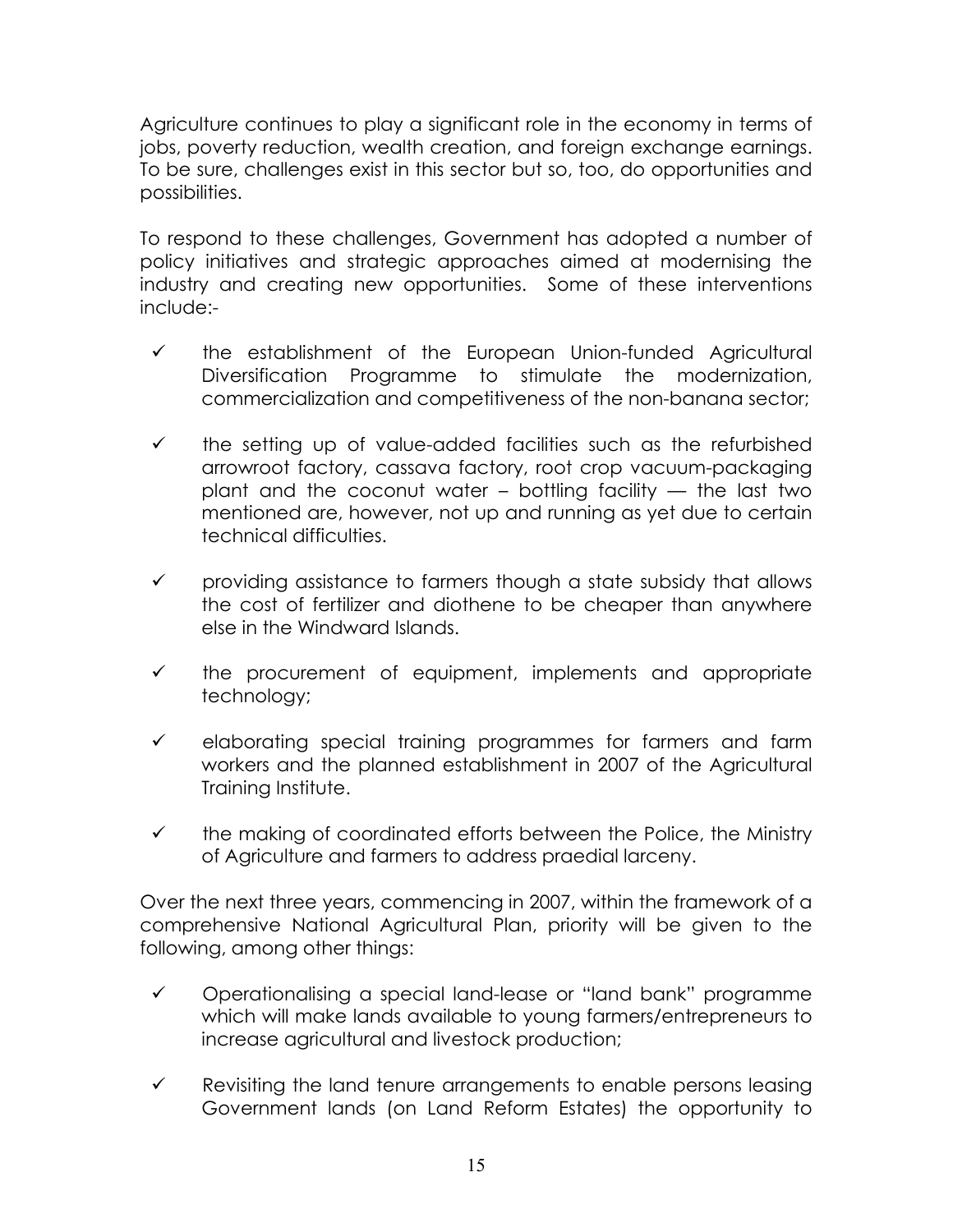have legal title. This arrangement is to empower farmers to secure loans for further investment in agriculture;

- $\checkmark$  Implementation of a comprehensive training and education programme for farmers, entrepreneurs and agricultural workers in order to build capacity and competencies within the agricultural sector; and
- $\checkmark$  The organisation of farmers into voluntary producer groups, through a system of incentives that include: training and education; production support; credit support; joint/collective marketing; post harvest-management; transportation; and money management/corporate business management.

#### **BANANAS**

The Government's policy is that of agricultural diversification around bananas. Despite the extant and growing difficulties with both the market regime and market condition in the European Union — our principal banana export market —, it remains true that bananas still constitute the main commercial agricultural commodity. The banana industry still occupies a greater land acreage than any other cash crop; it employs more farmers and workers than any other agricultural activity; it commands more export earnings than any other crop; and it is better organised.

In 2005, 26,053 tonnes of bananas were exported valued at EC\$32.05 million, of which 19,000 tonnes valued at EC\$23.95 million were exported through WIBDECO extra-regionally and 7,053 tonnes valued at EC\$8.1 million were exported regionally, mainly to Barbados and Trinidad and Tobago.

For the first nine months of 2006, banana exports declined slightly by 2.4 per cent with an output of 13,305 tonnes compared to 13,631 tonnes for the corresponding period in 2005. Export earnings for the same period was EC\$18.4 million, a 1.3 per cent decline. The adverse weather conditions in 2005 and early 2006 affected production negatively.

An encouraging sign is the export of bananas to the regional market. In 2005, banana exports to the regional market grew by 92.8 per cent from 3,658 tonnes in 2004 to 7,053 tons. This, too, is becoming a very competitive market and we must treat it seriously.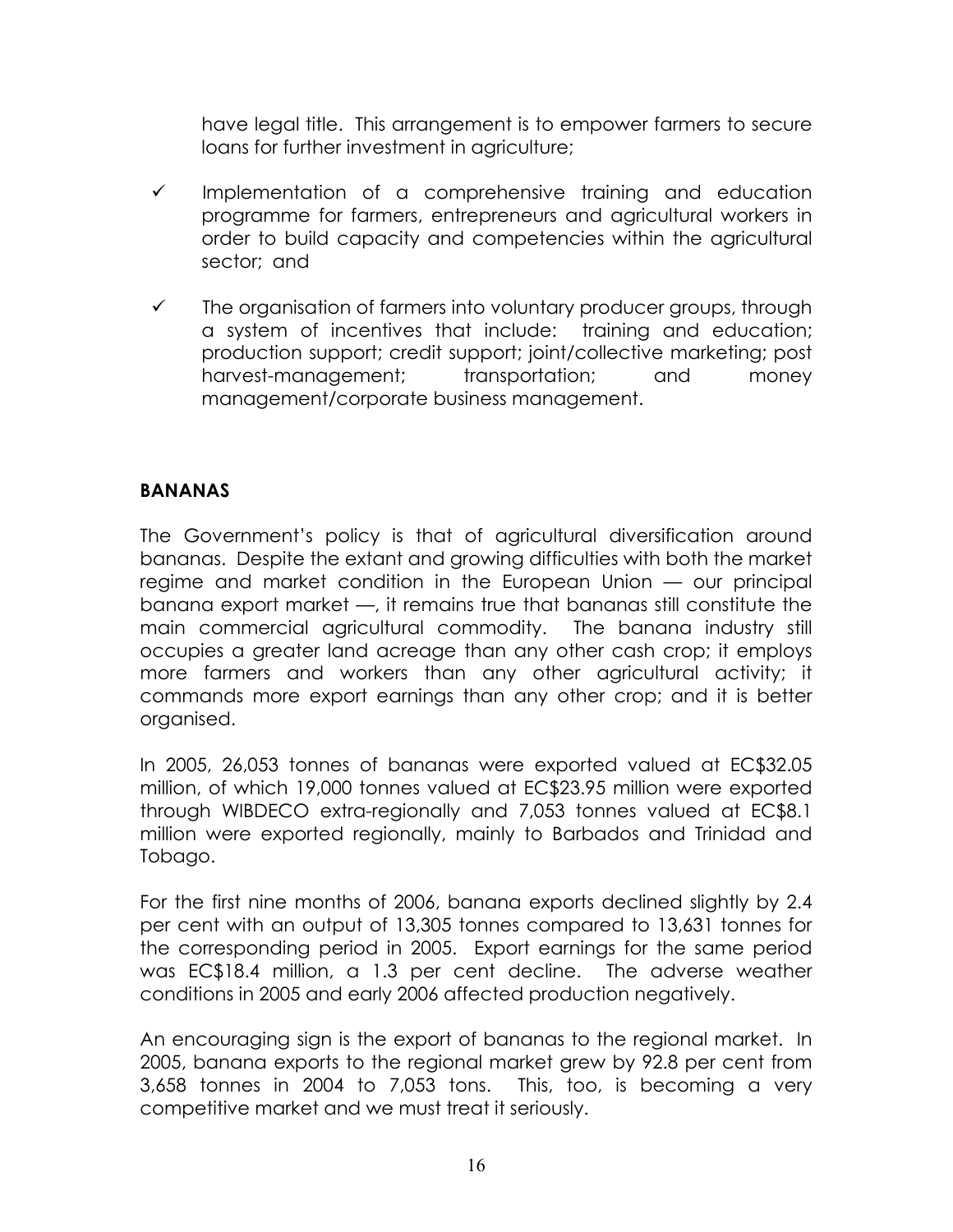On January 1, 2006, a market regime less favourable than hitherto, was introduced in the European Union. This market regime is based on a single tariff system of 176 euros per tonne and an ACP (African Caribbean and Pacific countries) quota of 775,000 tonnes administered in a manner which disadvantages the small producers from the Caribbean. Indeed, difficult as this single tariff and limited ACP quota regime is for the Windward Islands, there are international forces at work to make matters worse. So, on November 20, 2006, Ecuador, the world's largest banana exporter, formally initiated a process to challenge the level of the tariff before the WTO. And inside the European Union the administration of the ACP quota is likely to be even more disadvantageous to the banana producers in the Windward Islands and Jamaica.

My Government, and I personally as the Lead Prime Minister in CARICOM's quasi-Cabinet on bananas, in conjunction with the other banana producers in Jamaica, Belize and the Windward Islands have been lobbying very assiduously to secure the most favourable market regime for our bananas. In this we have been assisted by relevant stakeholders in the banana industry. We will continue this lobbying and negotiating battle on behalf of our banana farmers.

Meanwhile, on the domestic front, the Government, and the St. Vincent Growers Association in conjunction with WIBDECO and the Fair Trade entities, are making herculean efforts in every area to ensure the continued viability of banana industry.

A core group of committed farmers constitute the back-bone of the banana industry. They need our focused support. Accordingly, a Recovery Plan is being finalised by the relevant stakeholders. The aim, in part, is to lift production to 30,000 tonnes in 2007. Under the Plan, further financial and technical assistance will be provided to help farmers. The government's subsidy of EC\$1.75 million annually on the purchase of inputs, remains in place.

Recently, through the efforts of the Chairman of WIBDECO, the Honourable Montgomery Daniel, WIBDECO has decided to make a bonus payment of almost EC\$500 thousand to those farmers who sold bananas to it for the first 26 weeks of this year and who were still in export production up to week 47 of this year. This bonus amounts to EC\$1 per box of bananas sold.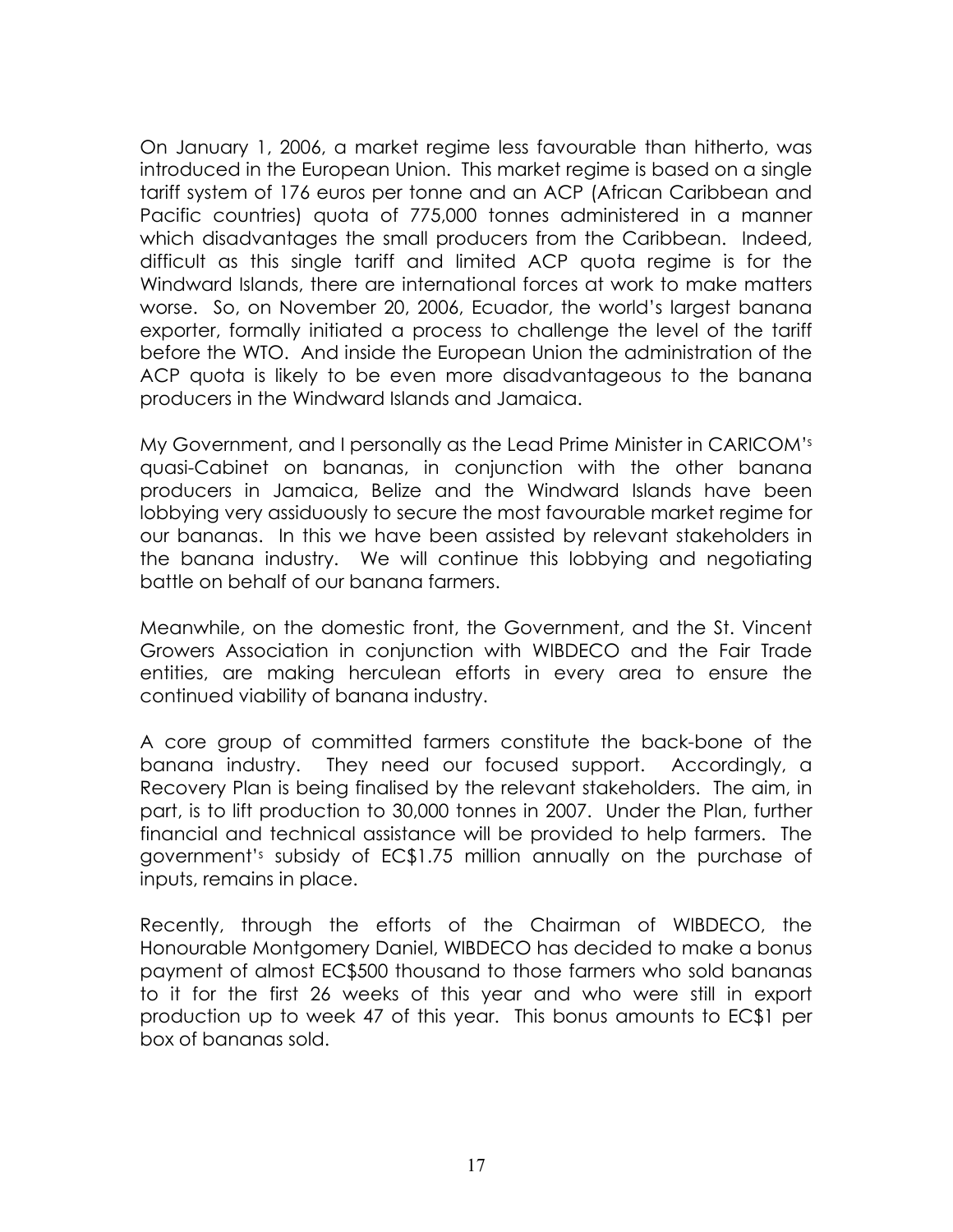#### **ARROWROOT**

The attempts since 2001 to revive the arrowroot industry have produced mixed or uneven results. The rebuilt Arrowroot Factory at Owia has been modernised and made more efficient. Four times the acreage of the year 2000 has been cultivated. However, the shortage of labour for the onerous task of harvesting arrowroot has been the single most limiting factor in this industry. This problem of a labour shortage in the industry has been proving to be intractable. Efforts at mechanization of harvesting are continuing but so far they have borne little practical fruit.

As a consequence, of the 403 acres planted in 2005, only 165 acres were reaped. This led naturally to a decline of 23 percent in arrowroot exports and a corresponding decline in export earnings.

Efforts to revitalize the arrowroot industry, which is so vital to the economy on the north eastern side of mainland St. Vincent, will continue in 2007, in accordance with the Industry's Strategic Action Plan. Critical to the revitalisation of the industry is the restructuring of the entity which manages it. The Government is currently examining alternative management and control systems or structures for the industry.

More details on this sub-sector will be provided by the Honourable Minister of Agriculture.

#### **FISHERIES**

The sustainable use of the country's maritime resources remains fundamental to the management and development of the Fisheries Sector. This is vital if the fishing industry is to continue to contribute significantly to the enhancement of our national food supply, job creation, poverty reduction, and foreign exchange earnings.

Fish landings in 2005 amounted to 877,387 1bs compared to 802,508 lbs in 2004. Up to the end of September, 2006, the fish landings show a marked increase over 2005 in quantity and value. For the first nine months of 2006, over 1 million pounds of fish was landed at a value of EC\$4.6 million.

The Government is continuing its efforts to enhance the infrastructure and institutional arrangements in order to meet international standards for fish quality and to lift production competitively. In this regard we have been upgrading and modernising fishing facilities throughout the State, including at Kingstown and Bequia. The major fisheries project for 2007 is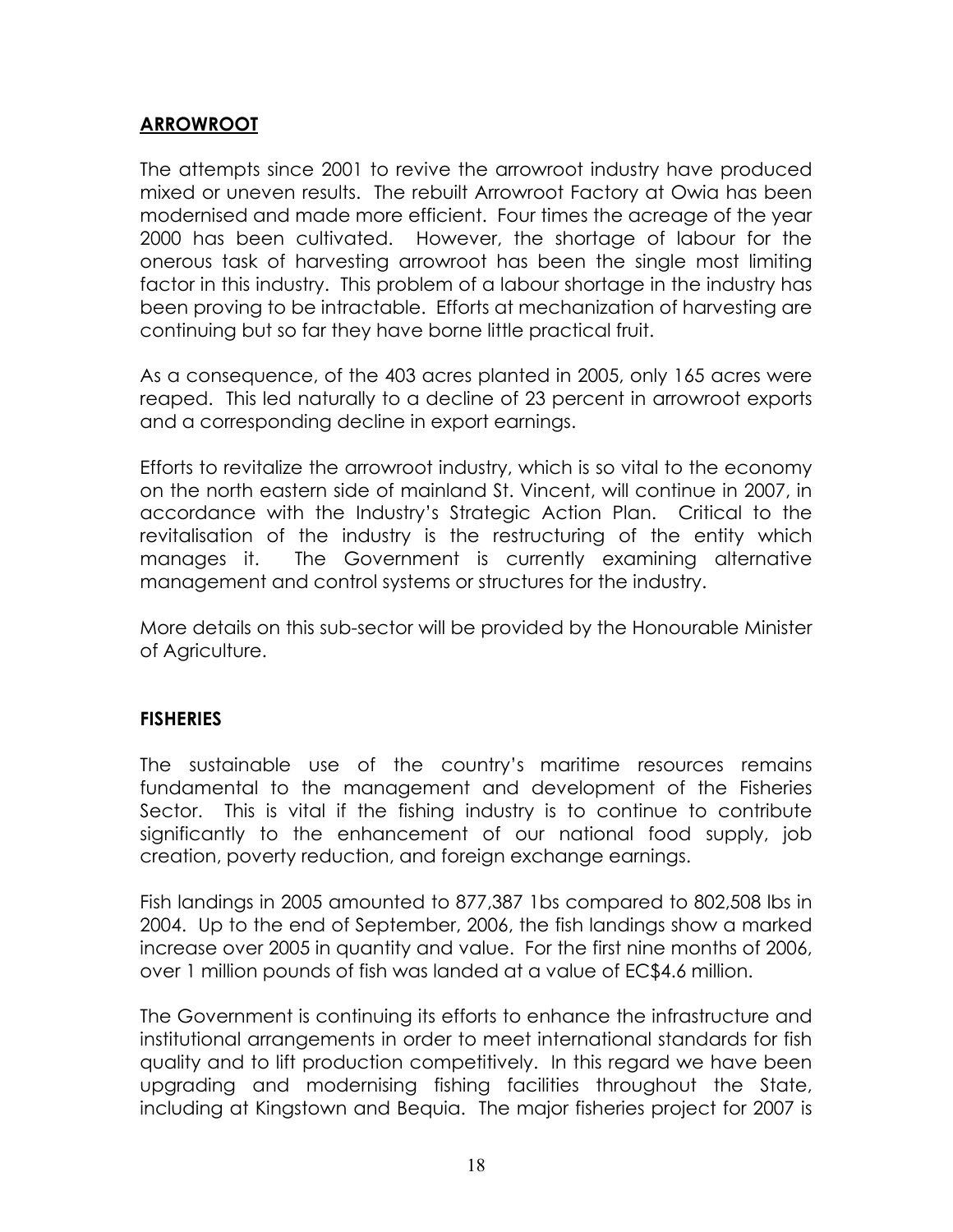the facility at Owia. This project is expected to improve the safety of fishing operations, increase production and fishing opportunities in the North Windward area. Construction will commence by the second half of 2007, at an approximate cost of US\$13.2 million or EC\$35 million, to be financed substantially by a grant from the Government of Japan and from funds of the Government of St. Vincent and the Grenadines.

A project to improve the sanitary standards for the processing of blackfish in Barrouallie has also been developed. Proper processing, drying and sanitary facilities will be established. In addition, during 2007 the Fisheries Centre at Union Island will be upgraded at an approximate cost of EC\$1 million.

At the modern Kingstown Fish Market, the state-owned company which manages it has new management and additional technical personnel; and the Bequia Fisheries Centre has been leased to a private sector entity out of Bequia.

Meanwhile, the Government continues to work assiduously to ensure that the export market in the lucrative European Union is again open to our exporters of fish and other marine products.

#### **TOURISM**

Tourism has emerged as the lead sector in the government's overall policy of economic diversification. Tourism currently contributes immensely to job creation, foreign exchange earnings, foreign direct investment, economic linkages, and skills transfer; and its potential as the economic star is enormous. It is one of the central pillars around which this country's quest for advanced economic take-off, rests.

The National Tourism Policy and its operational National Strategic Tourism Plan, and its updating and evolution, provide the framework for the transformation of our nation's tourism from the traditional "sun, sea and sand" model to a more all-embracing destination model. Part of our nation's challenge is to refresh our tourism before its maturation, to consolidate its core business, and to extend it to take advantage of emerging market segments. Fundamentally, this is a transformative process which demands profoundly creative thought and assertive leadership, among other things. Indeed, essential in this process of transformation, are the following critical factors, many of which I highlighted in my 2006 Budget Address:-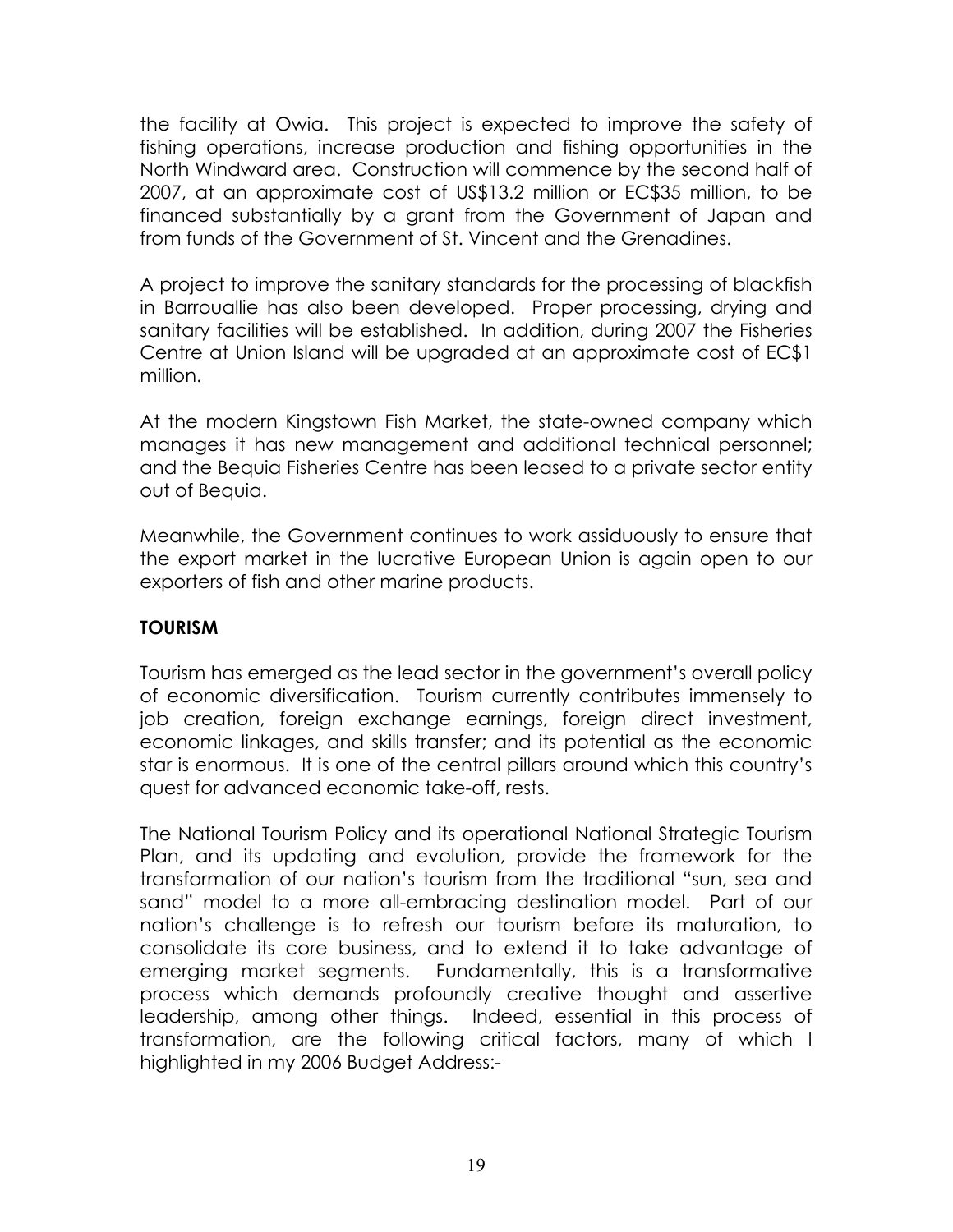- 1. the strengthening of the management of the sector including environmental management and focussed marketing of the destination;
- 2. the enhancement of the institutional machinery for the sector's overall direction and the more efficacious participation of stakeholders;
- 3. the raising of the capacity of the industry to deliver quality services particularly through training, standards setting, certification, and product development;
- 4. the reform of investment promotion strategies to go beyond the usual tax incentives;
- 5. the fostering of linkages between tourism and other sectors;
- 6. the increase in the allocation of public expenditures on tourism and physical infrastructual facilities which directly, or at the fist remove, connect with tourism;
- 7. the addressing of trade-related constraints to tourism emanating from both intra-regional travel and those in major markets such as the European Union, United States of America and Canada;
- 8. the embracing of coordination, regionally, on the development of the tourism industry, including multi-destination tourism;
- 9. the pursuance of market segments which advisably suit our growth strengths, for example, the yachting sub-sector, and new higher less price elastic segments such as health, sports and festival tourism;
- 10. the provision of easier access to competitive credit facilities for small hoteliers and the providers of other tourism-related services;
- 11. the strengthening of security nationally and specifically in, and for, the tourism sector; and
- 12. the building of a "thorough-going" tourism awareness among Vincentians.

Over the past year, much progress has been made on these issues, but much more needs to be done. In order to drive the process of transformation in tourism, the National Tourism Authority Bill needs to be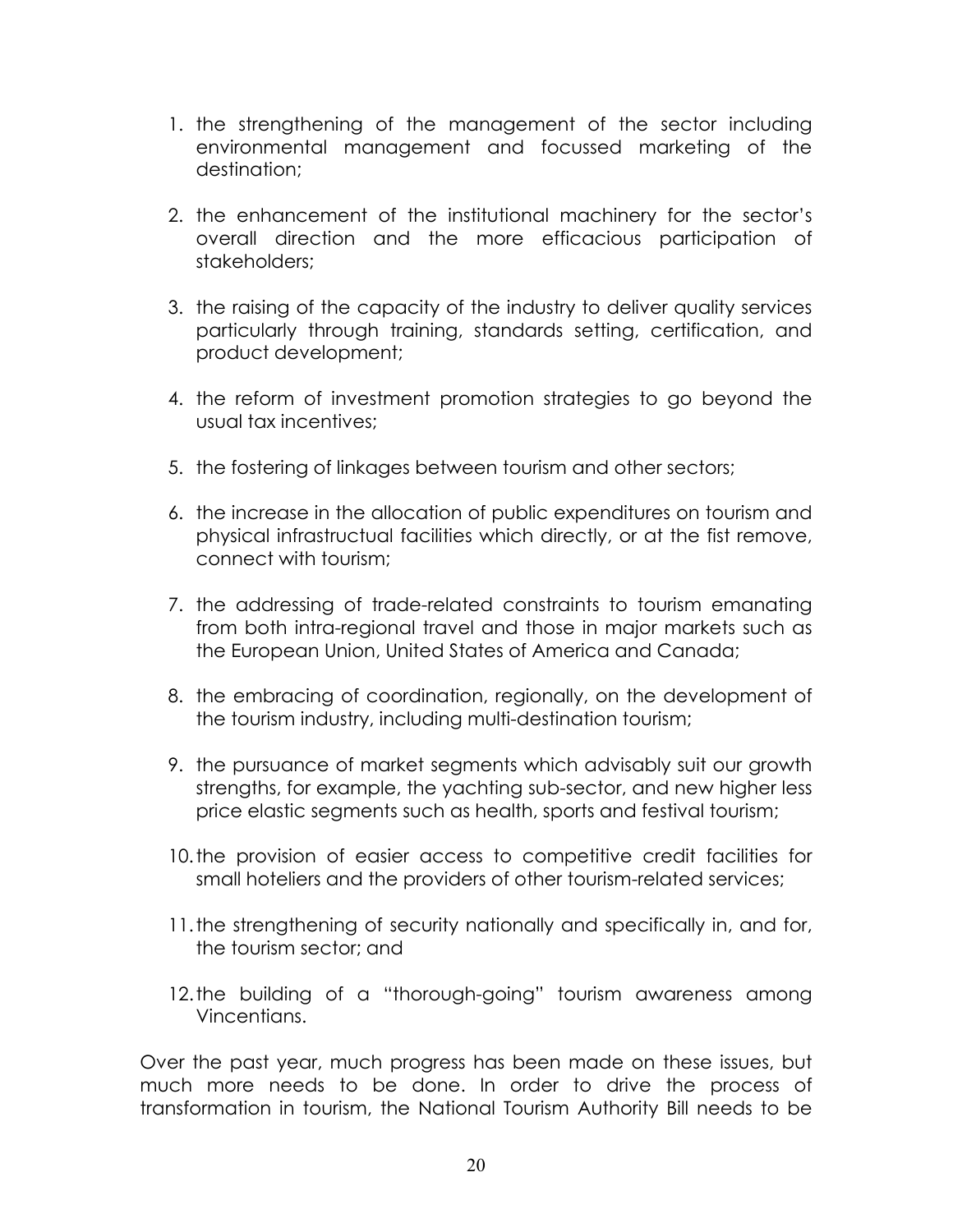passed early in 2007 so that the Tourism Authority can get to work in earnest. The old structures, institutions, and attitudes of the a*ncien* regime cannot work in this period of rapid change and sharp competition. King Alpha's song must not be sung in, or through, strange anachronistic institutional arrangements. A Draft Tourism Authority Bill currently exists but it requires substantial change before it comes to Parliament in the first quarter of 2007. Similarly, the refashioned Tourism Standards Bill must get to the Legislature in the same time frame. There is no need to seek the re-invention of the wheel. Let us go for the best practices regionally and adapt them to our own circumstances.

Significantly more State resources are being put to the promotion of tourism than ever before. When the ULP administration arrived in office, the sum budgeted for the tourism promotion by the previous administration was a paltry EC\$2.8 million. The promotion budget for tourism in 2007 amounts to almost EC\$8 million - EC\$6.46 million through the Ministry of Tourism and EC\$1.4 million through the National Investment Promotions Incorporated (NIPI). Indeed, NIPI's National Export Strategy (NES) provides an excellent complementary framework to the Ministry of Tourism's promotion strategy. Clearly, both the Ministry and NIPI will be working in even more closer collaboration to ensure that St. Vincent and the Grenadines gets the bang for the tourism promotion buck. Additionally, hotel establishments do their own promotion to attract business.

Very often, even informed observers make the common error of ignoring or down-playing the Government's investment efforts in support of tourism which are not carried out through the Ministry of Tourism. A few examples will suffice: the Jet Airport at Canouan; the International Airport for Argyle; the sports facilities; the expenditure on national security, including the Coast Guard Service; the spending on culture and national festivals; the investment in LIAT; the provision of health, water and sanitation services; and the physical infrastructure, including roads. All of these, and more, impact directly, or at the first remove, on the tourism industry. They are part of the public investment in the tourism industry.

Substantially, tourism plants are owned by the private sector, so naturally the bulk of the capital investments are by the private sector. There is already large private investments in tourism and, as I have outlined earlier, even greater investments are immediately upon us.

This year, 2006, much progress has been made on the development of detailed plans for tourist sites and attractions. In 2007, efforts in this regard will be intensified through the implementation of the EC\$19.5 million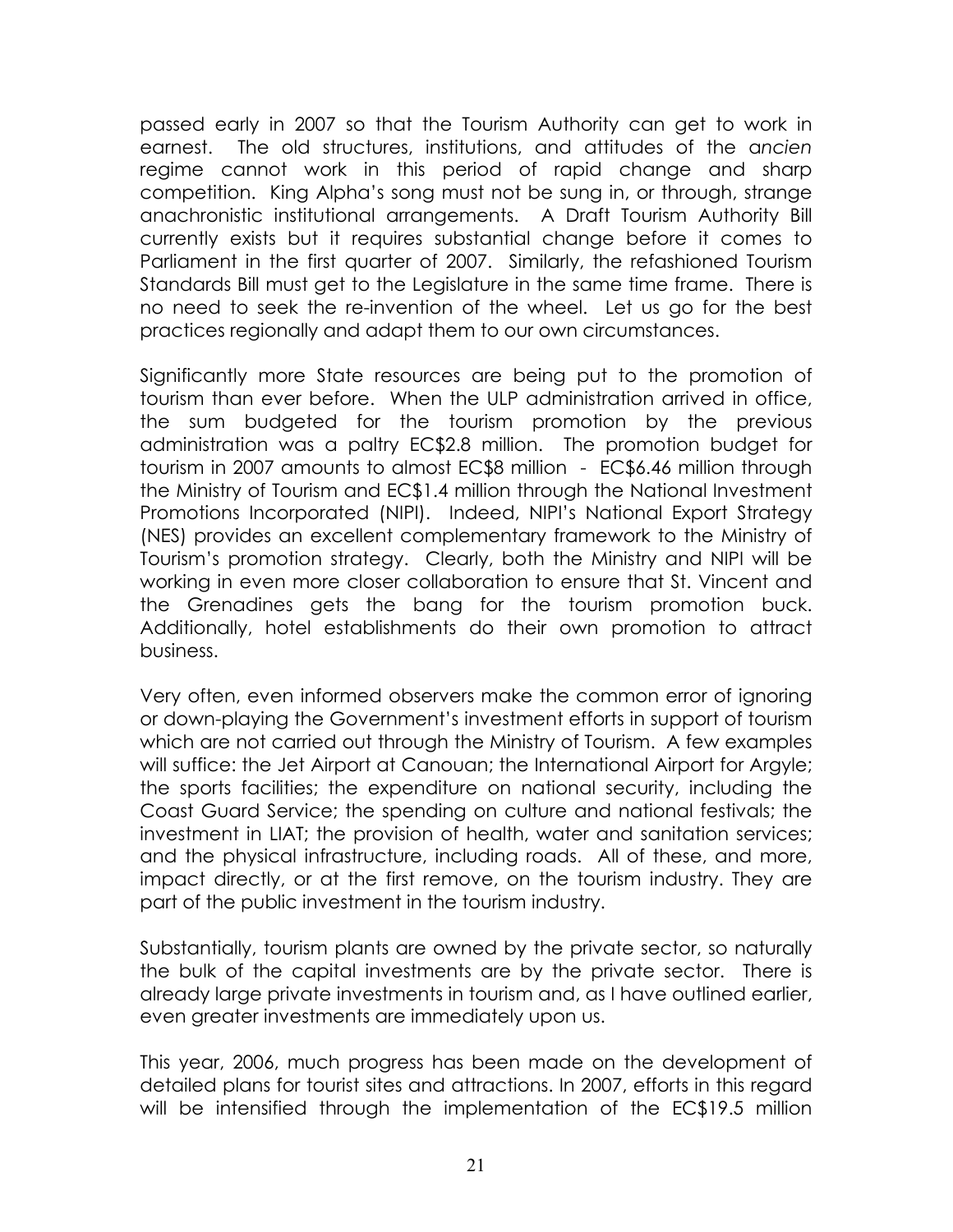project financed by a grant from the European Union over the next two to three years. Indeed, although EC\$2 million is made available from this grant in the 2007 Estimates, much more can be spent if the project for the development of the tourism sites is robustly driven by the Ministry of Tourism.

This EU-financed project will add immensely to the country's tourism attractions by providing basic facilities at the sites, including hospitality booths and gazebos. In addition, the project provides for improved management and marketing of the sites.

The development and marketing of our festivals have progressed by leaps and bounds since this administration came to office. This is evident in the festivals such as 'Blues Fest', Carnival, Gospel Fest, Heritage Month, Emancipation Activities, and "Nine Mornings". This coming year, we will however review the scope and timing of some of these festivals in order to ensure that potential benefits are maximised.

As part of the transformation process in tourism, the Government is determined to put in place measures to ensure the sustainability of our natural resources, through environmentally sound practices executed through credible, well-functioning institutional apparatuses. The National Parks Authority, a State entity, has been established to facilitate this work. So, too, is the Tobago Cays Marine Park Board which recently re-launched the Tobago Cays Project under reinvigorated management systems.

In 2005, there was an increase of 0.4 percent in yacht arrivals for St. Vincent and the Grenadines. The Government recognizes that this subsector has great potential, but in order to maximise benefits from yachting action must be taken to reduce the threats of security, crime and harassment, marketing constraints and non-clearance of yachts. In 2007, Government will therefore enhance security and fee collections by the acquisition of three vessels for the Coast Guard and Customs Departments to engage in greater patrol of the waters of St. Vincent and the Grenadines. A package of initiatives, devised by the stakeholders in the yachting industry and the Government will be implemented in 2007.

Mr. Speaker, in addition to the larger tourism investments mentioned earlier, there has also been, quietly, other smaller investments in tourism. Between 2001 and 2005 this Government has granted concessions to tourism enterprises to construct and expand the plant resulting in 153 additional hotel/guesthouse rooms. Currently, 1,499 persons are employed in constructing tourism-related facilities throughout St. Vincent and the Grenadines.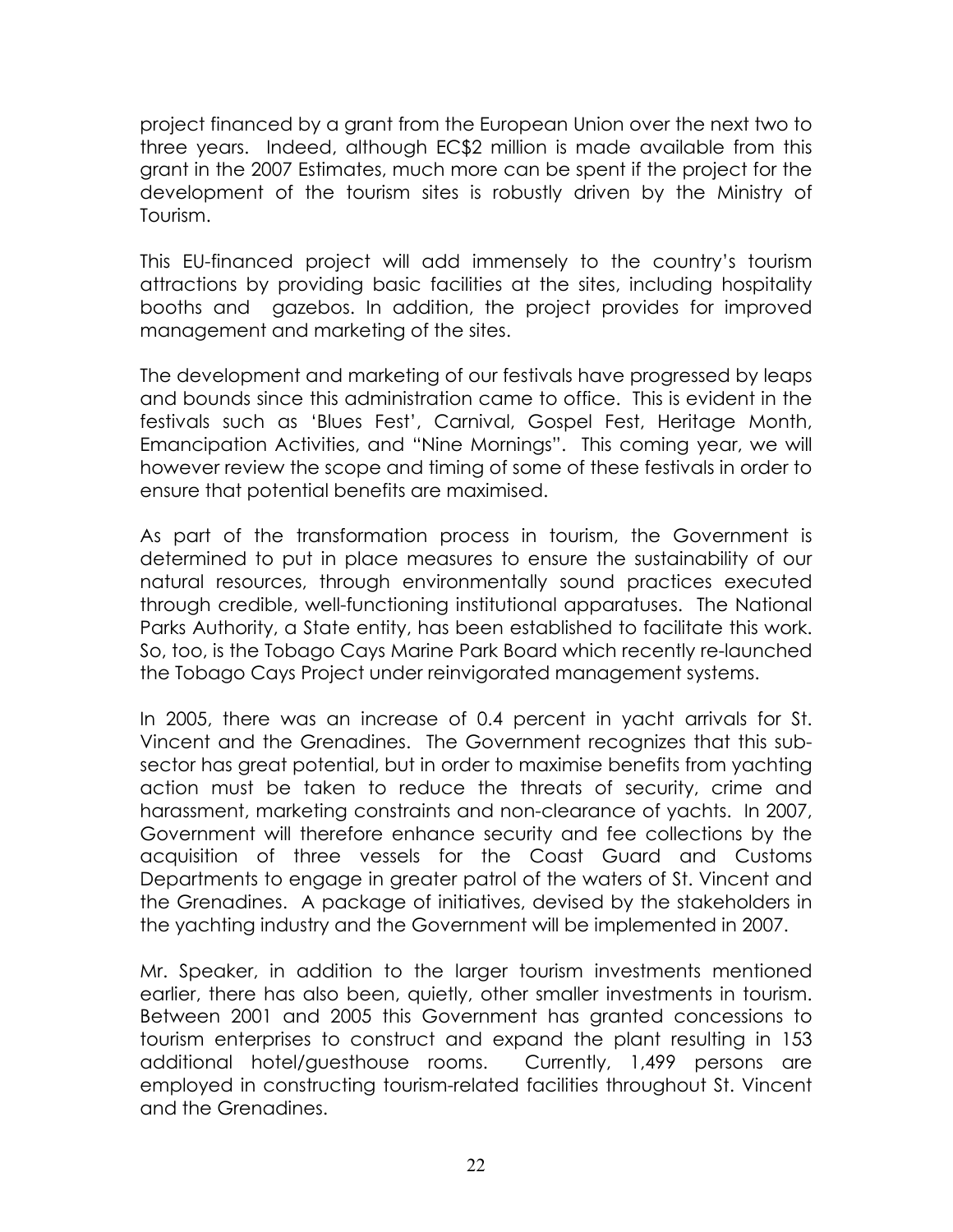Currently, and in the immediate future, there is more investment in tourism than ever in St. Vincent and the Grenadines. When one couples all of this with the two airport projects – the Jet Airport at Canouan and the International Airport at Argyle – it is only someone, ostrich-like, with head in sand, can deny that this country is on the cusp of an advanced economic take-off. And tourism activity is at the centre of this extraordinary national enterprise.

#### **TELECOMMUNICATIONS**

A well-developed telecommunications sector is a prerequisite for growth and development of any country. Without this critical sector, growth would be stymied. Government of St. Vincent and the Grenadines is highly cognisant of this fact and has with its own resources and those from its development partners, such as, the EU, is implementing a series of programmes and plans to modernise this sector.

Over the years following the systematic dismantling of the Cable and Wireless monopoly, we have witnessed a steady decline in the cost of internet, mobile and fixed-line services. This is advantageous to our citizens and businesses and we will continue to pursue all avenues for further cost reductions.

Figures available up to the end of September 2006 indicate that the number of internet customers increased to 6,161 compared with 5,084 in December 2005. This represents a 21.2 percent increase and is a direct result of the liberalisation process which this government has been championing.

Work on developing the guidelines and regulations for management of the Universal Service Fund has been substantially completed. This fund, which will be financed largely from fees received from telecommunications service-providers, will be used to expand telecommunication coverage, especially in the communities that cannot afford them. The fund is expected to begin operations during 2007.

Central Government is also modernising its IT systems in order to enhance productivity and efficiency in the delivery of services. In addition, through the National Institute of Technology (NIT), we continue to offer internationally recognised programmes in a number of areas of ICT. In 2007, we will continue discussions with the University of Technology and University of the West Indies aimed at offering diploma and tertiary level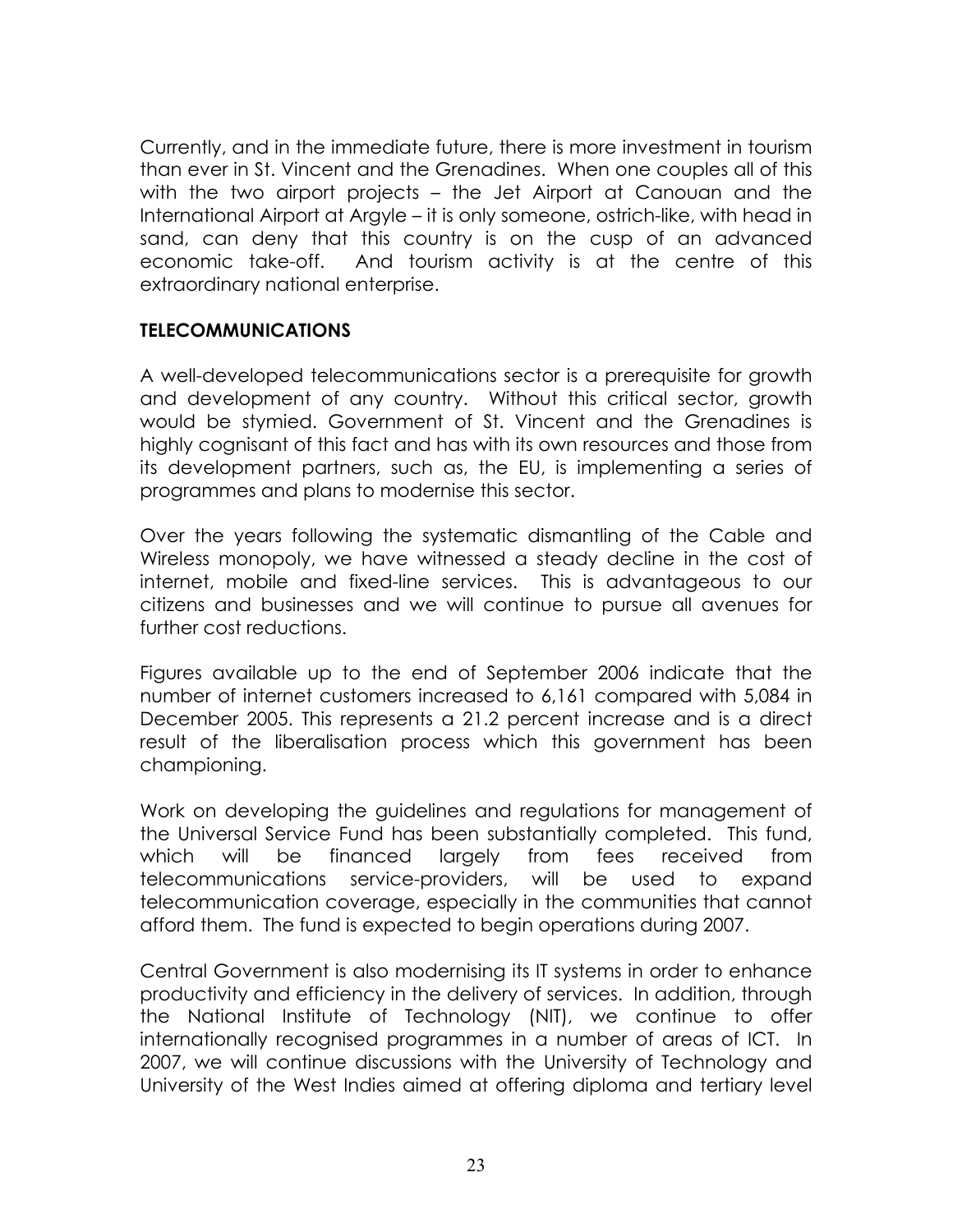courses at the Institute. In addition, we intend to begin implementation of the e-taxation services at the Inland Revenue Department.

During 2007, the EU funded ICT Development Programme will commence. This project aims to strengthen business skills and build e-business incubators, build capacity in the sector, construct a national ICT centre of excellence and improve the legislative and regulatory framework. Funding from the EU is estimated at  $\epsilon$ 4.5 million or EC\$15.3 million.

Additionally, we have also secured funding from the EU in the amount of €0.8 million or EC\$2.72 million for the National ICT Training Project in order to assist in production improvement of relevant businesses. It would also seek training to enhance the skills base. This programme will focus on the unemployed, school leavers and the disadvantaged in society who have the desire to pursue careers in ICT.

#### **PRIVATE SECTOR DEVELOPMENT**

In this 2007 budget, like those for 2005 and 2006, I have placed significant attention on the development of the private sector and in improving the investment climate. These are essential for wealth creation, economic growth and development and poverty reduction.

The domestic private sector, however, continues to face a number of challenges including the impact of globalisation and its limited ability to penetrate new markets. In addition, the required business skills needed and related support services have often been lacking and many policy and institutional constraints persist.

Notwithstanding these challenges, some improvements were evident over the last year, as economic activities by small and medium-sized enterprises (SMEs) exhibited some levels of growth, facilitated by greater access to business support services and credit.

To demonstrate Government's commitment to private sector development, €6.3 million or EC\$21.0 million have been allocated under the SFA/STABEX funding for this purpose.

The Programme is designed to promote growth and to optimize associated processes of economic transformation in order to facilitate an enabling business climate and ultimately a more competitive private sector. The expected outcomes are (a) expanded opportunities for the private sector and (b) a business environment more conducive to private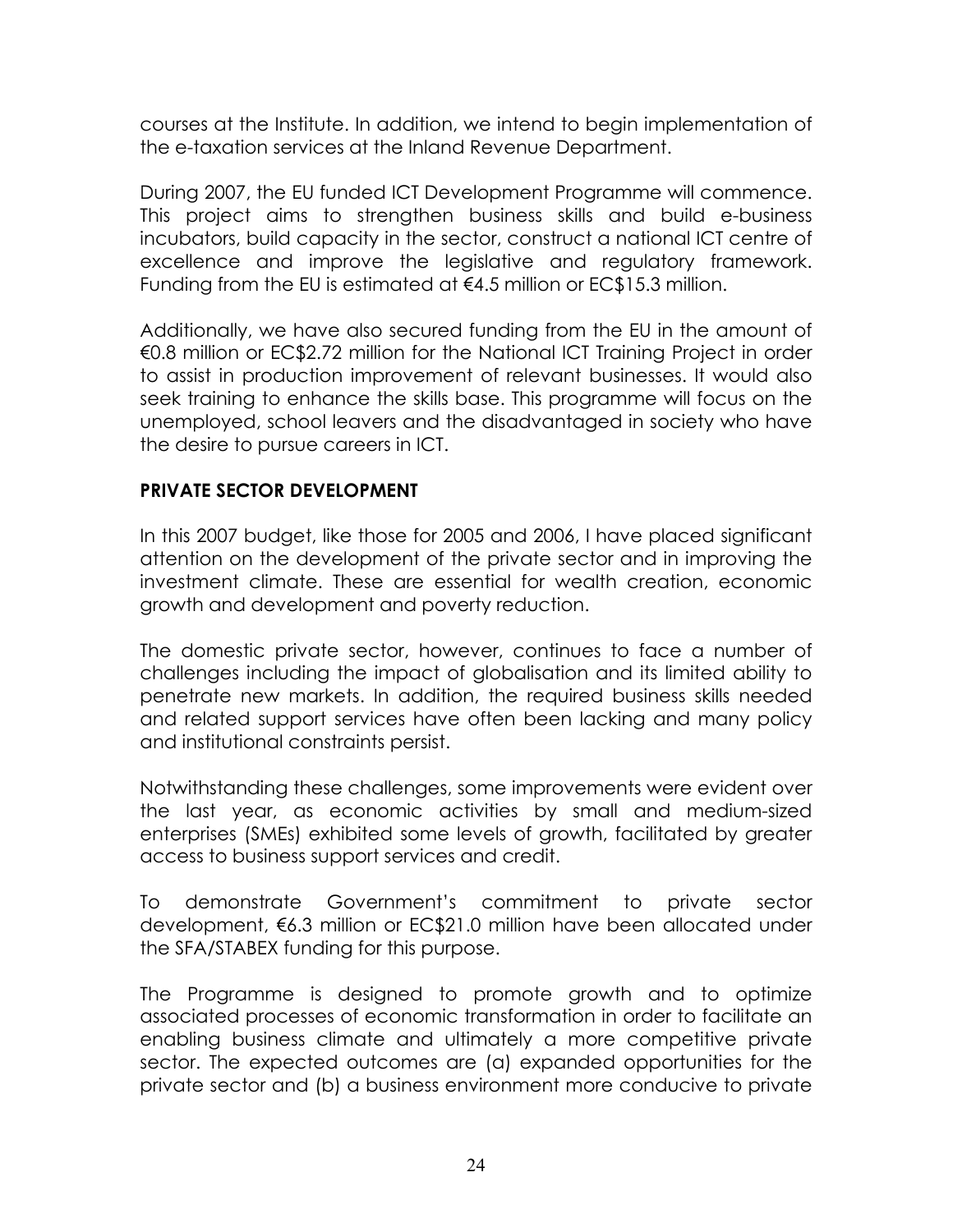sector investment, leading to increased production and exports. This programme will facilitate the process of economic diversification.

Government continues to support small enterprise development by increasing access to credit through micro credit programmes at the National Commercial Bank (NCB), the Credit Unions, and the National Development Foundation (NDF).

During our budget consultations this year, various groups and organizations requested financial assistance to boost their business. Specifically, we had requests from the Hotel & Tourism Association for a financing facility for the renovation of hotel plants and from the fisherfolk for purchase of larger vessels. Accordingly, the Government is holding discussions with the National Insurance Services for that agency to make available approximately EC\$6 million in loan funds for private sector development as part of their economically target investment programme. We envisage that these funds will be lent to financial institutions, including Credit Unions for on-lending:-

- (a) To local entrepreneurs as small business development loans, similar to the micro credit fund at NCB
- (b) To fisherfolk for the purchase of larger vessels, and other related improvements
- (c) Hoteliers for the upgrade of their plants.

All beneficiaries of this financing facility will be entitled to duty free concessions in accordance with existing programmes. The small business people will also be entitled to a reduced rate of taxation on their profits.

#### **EDUCATION**

Education remains at the centre of our development agenda. In keeping with this, we have consistently invested heavily in the education sector to ensure that the vision of the Government to equip all citizens with the necessary values and skills for living and production is realised. Again, in this budget, huge sums have been allocated to the education sector: 22 percent of the recurrent and 20 percent of the capital.

At the beginning of the 2005/2006 academic year, we achieved the historic milestone in the attainment of universal secondary education! All of our children of secondary age, many of whom never dreamt of receiving a secondary education now have an opportunity so to do. In addition to universal access to secondary education, we have witnessed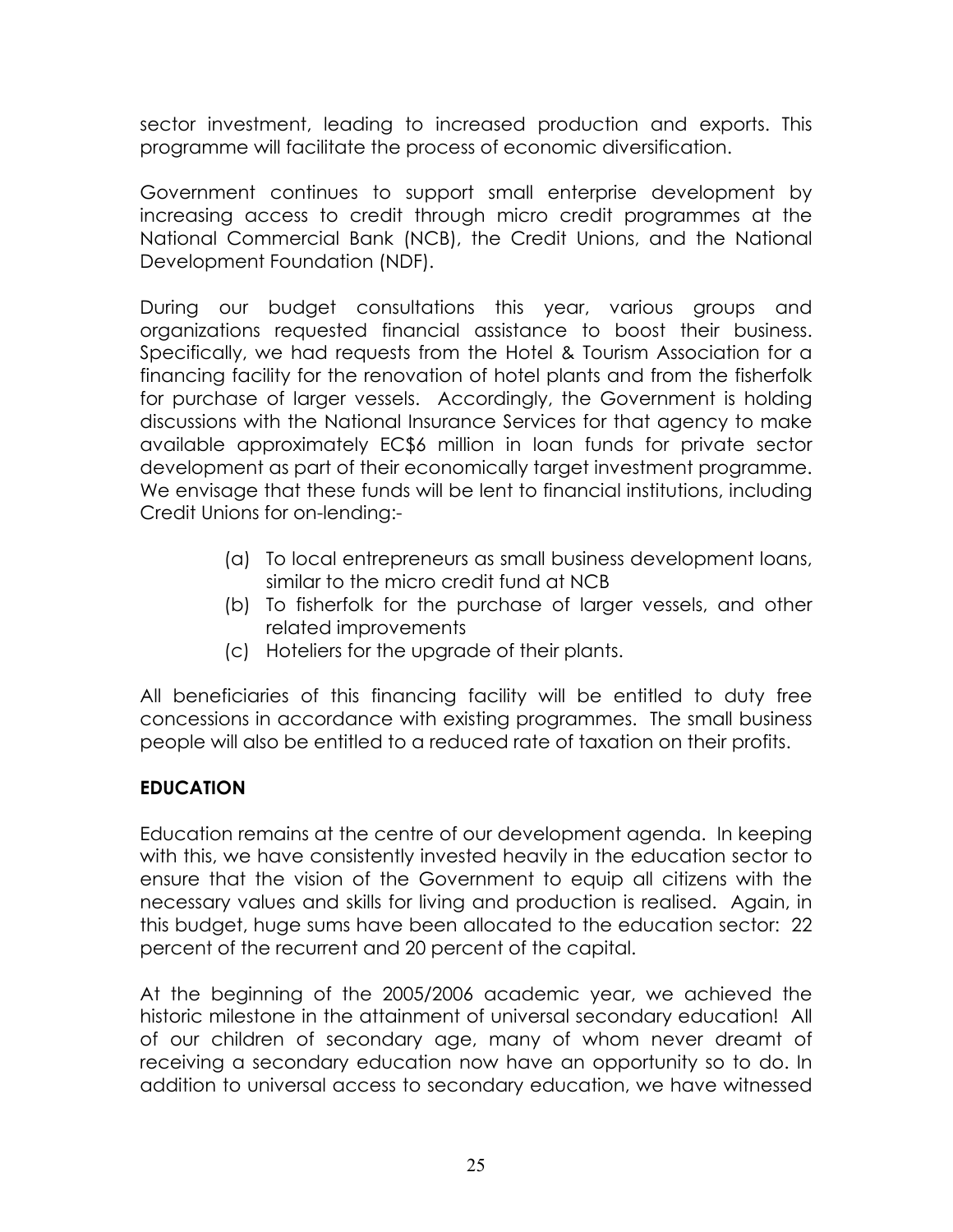monumental increases in enrolment at the post-secondary and tertiary level.

We have achieved remarkable results, but we intend to do much more. Our interventions in education in 2007 will target all the sectors from the pre-school up to the tertiary level, and including technical vocational and adult education and will focus simultaneously on improvement to physical plant and lifting the quality, range and scope of education.

With respect to the physical plant, we will:

- Design and begin construction of eight early childhood ♦ centres at the Owia, Langley Park, Marriaqua, Cane End, Buccament, Troumaca, Ottley Hall and Calliaqua Government Schools;
- ♦ Produce designs of six (6) adult education centres ;
- ♦ Complete the design of the School for Children with Special Needs in Georgetown;
- ♦ Commence construction on several schools namely, Union Island Secondary, a modern facility financed by the EU; the Barouallie Secondary, Bequia Primary and Edinboro Primary funded by CDB and the West St. George Secondary funded by the World Bank.

We are however conscious that the physical plant, of itself, does not constitute an education. Thus to complement these activities, and to improve the quality of education offered, we will increase testing, monitoring, co-ordinating, and evaluating of base-line achievement levels. Further, the curriculum will be upgraded to respond better to the changing demands of the society and to stimulate greater interest in learning. This upgrading will commence with the development of new curriculum guides to facilitate the implementation of the curriculum policy.

Further, a teacher appraisal system is currently being developed. New strategies must be adapted for recruiting, retaining and deployment of teachers to meet the curriculum needs. Professional Development Grants are now being awarded and a master teacher System for exemplary teachers is being established.

We will continue the process of strengthening of the Ministry of Education to improve productivity and quality at all levels of its operations. Reform measures will be undertaken in the management and administrative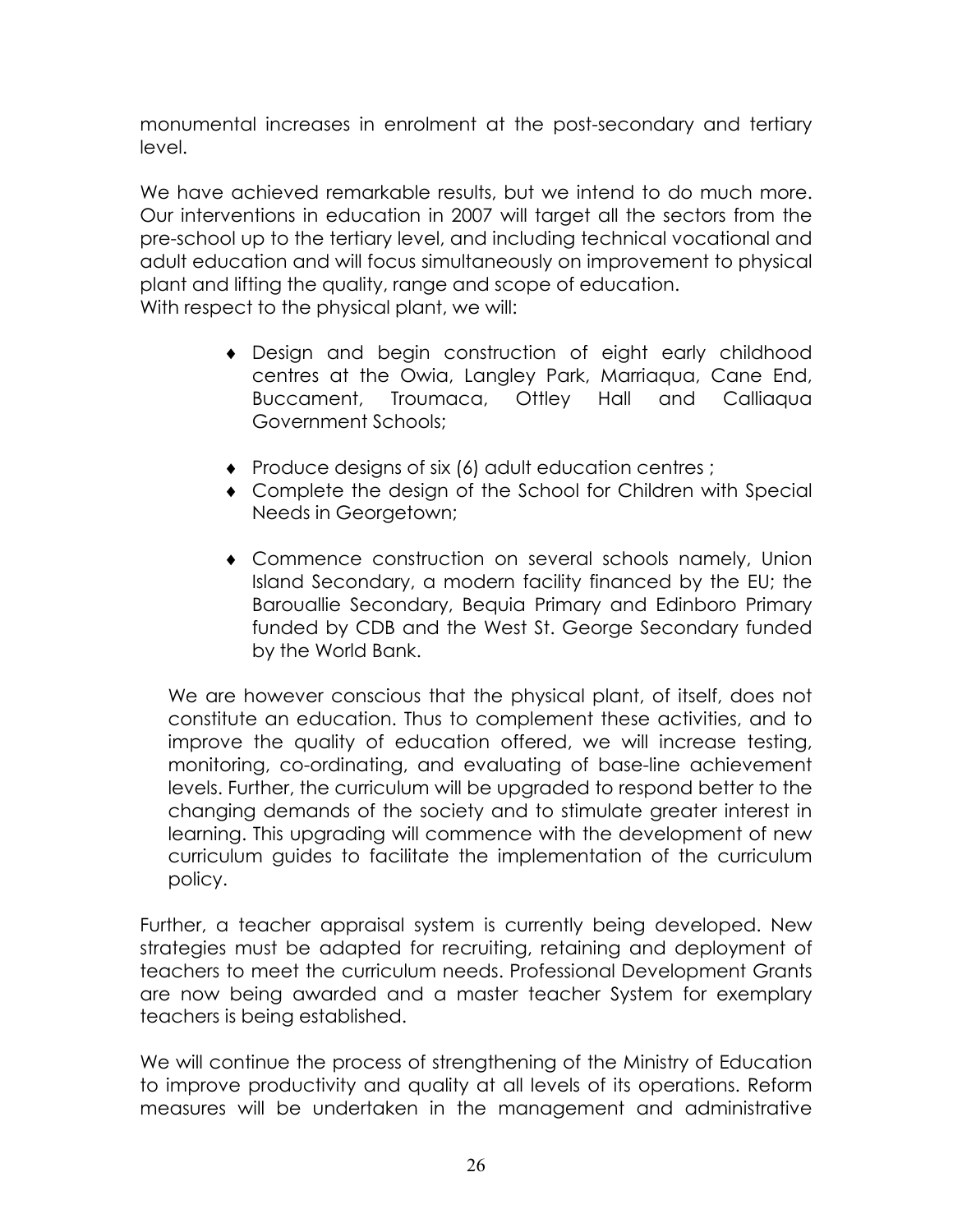processes and procedures. At the same time, an appropriate legal and regulatory framework will be established to provide the foundation for adequate governance and management of the education system. These measures will be supported by training and staff development programmes. Further, the recommendations contained in the Management Audit commissioned by Government, will be implemented in 2007.

The passage of the Education Act and the Further and Higher Education Accreditation Act in 2006 strengthens the institutional framework for education in St. Vincent and the Grenadines.

While we have put appropriate measures in place to encourage our students to strive for academic excellence, we are cognisant that the provision of technical and vocational skills is quintessential to our development. However, technical and vocational education and training is a complex area which cuts across both the formal and non-formal education. Within the formal sector, technical education is provided at the secondary level including the Multi Purpose Centres and in postsecondary education at the Technical College and School of Nursing. The main challenge facing technical vocational education is for a larger percentage of the population to obtain formal certification in various occupational areas, to enhance the ability of our youths to compete for jobs particularly within the context of CSME and the wider globalised environment. Further, programmes for out-of-school youths and adults will be implemented through an enlarged Adult and Continuing Education Unit. No one can gainsay the new found confidence of those adults who have benefited from the Adult Literacy Crusade. Indeed, I have challenged those who commenced this program that this administration will finance a three-year scholarship for university education of anyone meeting university matriculation requirements, having come through this programme.

We are also expanding our programme at the tertiary level, and to build our successes of previous years, some of these activities include:

- The franchising of Level I (first year) university courses in the ♦ social sciences from September 2007. The Level I university courses will be delivered by the Division of Arts, Sciences and General Studies.
- ♦ The development of associate degree programmes for the Division of Arts, Sciences and General Studies. One programme has been completed and has been submitted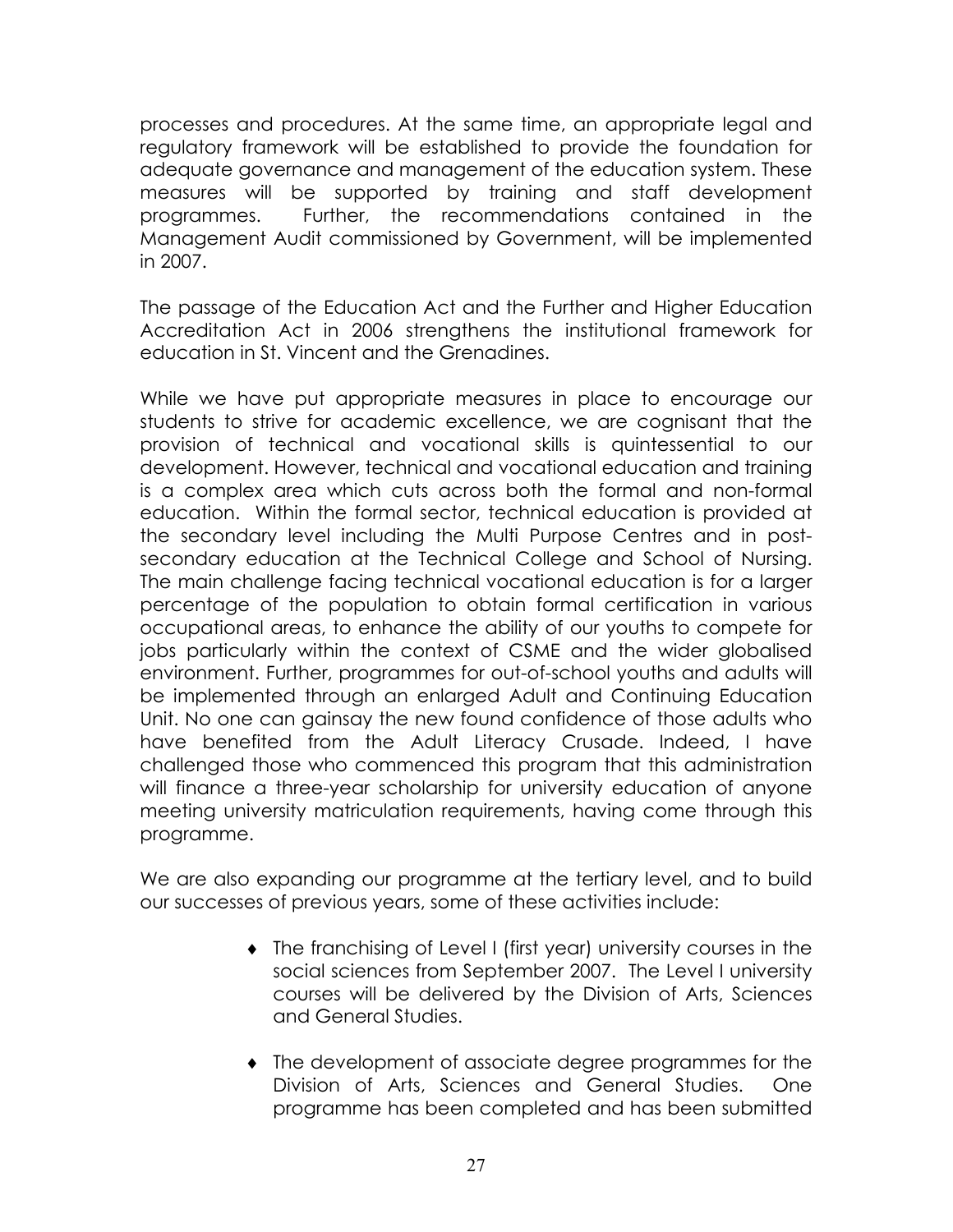to the, University of the West Indies, for presentation to the appropriate Faculty and Council. Through that process, the College hopes to at least secure matriculation.

- The introduction of the A+ Certification Programme at the Division of Technical and Vocational Education in September 2006.
- ♦ The exploration with St. John's University in New York and the Lim Kok Wing College of Creative Technology of Malaysia to establish appropriate links with the Community College for on-site tertiary education. This Government is determined to achieve the goal of at least one university or college graduate, on an average, per household in St. Vincent and the Grenadines by 2025.

Last Monday December 6<sup>th</sup> 2006, we opened the South Leeward Learning Resource Centre at Questelles. This is the 9<sup>th</sup> Learning Resource Centre to be completed in our programme to construct at least one Learning Resource Centre in every constituency in the State. Three more Learning Resource Centres-Marriaqua, Barroualie and Biabou-are presently under construction and work is progressing satisfactorily. In 2007, we will commence work on the Learning Resource Centres in Central Kingstown, West Kingstown and possibly one other. In addition to the physical plant, we are developing a comprehensive management programme, to ensure that these Learning Resource Centres are effectively utilized. We thank the Government of the Republic of China on Taiwan for their assistance with this programme.

Work is progressing on the Modern National Library Project, which will provide accommodation for a modern, high-tech library to complement the Learning Resource Centres and to stimulate further, the interest in reading and research. This project also includes an Auditorium to accommodate 750 persons to be used for the Performing Arts, lectures and conferences. Now that the Kingstown Technical Centre is relocated and operating in its much better setting, and the old YWCA building and old Technical Centre are being demolished, construction work will commence early in 2007. The contract has been awarded at a cost of approximately EC\$20 million.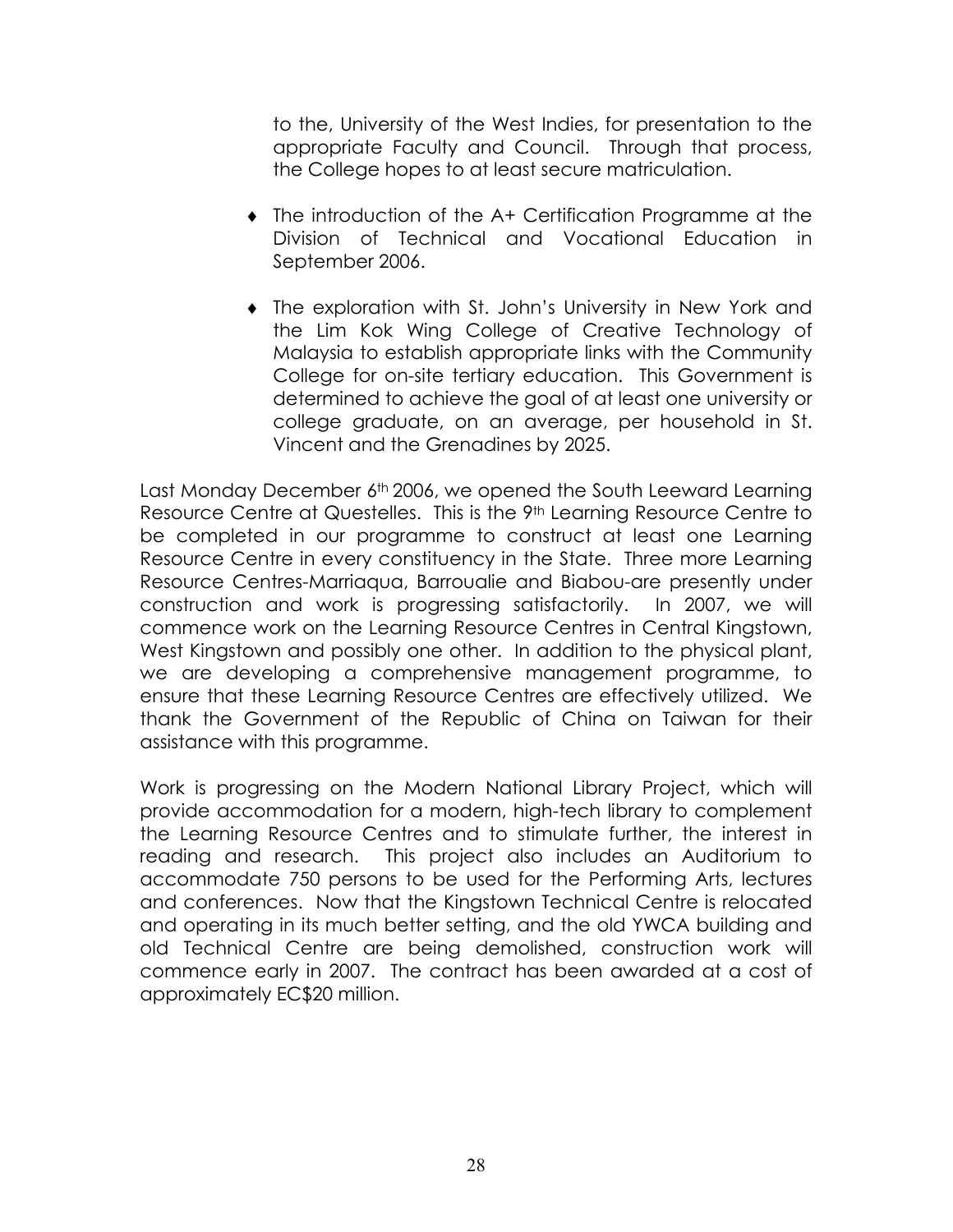#### **HEALTH**

St. Vincent and the Grenadines has made considerable progress in health care delivery over the past years as evidenced by the Vital Health Indicators, which in many ways resemble those of developed countries. We can now boast of a life expectancy rate of 74.4 years, birth rate of 2.4 per thousand, an immunization rate of 100% for the 0-5 age group, and practically zero maternal deaths. These achievements are as a result of the policy directives and emphases placed by this administration on healthcare.

Our health care delivery system continues to focus strategically on the primary health care system. In order to build on the successes we have had, we are at present carrying out an evaluation of the primary health care system, with the assistance of PAHO. The results of this evaluation will be used to refashion and reorient the health care services to meet the ever-changing epidemiological profile of the country.

In this regard, we will continue to provide quality primary health care to our citizens in the coming year. As part of this programme, the Clare Valley, Lowmans and several other health clinics and health centers will be upgraded and refurbished.

The National Eye Screening Programme –*Vision Now*- is a success with over 16,000 persons screened of which more than 1,625 have travelled to Cuba for corrective eye surgery. The present programme will end this year but follow-up care will be incorporated into the hospital services. We owe the Cuban Government a debt of gratitude for assisting us with this programme. The complementary programme for the provision of glasses has also been a success, about 1,000 persons have been tested, with 190 of them already fitted.

A major concern for the primary health care system is that the citizens of St. Vincent and the Grenadines have adopted the lifestyles of developed countries. The leading causes of approximately 60 percent of our morbidities and mortalities are life-style related. This has resulted in an unacceptably high incidence of obesity, diabetes, hypertension, heart diseases, strokes and others. To help reduce the high incidence of some of these diseases, the Ministries of Health and the Environment and Agriculture, Forest and Fisheries have recently launched the National Food Based Dietary Guidelines. The publication of these guidelines, combined with increased public awareness, should assist in reversing the trend of these non-communicable diseases.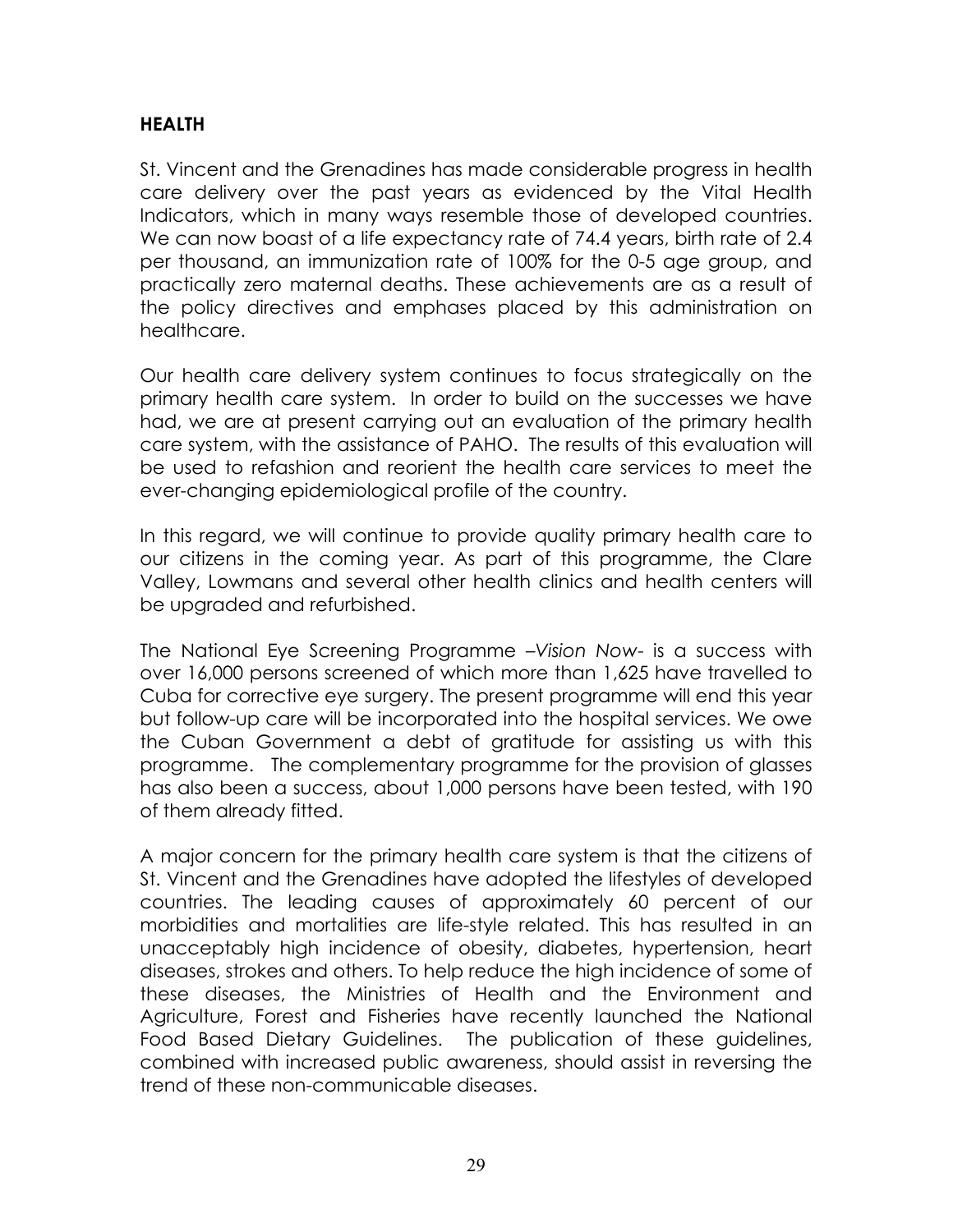Further, the deaths and serious personal injuries arising from criminal acts of violence and accidents, especially road traffic accidents, are unacceptably high and costly. Accordingly, Government will continue its focussed inter-ministerial efforts with the involvement of the general public to address the bundle of health, and other issues, connected herewith.

In the area of secondary healthcare, plans are in place to construct, with the help of the Government of Cuba, a unique modern health complex that will provide diagnostic, surgical and dialysis services at the Georgetown Hospital. The technical plans for this facility are well advanced and construction is expected to commence in 2007.

#### **HIV/AIDS**

The Government continues to spend EC\$1.5 million of its own resources annually on the fight against HIV/AIDS. This Government is working with international, regional and local partners in the fight to prevent and control the spread of HIV/AIDS, minimize the socio economic impact of HIV/AIDS, and promote the well being of people living with HIV and AIDS.

The anti-HIV/AIDS programme has gained momentum, with most government ministries, non-governmental organisations, faith based organisations and civil society coming on board.

The emphasis in 2007 will be on scaling up the prevention of HIV infections, through the Voluntary Counseling Health (VCT) programme and intensive information, education and information strategy. Since the advent of the programme, the incidence of HIV has stabilised and infected persons are living longer due to the availability of anti-retroviral medications and our babies are more protected. There is much more work to be done and all must be involved in the fight against HIV/AIDS.

The major activities for 2007 will include:

- ◆ Completion of the National AIDS Secretariat and the refurbishment of Health Centres and schools to facilitate the voluntary counselling and testing programme and the development of a Health Information System. These activities will be supported by assistance from the World Bank.
- \* Improved laboratory and pharmaceutical services and provide training for those involved in the care of persons living with HIV/AIDS. Resources from the Global Fund will support the activities.
- Implement programmes to fight the stigma and discrimination against HIV/AIDS and the procurement of a mobile Blood Bank.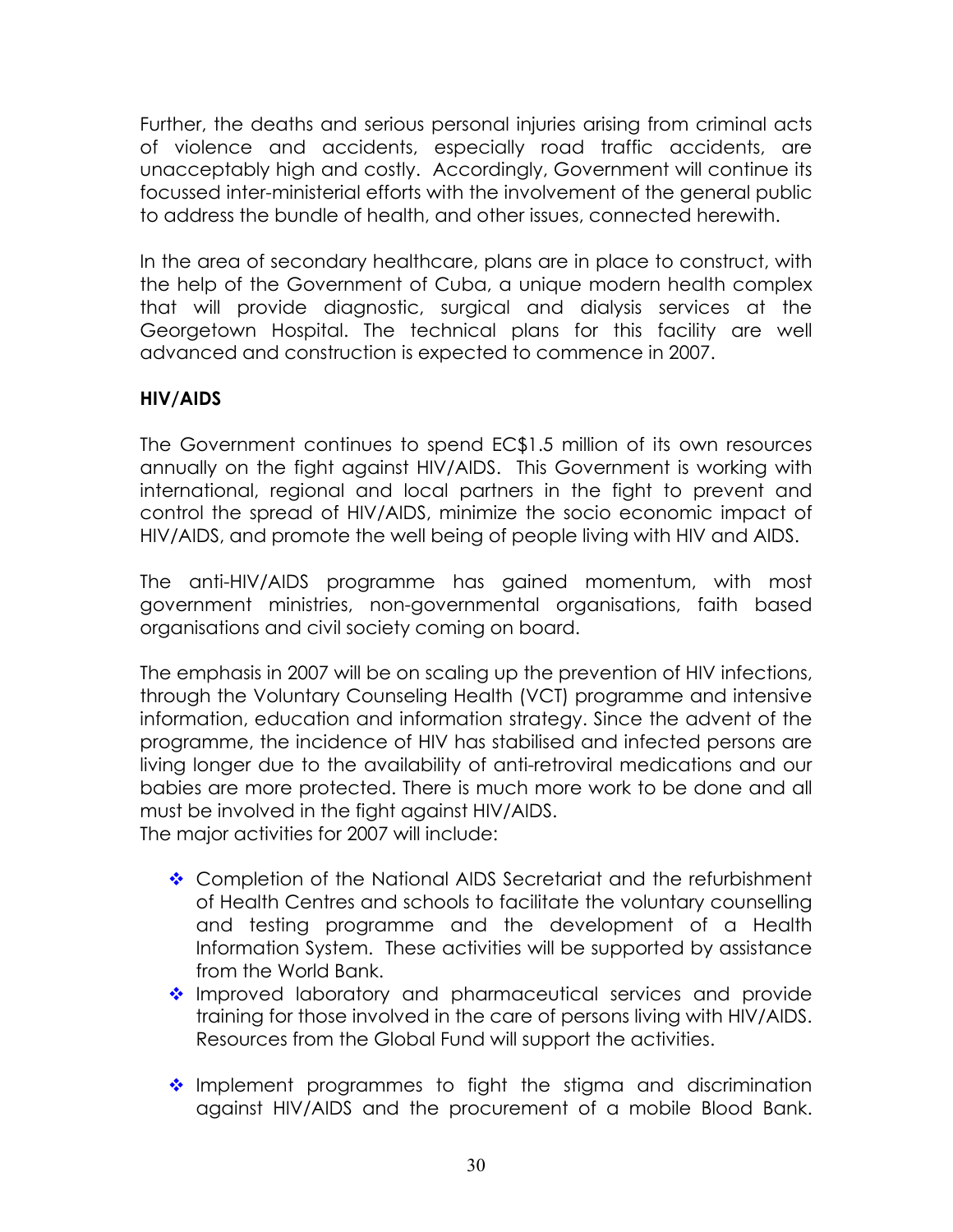These resources are provided by Pan Caribbean Partnership Against HIV/AIDS(PANCAP).

 $\cdot \cdot$  Procurement of rapid testing and implementation of community education programmes, with resources from the UK's Department of International Development.

#### **SPORTS**

Government's plans for upgrading the sporting infrastructure in St. Vincent and the Grenadines to enhance the development of our youths are progressing satisfactorily. The Arnos Vale Cricket Facility has seen dramatic transformations and is more than 87 percent complete as at the end of October 2006. For the first ten months of this financial year, we have already spent in excess of EC\$23 million on the Arnos Vale Sporting Complex, and altogether we will be spending approximately EC\$40 million on this facility as well as Arnos Vale 2, Sion Hill and Stubbs venues, as well as on other Cricket World Cup activities.

In 2006, community playing fields and facilities located at Petit Bordel, Keartons, Layou, Green Hill, Largo Heights and Sandy Bay (London) were upgraded or developed. And at Victoria Park a multi-purpose facility, including for football under floodlights, has been magnificently developed.

In 2007, we will commence upgrading of several community playing fields, including Park Hill, South Rivers, Colonarie Georgetown, Mt. Grenan, Cumberland and Sharpes. These facilities are being refurbished with grant funds of US\$1.8 million, which have already been received from the Venezuela Alba Caribe Fund and from other sources.

Government remains committed to the development of a modern stadium at Diamond. A contract was signed earlier this year for the redesign of the National Stadium and this phase will be implemented in 2007. Actual construction will begin in 2008.

Never in the history of St. Vincent and the Grenadines has Government spent such enormous sums on sporting facilities or carried out such a comprehensive programme on sports development for young people.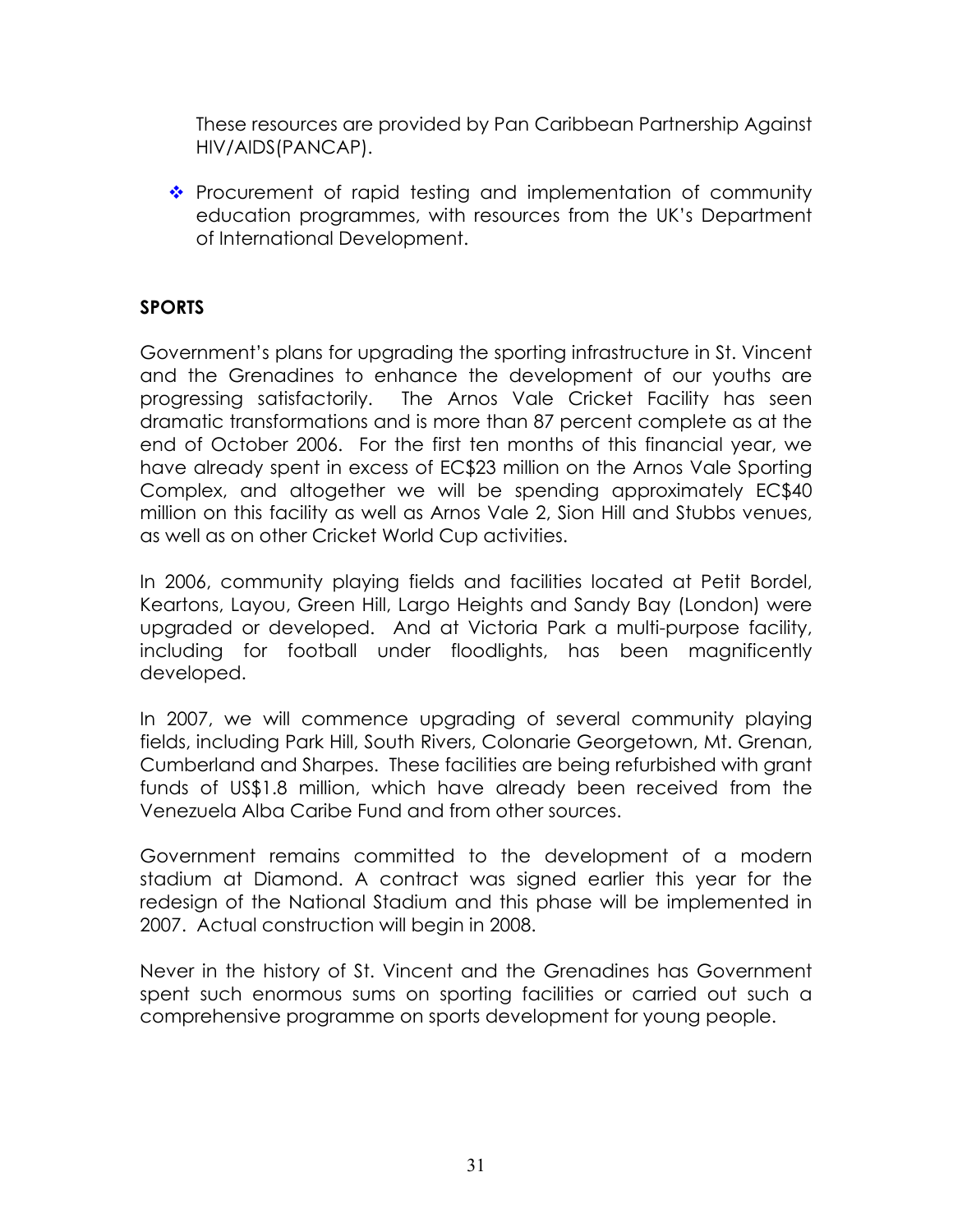#### **FINANCIAL SECTOR**

The financial system plays a key role in the smooth and efficient functioning of any economy. The most fundamental contribution that the system makes is to channel resources from persons with surplus resources to those with deficits. In doing so, the financial system not only satisfies the saving needs of the economy but also facilitates the accumulation of investment capital that is so critical to economic growth and development and poverty reduction.

The financial sector of St. Vincent and the Grenadines continues to be relatively stable. This Government continues to work with the Eastern Caribbean Central Bank and other member Governments of the ECCU to implement measures to strengthen the financial system and to address weaknesses associated with inadequate legislation, weak enforcement provisions and gaps in the supervisory framework. Indeed, Supervision of the financial system has become even more complicated with the emergence of financial conglomerates which compete across a wide product range through subsidiaries and affiliates. This emergence provides an opportunity for regulatory arbitrage which when exploited will weaken the financial system as a whole.

This is one of the reasons why this Government has updated the laws relating to Banking and Insurance and introduce new laws for the regulation of Money Transfer Operations. We have also established the Regulatory Unit in the Ministry of Finance and Economic Planning in order to strengthen supervision of financial institutions not licensed under the Banking Act.

The improved features of the new Banking Act which include information sharing, a limit on large exposures, fit and proper criteria for directors and management, and increased enforcement powers to supervisors, are prerequisites for effective supervision and will go a long way in enhancing the financial stability of St. Vincent and the Grenadines.

In 2007, we will turn our attention to the law governing building societies with a view of introducing modern legislation for the efficacious supervision of building societies such as the Building and Loan Association. We will also review the arrangements for supervision of Credit Unions to bring them under the purview of the Regulatory Unit in the Ministry of Finance and Economic Planning. As is customary we will carry out intensive public consultations and discussions with the major stakeholders before arriving at our final decisions.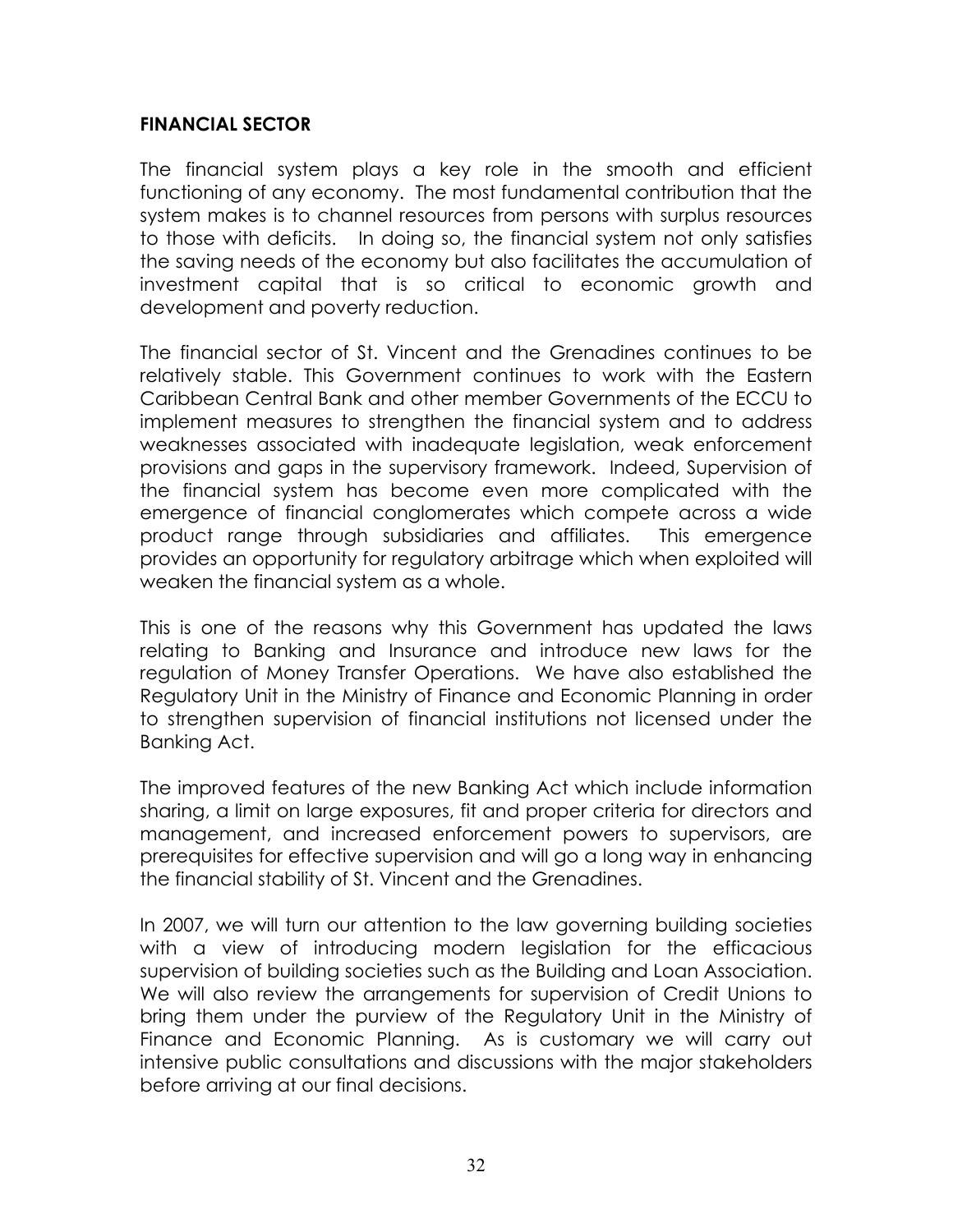Also in 2007, we propose to bring into effect the Insurance (Third Party) Act which was passed in this Honourable House in 2004. This Act makes special provisions for the protection of third parties against risks arising out of motor vehicle accidents and related matters.

#### **National Commercial Bank**

In my 2003 Budget Address, delivered to this Honourable House on December 2nd 2002, I outlined a restructuring plan to improve the performance of the National Commercial Bank. This plan had three (3) objectives:

- 1. to strengthen the internal audit functions of the Bank, in order to ensure that the best systems of internal controls and practices are in place;
- 2. to strengthen the Bank's management capacity, including an intensification of the training programme for members of staff; and
- 3. to purge the Bank's loan portfolio by transferring the bad loans made to a special purpose vehicle;

At that time, the Bank had many challenges; the level of non-performing loans as a percentage of the total loan portfolio was uncomfortably high at 15 percent; credit underwriting practices were ineffective leading to poor credit risk management and loss of income; internal control systems were weak or in some cases non-existent; staff morale was low, and operating policies and procedures were for the most part, absent.

Today, a lot has changed for the better. The Bank is the most profitable it has ever been since its doors opened for business twenty- nine years ago. This is not the result happenstance. It took a lot of hard work and tough decisions on the part of the Government, the Board of Directors and the staff to yield the results we see today.

In 2005, the Bank experienced a significant boost in net earnings moving from a net loss position in 2004 ofEC \$3.26 million to record a net profit of EC\$7.64 million; a turn around in net earnings of over EC\$10 million. The Bank sustained this performance in the 2005/06 financial year, which ended on June 30<sup>th</sup>, this year by registering a net profit of EC\$10.1 million. In the financial year just closed the asset base of the National Commercial Bank was in excess of EC\$600 million dollars, with a loan portfolio of just under EC\$400 million. The ratio of non-performing loans to total loans is now well within the 5 percent prudential benchmark set by the Eastern Caribbean Central Bank. The operations of the Bank have been streamlined along core functional lines; the internal control environment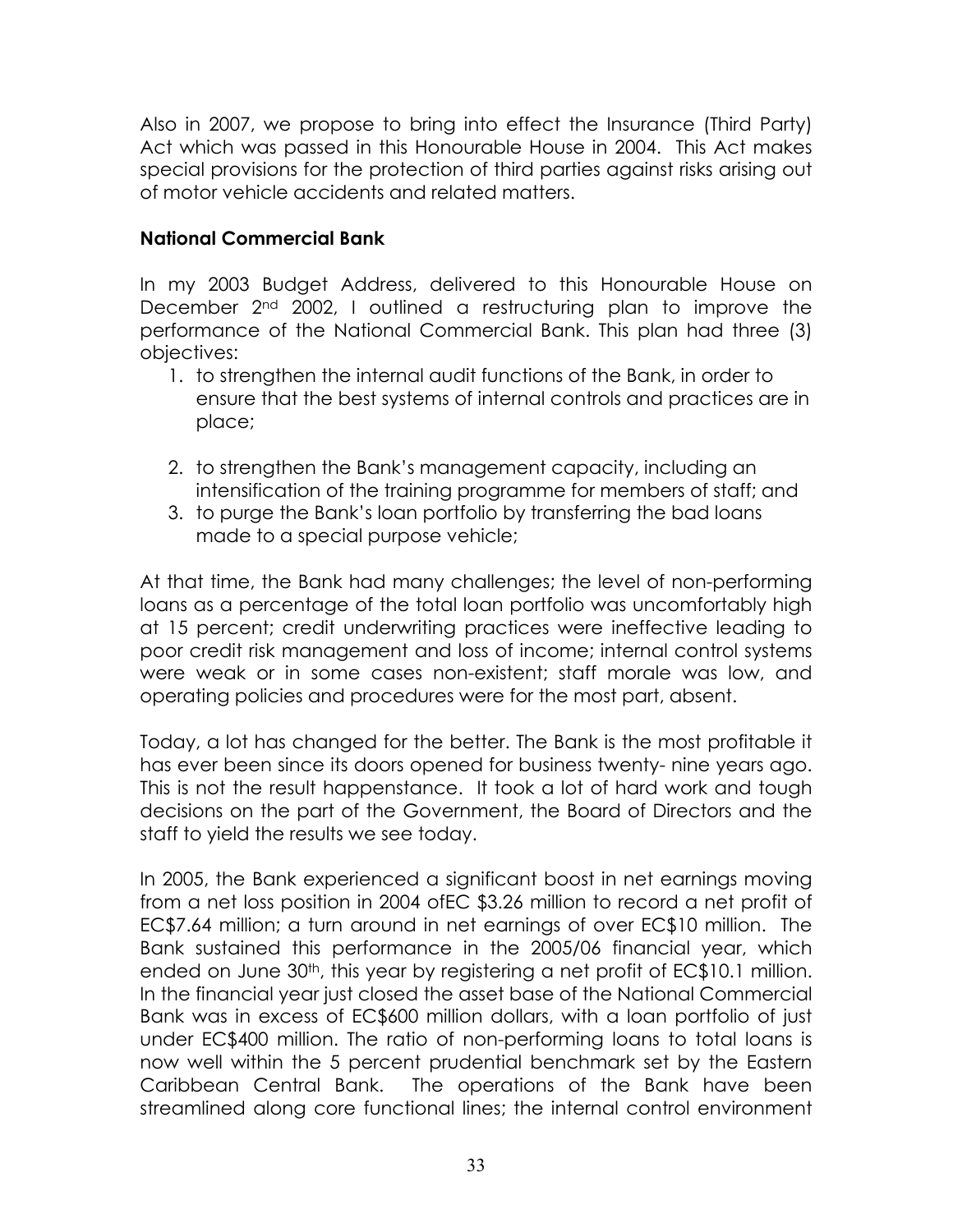has been enhanced with the creation of the Internal Audit Department and the appointment of the Audit Committee of the Board, and appropriate policies and operating procedures have been updated and implemented.

Staff morale is presently at an all time high as evidenced by the numbers now pursuing professional designations and university degrees. The pension arrangements for staff have also been put in place. The National Commercial Bank is the only broker/ dealer in St. Vincent and the Grenadines licensed to trade on the Eastern Caribbean Stock Exchange. More recently, the Bank launched its internet banking services.

Under the leadership of this Government and this Minister of Finance, the turnaround of the National Commercial Bank has been phenomenal thus far.

#### **INTERNATIONAL FINANCIAL SERVICES**

The International Financial Services Authority is continuing its effort to improve St. Vincent and the Grenadines' image, as an international financial centre. Still, there is a lot of work to be done in order to further heal the wounds caused by the negative publicity of the country's blacklisting in 2000. Accordingly, IFSA continues to ensure that the sector is well regulated and assists the highly-rated Financial Intelligence Unit, and other entities, in enforcing the anti-money laundering and counterterrorism financing protocols of the International Community.

The Authority has submitted an application to the United States of America's Internal Revenue Service for St. Vincent and the Grenadines to be recognized as a qualified jurisdiction. This will enable St. Vincent and the Grenadines to register and licence entities that wish to do business on the US Securities and other international markets, thereby providing a boost for our international financial services sector.

During 2005, there was a 36 percent increase in the number of new registrations and an 11 percent increase in the number of renewals. Total fees earned from the sector during 2005 amounted to EC\$3.3 million which was 13 percent more than the EC\$2.9 million earned in 2004.

The 2006 performance to date has been mixed with a 12 percent decline in new registrations as of October, and a 20 percent increase in IBC renewals. Revenue earned as at October was 5 percent less than in the corresponding period of 2005, due mainly to a decline in interest revenue.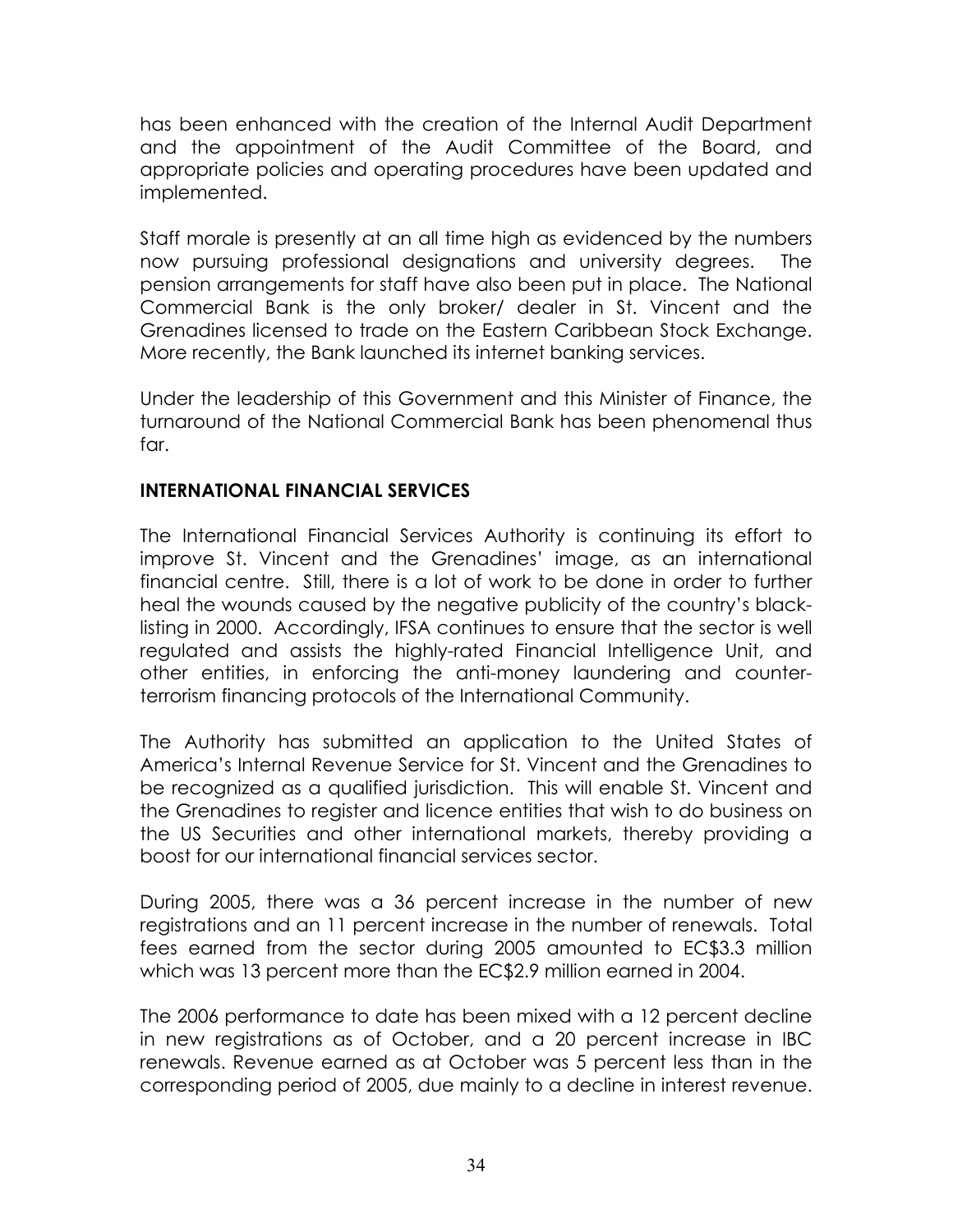The 2006 results for the sector points to a need for St. Vincent and the Grenadines to promote its international finance sector more aggressively.

Accordingly, provision has been made in the 2007 Estimates for a 16% increase in the subvention to NIPI to allow it to employ additional professionals who will concentrate on promoting the International Financial Services Sector. Further, a specific regime is being devised to attract overseas professional in this sector to do business with, and in, our jurisdiction.

Additionally, in 2007, there will be appropriate review of the package of legislation relating to the institutional financial services sector so as to enhance its growth and job-creation.

#### **National Insurance Services**

In 2007 the National Insurance Services will celebrate its twentieth anniversary and has fittingly decided to reaffirm its commitment to excellence and to enhance the quality of its services, by focusing on a number of critical areas including investment, coverage, compliance and governance. Accordingly, the NIS objectives for 2007 include the following:-

- To achieve the minimum rate of return on its investment portfolio of 6.5 percent as recommended by the most recent actuarial review.
- To employ innovative procedures for the expansion of coverage of the population.
- To increase the compliance rate to at least 78% as compared to the existing rate of 73 percent.
- To develop an enhanced internal control and reporting system that epitomizes, transparency, accountability and integrity.
- To intensify the E-submission programme which was launched in 2006 to facilitate the transmission of information via electronic media.

The NIS is performing well and is financially sound. The NIS recorded net income of EC\$19.7 million for the financial year ended December 31st,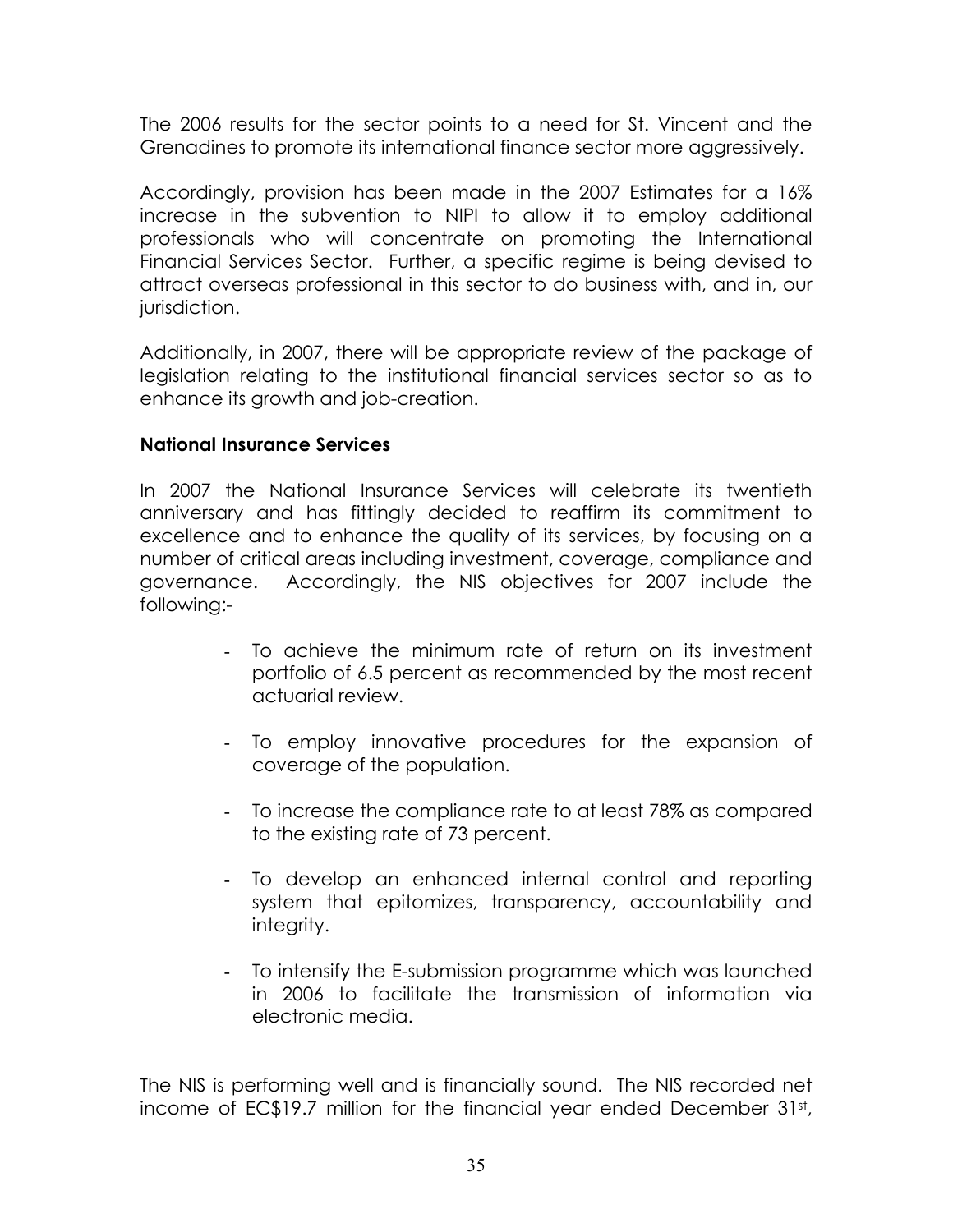2005 as compared with EC\$20.7 million in the previous year. This reduction in income resulted largely from the faster growing benefits pay-out rate compared to contributions received. This trend is expected to continue in subsequent years until there is an increase in the contribution rate, which is now 6.0 percent. Investments performed favourably, during 2005 with an overall portfolio yield of 6.6 percent compared with 6.8 percent in 2004.

Total assets grew by 7 percent during the year and amounted to EC\$320.2 million as at December 2005 compared to EC\$299.3 million in December 2004. Reserves as at December 31st, 2005, excluding National Provident Fund, amounted to EC\$265.4 million, an increase of EC\$19.9 million (8.1 percent) over 2004.

#### **AIRPORT DEVELOPMENT**

Preparatory works on the construction of the international airport at Argyle are progressing satisfactorily. So far, the team of Cuban/Venezuelan engineers and technicians, who have been working here on the project have now completed all the soil testing and topographic surveys and have collected sufficient wind data to allow them to determine, among other things, the best alignment for the airstrip and the amount of cuts and fills needed. The design team has recently completed the designs for the earthworks stage, the alignment of the airstrip, the location of the terminal building, control tower, roads and other support services.

The IADC is in the process of completing negotiations and finalising payment of agreed sums to the remaining home-owners at Argyle. In all, 132 properties are affected by the airport and about 263 vacant lots. While some home-owners have already been paid, IADC will shortly settle all other affected land owners.

As part of the compensation package for persons affected by the airport, the Government has granted to these property owners a range of concessions, to help defray the cost of rebuilding their homes or replacing their properties. These concessions include, but are not limited to:

- (a)waiver of stamp duties on the sale and purchase of new properties;
- (b) waiver of registration, stamp duty and other legal fees for the registration of mortgages;
- (c) preparation of deeds of conveyance for new properties bought;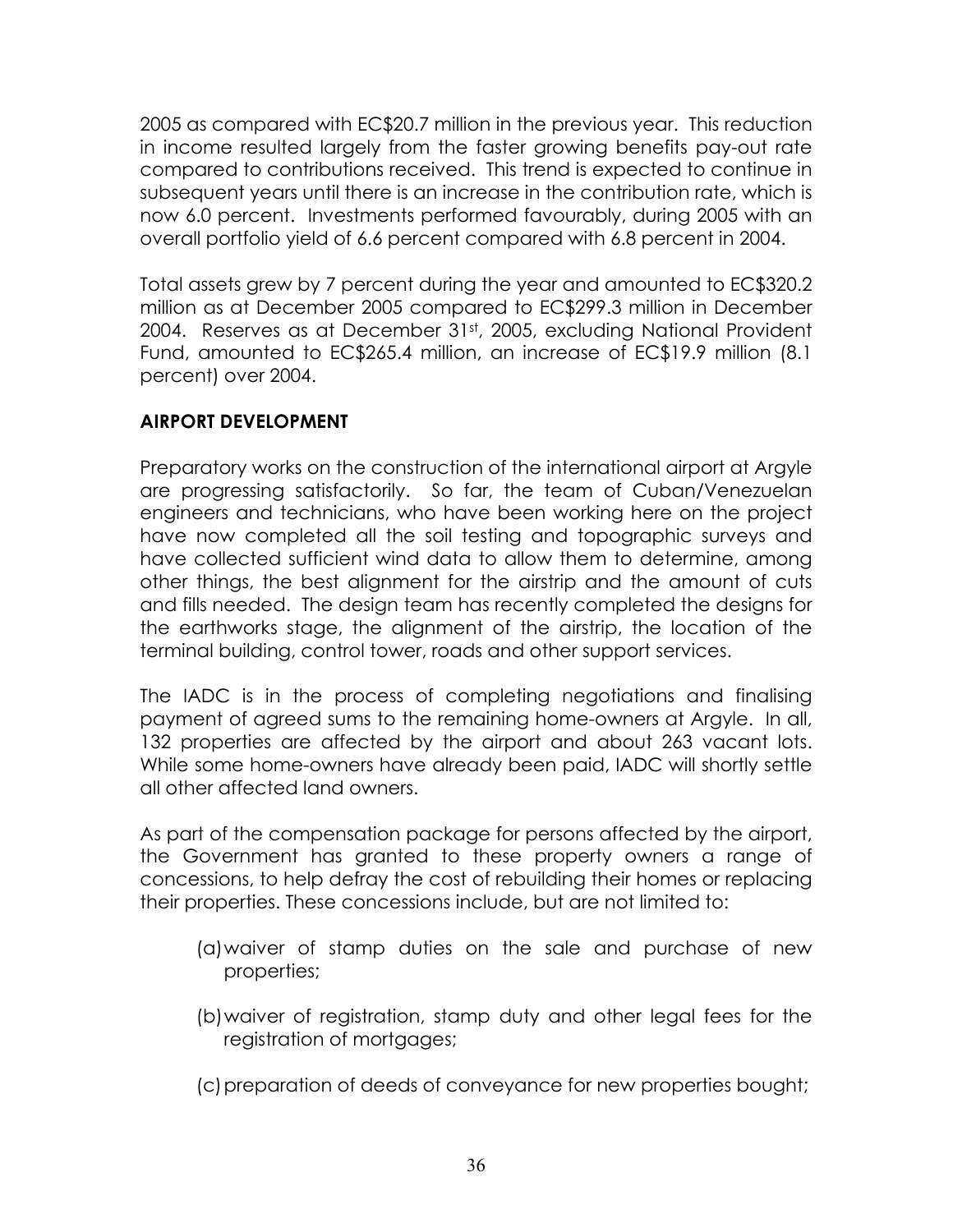- (d)sale of IADC's lands at Harmony Hall, at a discount, below market value;
- (e) payment of a relocation allowance of \$10,000 to each homeowner; and
- (f) permission to remove any and all fixture or fittings from their homes, even though the IADC would compensate them fully for their properties.

All of these concessions are available to each property owner and are in addition to the value agreed with the IADC for their properties.

The IADC has gone much further than simply paying homeowners for their properties. As part of the relocation exercise, the IADC has been assisting property/homeowners in finding new building sites for their homes and businesses, including for example, lands at Harmony Hall, Carapan and Diamond. The IADC has also been assisting homeowners with finding architects and draughtsman, fast tracking their plans through the Planning Division, and finding firms to rebuild their homes and assisting in myriad of other ways, as requested by homeowners, to lighten the burden on the homeowner who has to relocate from Argyle.

While we plan for the international airport at Argyle, airport development elsewhere on both mainland St. Vincent and in the Grenadines has been receiving much attention. Work on the Jet Port on Canouan commenced in October 2006. The project is anticipated to be completed by December 2007 at an estimated total cost of US\$15 million. Refurbishment and further development on other airports in St. Vincent and the Grenadines are also included in the Estimates for 2007.

#### **AIR TRANSPORT**

The Government of St. Vincent and the Grenadines is committed to the rationalisation of air transportation in the region, given the critical role it plays in our tourism industry.

It is in this context that the recent announcement by Caribbean Star and Liat that they are working towards a merger, must be seen. Such a merger, we believe will create synergies and economies of scale, which will rebound to the benefit of travellers within the region, provided that the merger is concluded in a manner which permits our people and governments to exercise a sufficiency of influence and/or control. This merger is particularly important, having regard to the hosting of Cricket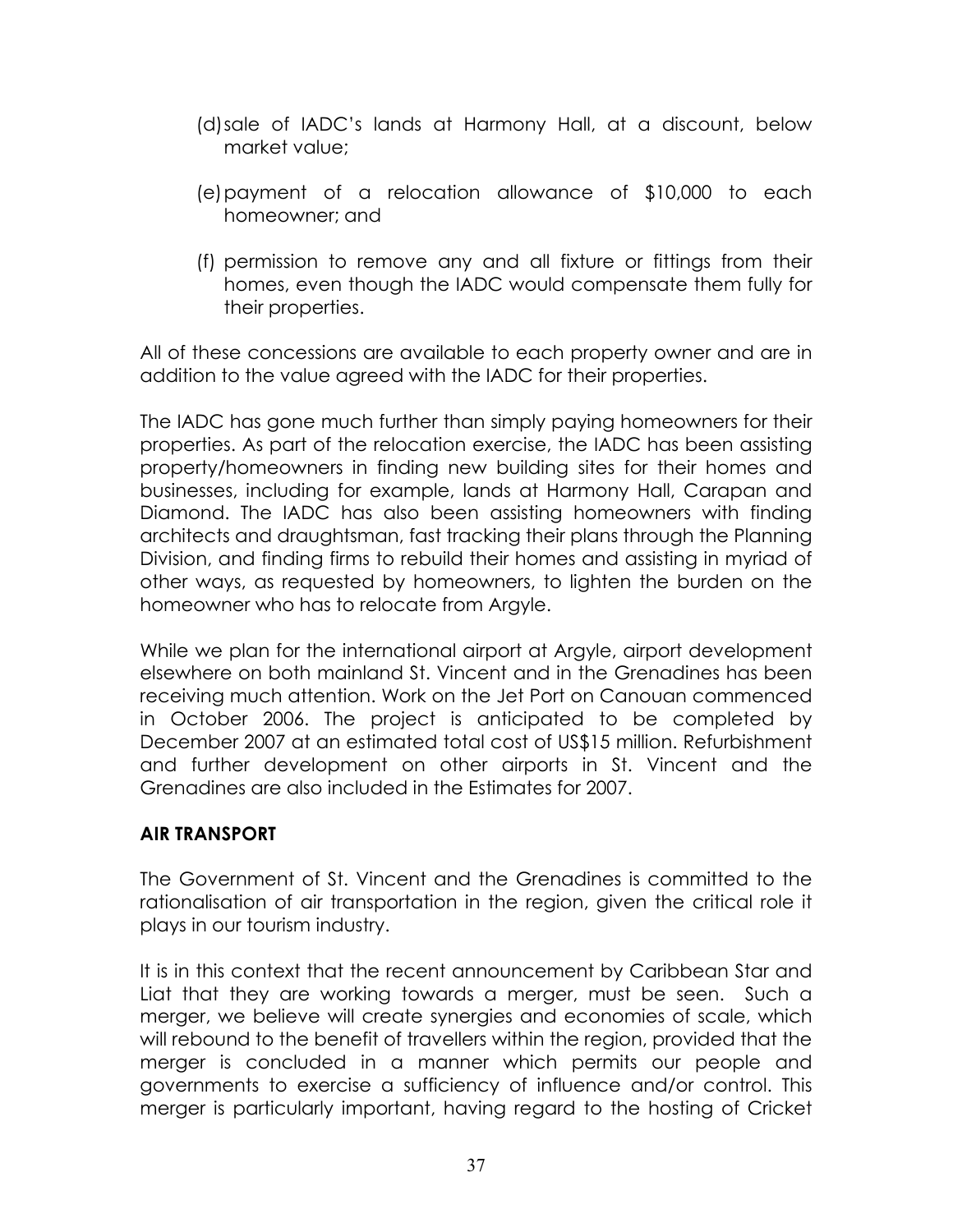World Cup (CWC) in March 2007. The award of the Contract to LIAT/Caribbean STAR/BWIA (now Caribbean Airlines) to transport officials and players throughout the tournament must be capitalized upon. This alliance could be the beginning of a new relationship or entity for air transportation in the region.

Dialogue will continue on the creation of a new entity where LIAT will seek to identify and develop working relationships with other interested regional air carriers, including Caribbean Star and Caribbean Airlines.

#### **ROADS**

The increase in vehicular traffic on our roads dictates that our road network be upgraded. To this end, the Ministry has commenced a comprehensive road rehabilitation programme.

In 2007, the emphasis will continue to be on the Windward Highway. Construction of the section from Diamond to Sans Souci Gap is ongoing and is scheduled to be completed by March 2007. Work on the Rabacca River crossing commenced in January is progressing smoothly also, and is scheduled to be completed by March 2007.

Meanwhile two contracts have been awarded for that section of the highway North of the Dry River totaling EC\$23.6 million and work is expected to commence early in the new year. A contract has also been signed for the final phase of the Windward Highway Rehabilitation Project from Diamond to Kingstown and work is also scheduled to commence early in the New Year. Altogether, by the end of this project, we would have spent in excess of EC\$90 million on the rehabilitation of the Windward Highway.

The other major road project is the Cross Country Road, which we are implementing in 3 phases. The first phase of this project, from Troumaca to Rose Hall has been completed at a cost of EC\$2.5 million. The second phase, Byrea to Fergusson Gap, is on-going.

The Consultants have prepared preliminary designs for the third phase between Rose Hall and Fergusson Gap and are presently carrying out topographic surveys and geo-technical investigations to inform the design. The final alignment will be confirmed on completion of the topographic surveys. We wish to note that the Environmental Impact Assessment (EIA) will be carried out as soon as the final alignment is known. Work will also be done on many other roads in the state including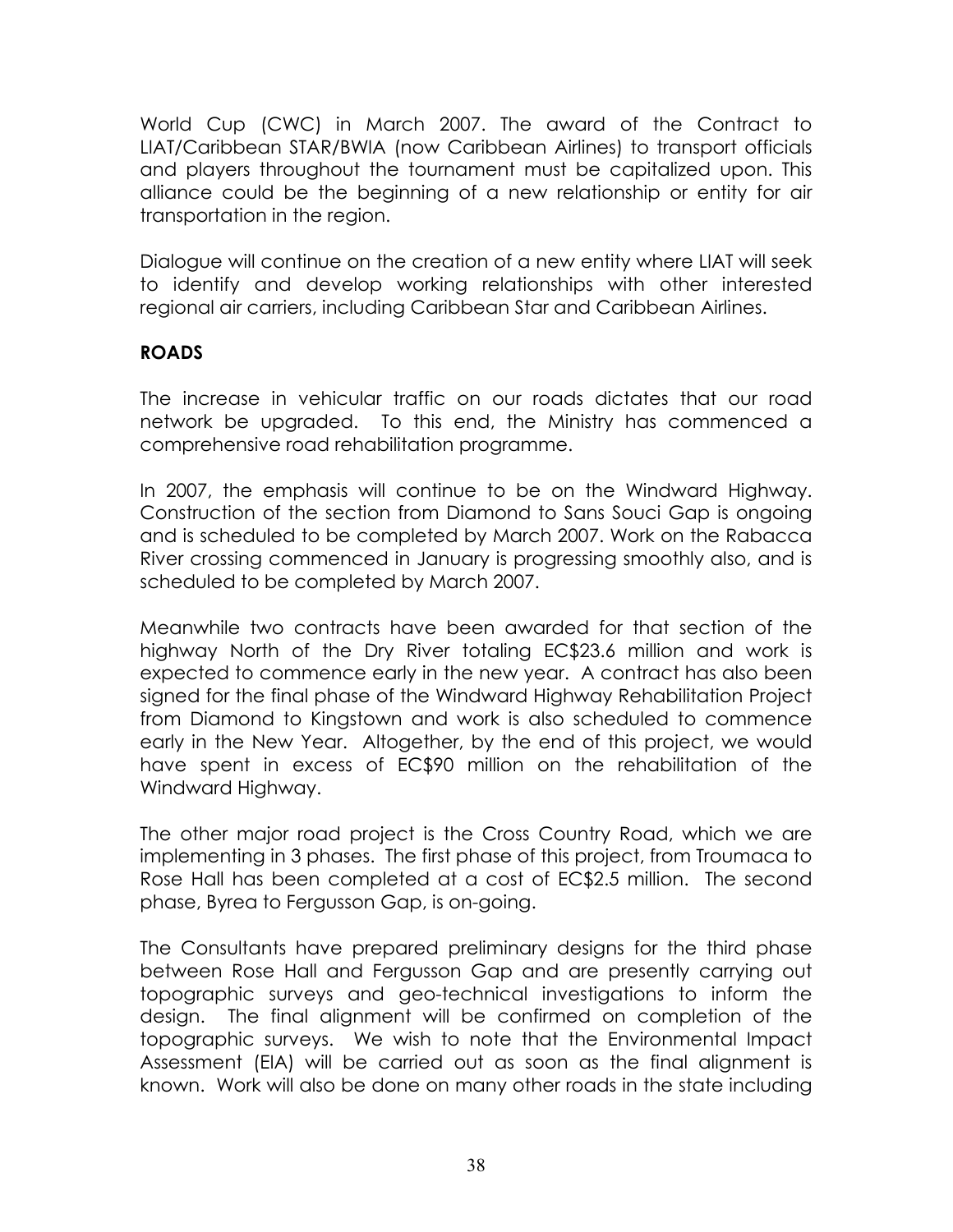the Congo Valley, Cro-Cro-Cro and the resurfacing of suburban roads and the completion of those under the Priority Roads Programme.

Never in the history of this country has so much money been spent on roads. The road to development is based partly on the development of roads. Further in 2007, legislative and administrative measures would be implemented to make the vital public transport system more efficient, and customer-friendly, and of the highest quality possible.

#### **HOUSING**

Access to housing is one of the basic human needs. It is therefore the policy of Government to facilitate provision of affordable housing to citizens of St. Vincent and the Grenadines. Accordingly, one of the main avenues for the implementation of this policy is through the very successful housing programme for low-income persons, young professionals, and middle-income families.

To date, the HLDC has constructed over 330 low-income houses. Work continues on sites at Richmond Estate, Fitz Hughes and Clare Valley and Byera. In addition, 15 houses were constructed on private lands. Work has commenced on the development of a lower and middle income housing project on 5 acres of land in Clare Valley. Plans are in place to expand this project on 16.4 acres of land for the construction of an additional 130 housing units. Upon completion, this will be the largest housing project to be undertaken by Government.

Government is cognizant that the construction of houses and other physical developments need to be guided by locational and quality standards. Accordingly, a draft National Physical Development Plan is completed and the final document will be published in 2007. Additionally, local area plans will be developed. Government will also amend the Town and Country Planning Act in 2007 to include a new set of standards called the National Building Codes and Guidelines. These are regional and international standards that were adapted to our local situation after consultation and refinement. The implementation of these new building codes and standards is important not as an end in itself but more particularly in helping to give greater protection to our citizens against natural hazards such as hurricanes, earthquakes and volcanic eruptions. It is therefore in everyone's interest to abide by these Codes.

House construction is an important part of the construction sector which has been one of the lead economic sectors within recent times. We are mindful of the sharp increases in building costs, mainly as a result of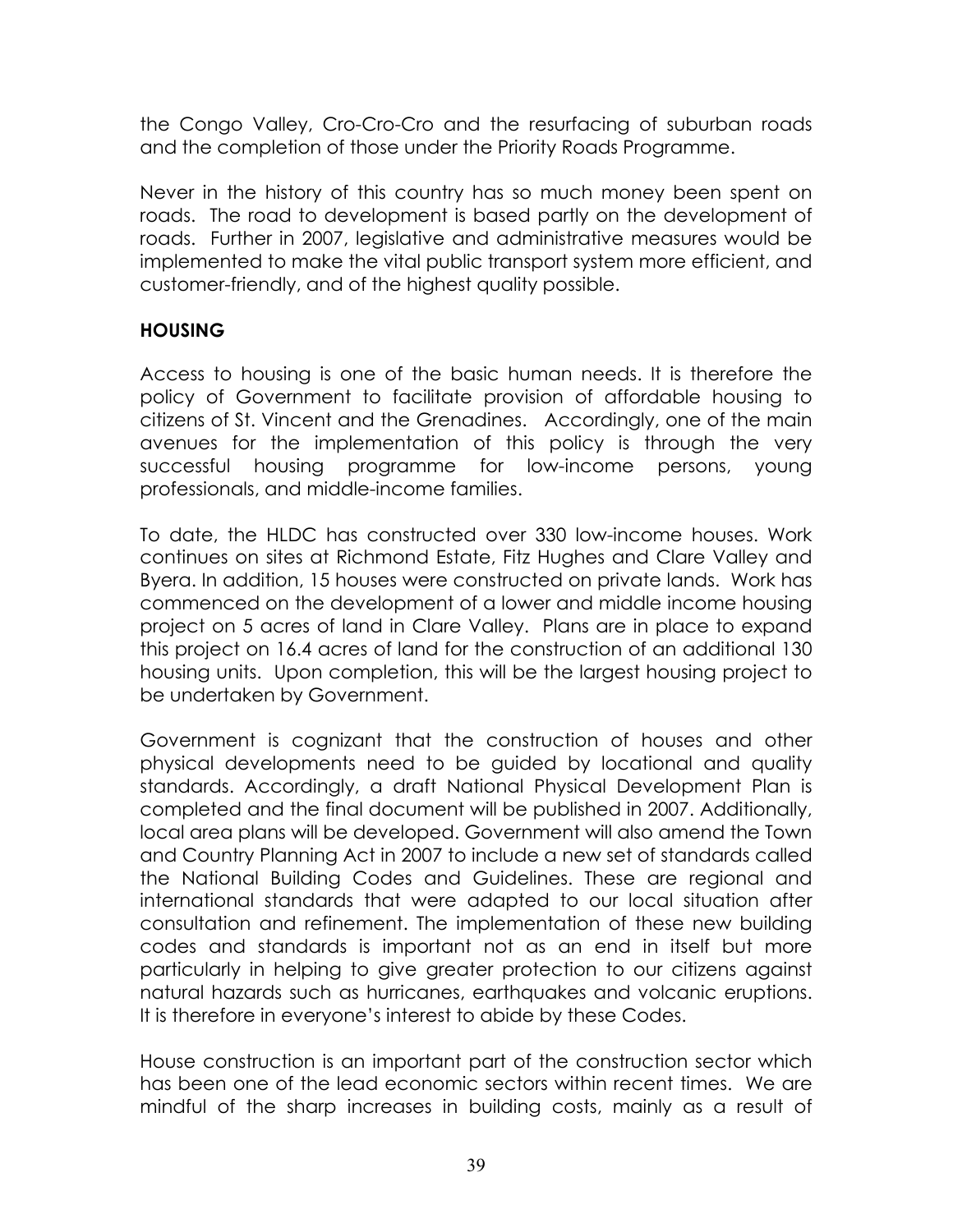geopolitical factors, and the competition for skilled labour, regionally. Government will therefore take measures to ensure that housing remains affordable to each and every Vincentian. We will therefore review the non-building costs of construction with a view towards determining what relief measures can be adopted. At the same time, training and certification of skilled persons in the construction industry will continue apace.

#### **URBAN DEVELOPMENT**

The pressures which impact on the development options in Kingstown are many. These range from uncontrolled expansion of the informal sector and street vending activities to traffic congestion and the presence of vagrants, among others. Government has recognized its role in addressing these adverse influences, by clearly articulating its policy direction with respect to urban development.

The primary sectoral objective is to revitalise, renew and transform Kingstown and its environs, through the implementation of an overall master plan, administered by an autonomous institution, an Urban Development Agency with a broad enough mandate to coordinate interventions and execute sustainable programmes of development.

For the first time in the history of ministerial government in this country, the portfolio of urban development was created, to address in a more focused manner the challenges of urban revitalization and development. Earlier this year, an Urban Development Task Force was appointed by Cabinet with clear terms of reference and with representatives with a range of expertise from various public sector agencies and the private sector. This Ministry will grow into a major instrument of national development.

The work of the Task Force will evolve into a consultancy to prepare an overarching framework and master plan for urban development in St. Vincent and the Grenadines, with emphasis on Kingstown and its environs. The medium term plan is to create the Urban Development Agency.

#### **WATER AND SOLID WASTE**

In 2007, the CWSA will endeavour to maintain a high level of service, consistent with sustained financial stability, to provide its employees with the resources necessary to perform their tasks professionally and efficiently; maintain adequate cash reserves for future capital works, and maintain assets and inventory in a controlled and efficient manner.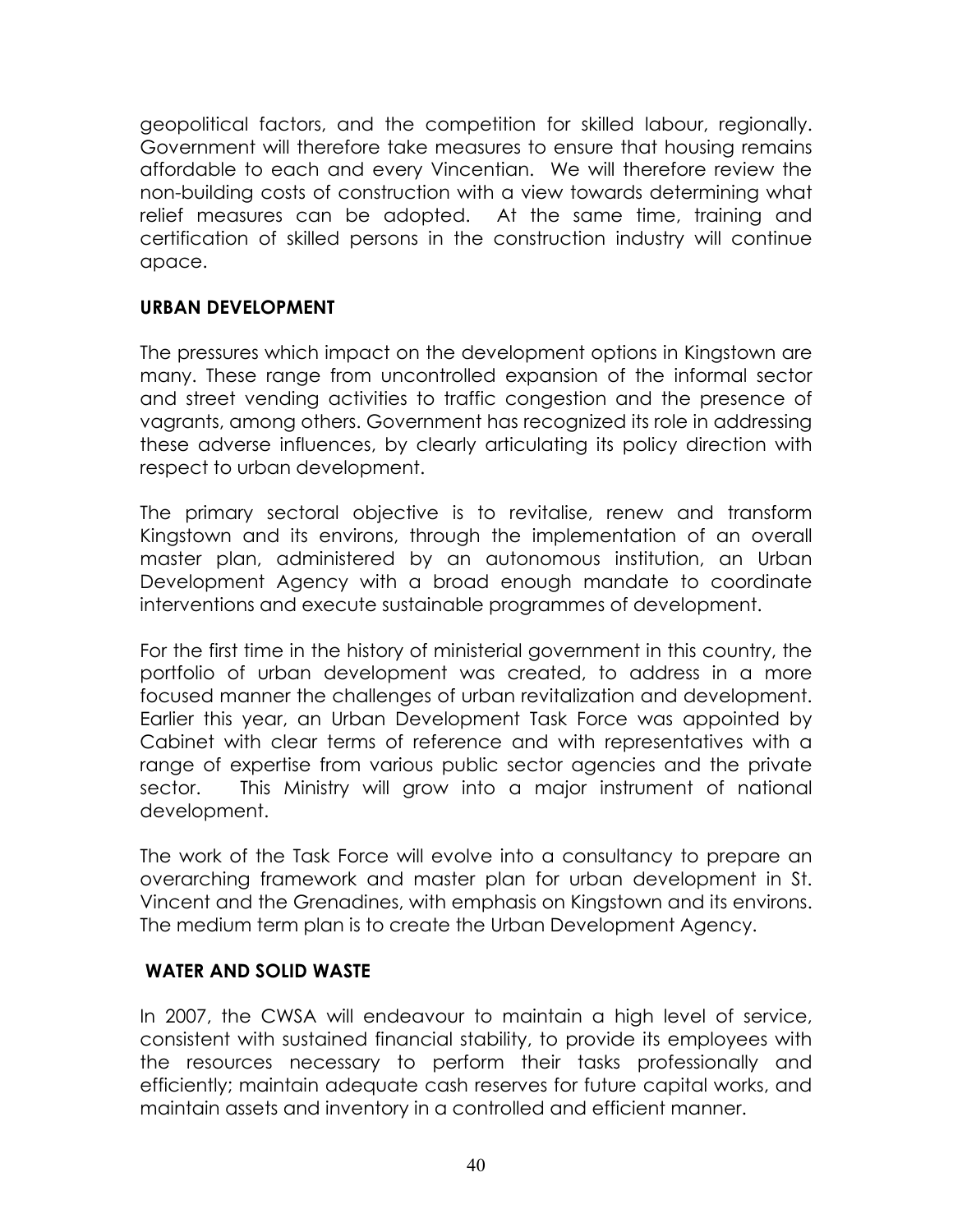Since its inception, the Solid Waste Unit has been operating at a loss and is being subsidized by the CWSA. This subsidy has resulted in a 70 percent reduction in net income of the CWSA from 2001 to 2005 and a profit margin movement from 16 percent to 2 percent in the same period. It is hoped that the implementation of several initiatives in the new financial year will ensure that the SWMU moves towards becoming financially viable.

In addition to its on-going system expansion and improvements, the CWSA will, in their financial year (2006-2007) undertake several major projects including:

- 1. The completion of the Windward Water Supply Project (EC\$18.8 million).
	- 2. A National Water Resource Study, including the mapping of all watersheds and water sources in the state, the establishment of a data collection system for rainfall and river flow in each watershed, and most importantly, the finalisation of proposals for water supply to the Grenadines.
- 3. The Septic Lagoon Project at Diamond, which involves the construction of lagoons to collect and treat septage from household septic tanks in a safe and environmentally friendly manner.
- 4. The Grenadines Solid Waste Management Project to be funded by the EU and the CDB.
- 5. The establishment of a bio-medical waste disposal facility in the form of an incinerator, with high quality emissions to ensure the safe and final disposal of sensitive waste from hospitals and clinics.

The future and imminent debt repayment obligations of the CWSA are main areas of concern to the management of the CWSA. There are four (4) long-term loans that commit the CWSA to significant repayment obligations from early 2006. These include the Dalaway Water Supply Project (\$EC8.4 million), the Windward Water Supply Project (\$EC19 million) and the Belair Garage and Stores Complex (\$EC1.0 million). Clearly, rates for CWSA's supply of goods and services will have to be reviewed in the short-to-medium term.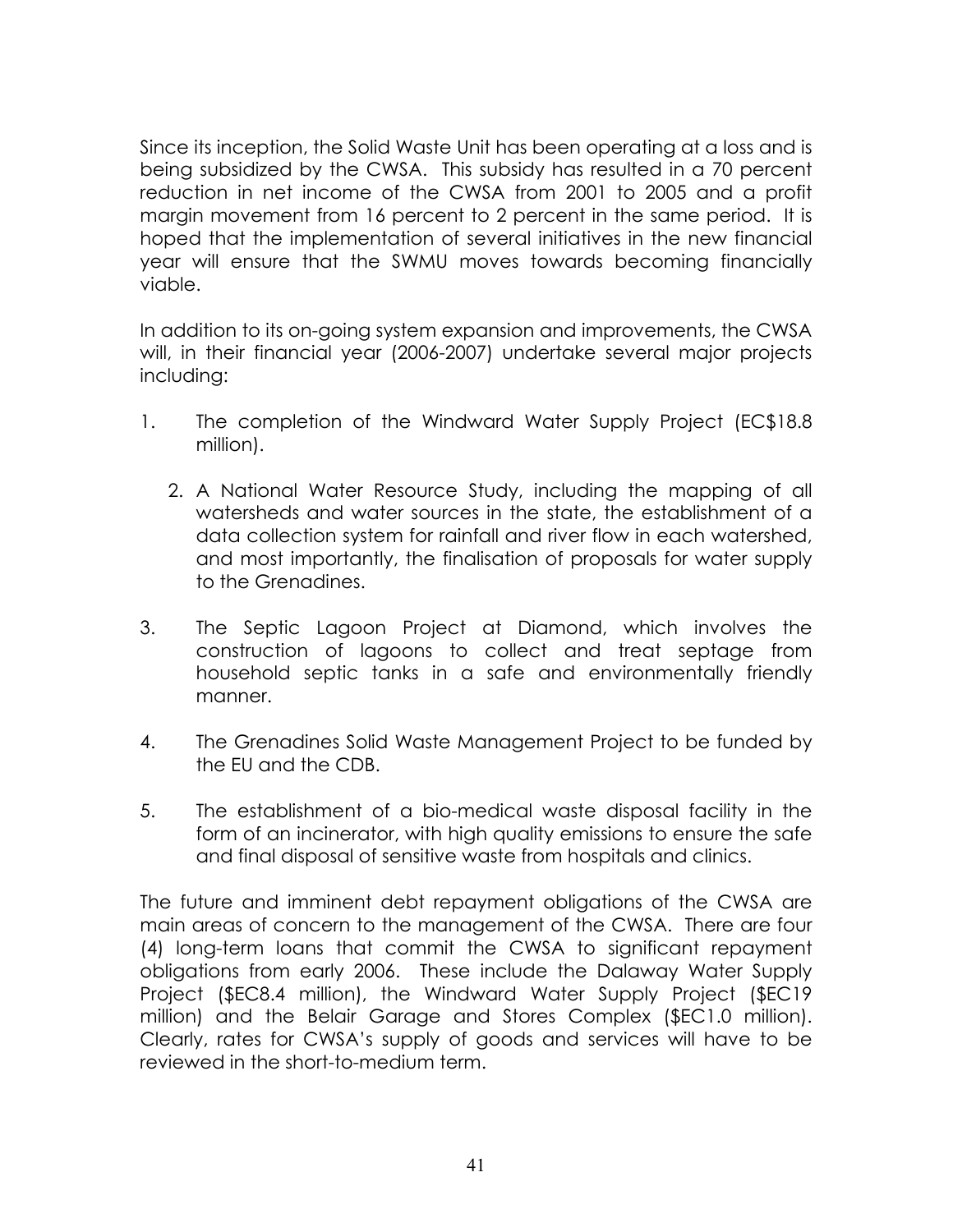#### **PUBLIC SECTOR REFORM**

Government remains committed to its goal of creating and maintaining a highly efficient and productive public service, founded on the principles of accountability, transparency and integrity. Government also recognises the need to modernise the Public Service. As the Public Service evolves with a more dynamic and multifaceted developmental agenda, the role of Human Resource Management becomes more critical in terms of improving and sustaining productivity and performance. We have continued the process of public sector reform aimed at engendering a service-oriented culture in the public service, thereby creating a service delivery oriented public sector that is more efficient and responsive to the needs of the populace.

Government will continue in 2007 to place priority on achieving efficiency, effectiveness and economy in the services it provides, and to build on the work done so far in an effort to ensure full implementation of these activities which are crucial to improving the level of public service productivity and to "get the small things right". The main objectives are:

- $\triangleright$  Improve customer service delivery to ensure provision of the highest quality service to the public and to ensure that citizens receive value for money.
- $\triangleright$  Improve the communication links/channels between the civil service and the citizens of St. Vincent and the Grenadines.
- ¾ Improve efficiency in human resource planning, management and development in the public service.

One key element of the Public Sector Reform Programme is the reclassification exercise which has been ongoing since November 2002. This exercise is a process for establishing a framework for pay equity for the entire public service. Pay equity incorporates equal pay for work of equal value, based on skills, responsibility, condition of work, as well as equal pay for similar or identical work.

The process of arriving at a final job classification involved determining job value, a sensitive exercise requiring considerable care and attention. It is therefore crucial that all stakeholders deem the result of the job evaluation process as being valid, objective, defensible, credible and fair. The Government is committed to the implementation of the reclassification programme, however, there are still a number of anomalies in the final recommendations submitted by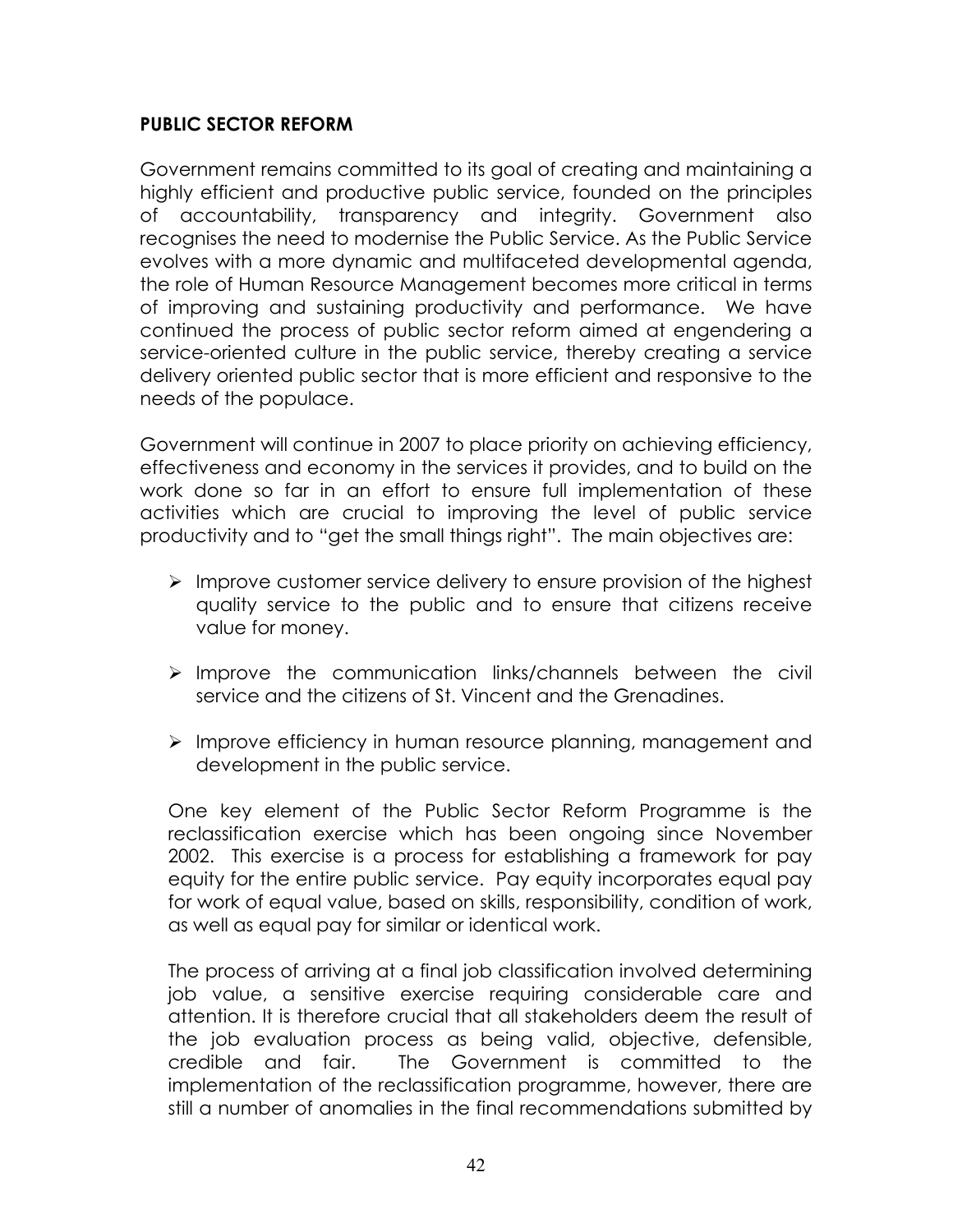the consultant which must be rectified. Once these have been normalized and the cost of implementation is ascertained we will implement the programme in the upcoming year.

Another very important component of the Public Sector Reform Programme is the financial management reforms which we have been implementing in the Ministry of Finance and Economic Planning and the Public Service as a whole. We recognize that as societal needs will inevitably be greater than the resources available to Government, all public resources must be used as efficiently as possible with minimum wastage. This is central to creating a relationship of mutual trust and shared concerns between government and citizens that is at the core of our development agenda.

In 2007, the new Finance Administration Act and the Audit Act will be brought into operation along with the accompanying Financial Regulations. We will also advocate for passage of the new Procurement Bill and Regulations in our quest to establish clear rules on open and accountable procurement, based on the principles of transparency, fairness, openness and value for money.

We will also be improving the budget preparation process with assistance from ECEMP. Through this exercise we aim to build capacity with the Ministry of Finance and Economic Planning and in line ministries. A Revised budget cycle and implementation procedures will be developed which will include a new chart of accounts and new budget tools.

#### **Energy**

In real terms, the average spot price of oil has been increasing since 2002, due mainly to continued growth in world oil demand and geopolitical uncertainties. After peaking at over US\$75 per barrel in September 2006 oil prices have since moderated and there has been a corresponding reduction in price for petroleum products.

This increase in the cost of fuel has placed tremendous burden on Vinlec's operation as well as those of its customers. Over the last four years, Vinlec has spent a total of EC\$117.2 million on fuel for its generators with the cost of fuel ranging from EC\$18.5 million in 2003, to EC\$37.2 million in 2005, and EC\$37.4 million for the first ten months of 2006. This means that the calculated fuel surcharge is at times so high that it is close to the basic rate per unit for most customers.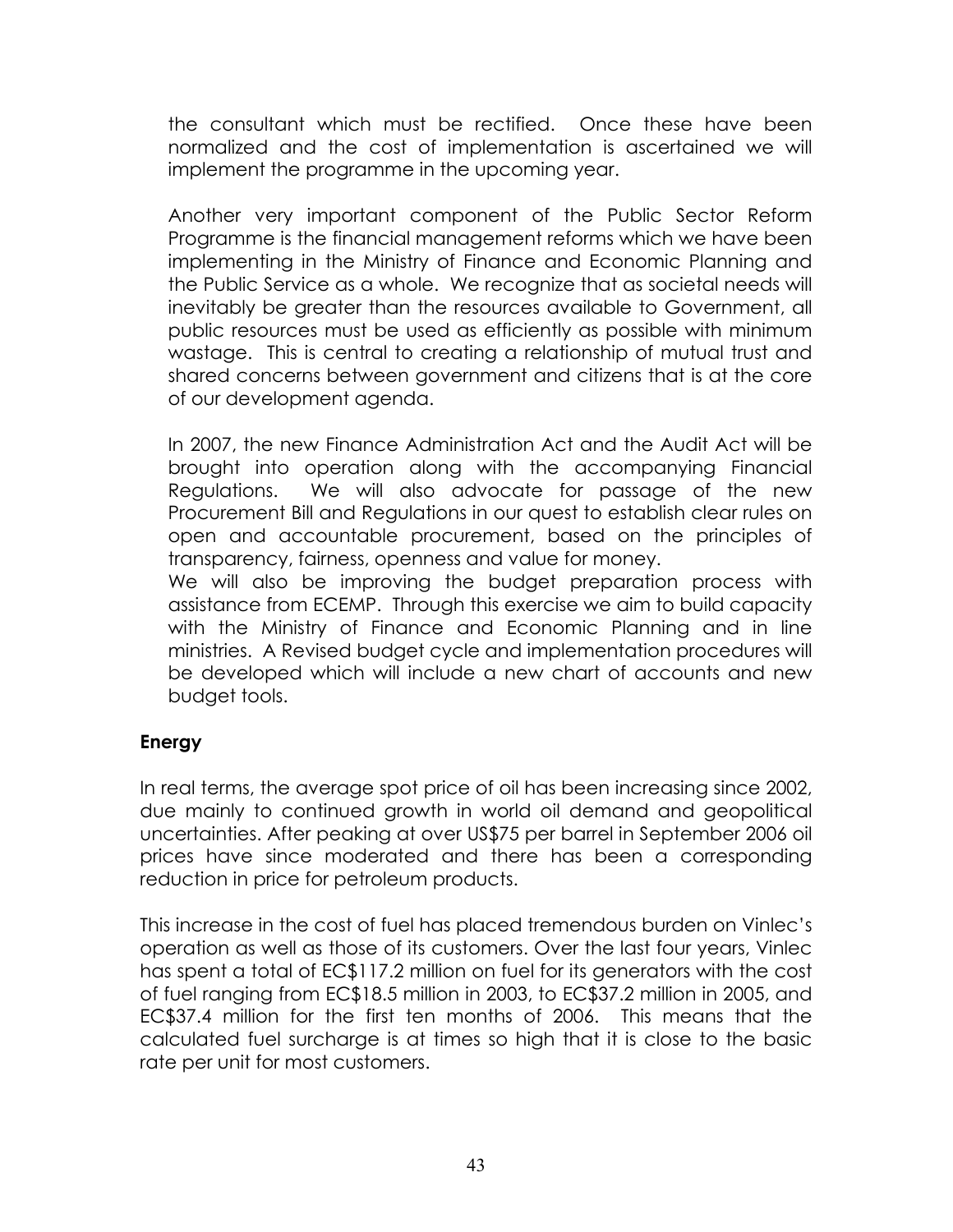To help alleviate this problem, Vinlec has already engaged consultants to look at the cost of services and rate structure and to make recommendations for a rebalancing, not an increase, of the rates. This study will include an examination of the demand charge levied on both industrial and commercial customers as well as a review of the base year used to compute the fuel surcharge.

Vinlec has placed priority on enhancing its generation capacity to satisfy local demand through the development of a power station at Lowman's Bay. The formal take-over of the new power station at Lowmans Bay is scheduled for this month and Vinlec anticipates having the plant fully operational by the end of the year. This will greatly assist the company in meeting the deficit in its generation capacity, but will not completely eliminate the problem. In this regard, Government is already looking ahead to future electricity generation needs and actively pursuing plans for the introduction of an additional eight/ten mega-watts at Lowmans Bay. New generating units will also be installed at the Canouan and Bequia plants during 2007.

Government is also exploring the feasibility of installing up to 7.2 megawatts of wind-generated electricity in the area of Ribishi Point, next to the solid waste disposal site at Brighton, Accordingly, a Letter of Intent has been issued to a Swedish firm to carry out the necessary research into this proposal.

As a complement to the increased generating capacity at Lowmans Bay, Vinlec will carry out extensive expansion of its transmission and distribution system in 2007, at an estimated cost of EC\$11.4 million. The major components of this programme include, construction of two 33 kv lines from Lowmans Bay to the Kingstown substation, construction of a 33 kv line from Cane Hall to South Rivers, construction of two substations at Cane Hall and South Rivers and de-commissioning of the Campden Park substation.

In November of this year, St. Vincent and the Grenadines received its first shipment of diesel under the Petro Caribe arrangement, when approximately 12,000 barrels of diesel were imported for the Lowmans Bay Plant. We expect to continue this arrangement with monthly shipments of diesel for the Lowmans Bay Plant. Fuel for Cane Hall and the stations in the Grenadines, will continue to be sourced under the agreement with Texaco.

Given the altered market circumstances internationally, the Government is now in a position to reduce the controlled price of gasoline and diesel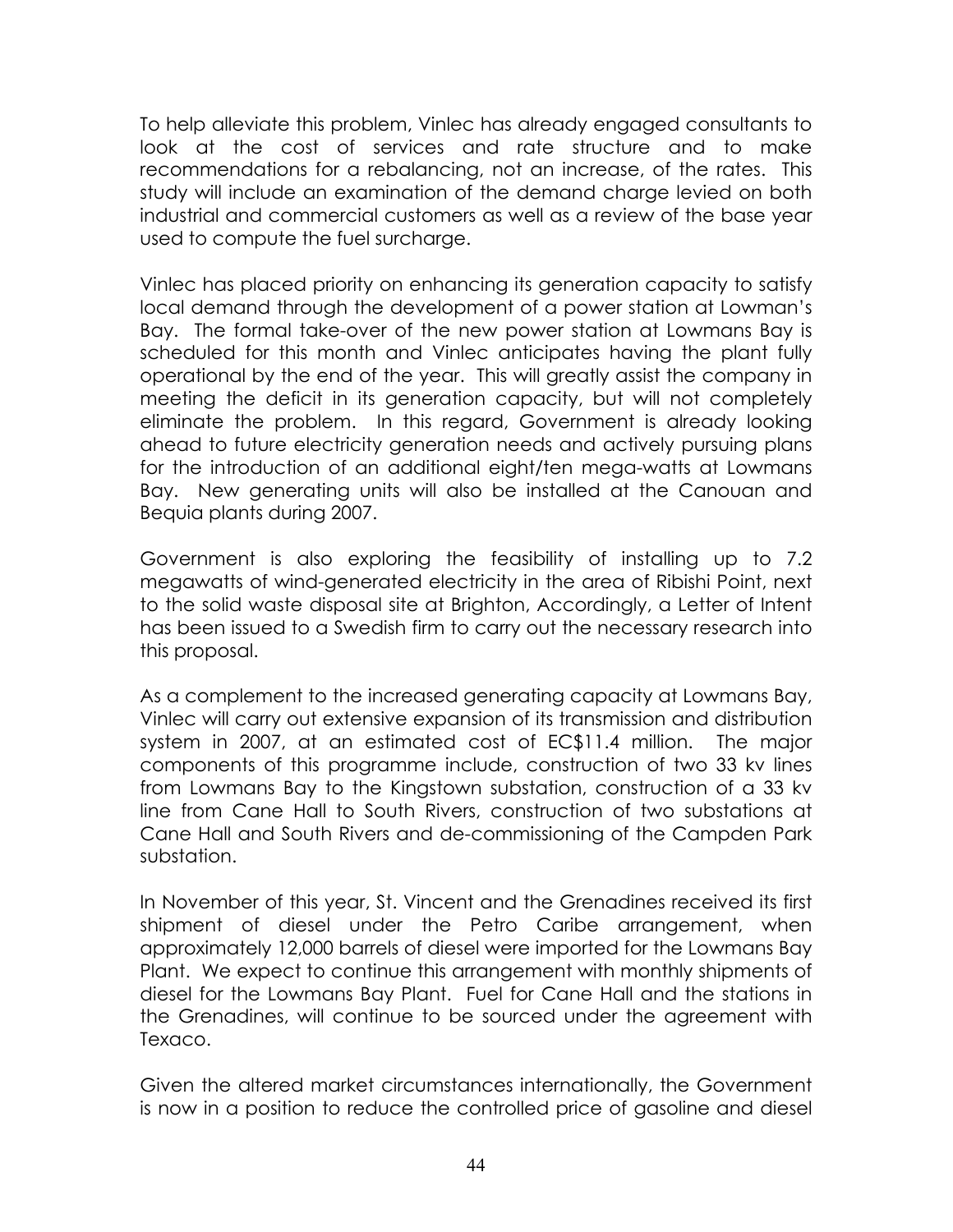which I propose to implement from January 1st, 2007. I shall give the details later in this Address.

Given the importance of energy to economic development, Government has established a National Energy Committee which would elaborate the National Energy Policy, to include conservation strategies.

As part of the efforts to conserve energy, the import duty on solar water heaters and energy saving bulbs will be reduced. In addition, the excise tax will be increased on incandescent bulbs. Also, with the assistance from the Government of Cuba, we will be distributing energy saving bulbs, at no cost, to all households in St. Vincent and the Grenadines early in 2007 .

#### **Public Debt**

As at September 30<sup>th</sup>, 2006, the disbursed outstanding public debt (Central Government and other public sector debt) for St. Vincent and the Grenadines was estimated at EC\$1,062 million, the equivalent of 84.5 percent of GDP. This was EC\$99.9 million more than the public debt at the end of September 2005. The increase in public debt over the last year was on account of the following:-

- (i) a loan of EC\$25 million from the National Commercial Bank for the Special Roads Programme;
- (ii) a loan of EC\$40 million through a bond issue on the Regional Government Securities Market. These funds were used to finance several important projects in the PSIP including redevelopment of the Arnos Vale Sporting Complex, the Correctional Facility, and the Secondary School Expansion Programme;
- (iii) Disbursements of approximately EC\$11.4 million on the CDB financed component of the Windward Highway Rehabilitation Project;
- (iv) Disbursements in excess of EC\$33 million on the Lowmans Bay Power Plant Project; and
- (v) Additional disbursements on the World Bank Emergency Recovery Management Project.

These are all very important projects which I am sure the majority of Vincentians would agree are needed for the social and economic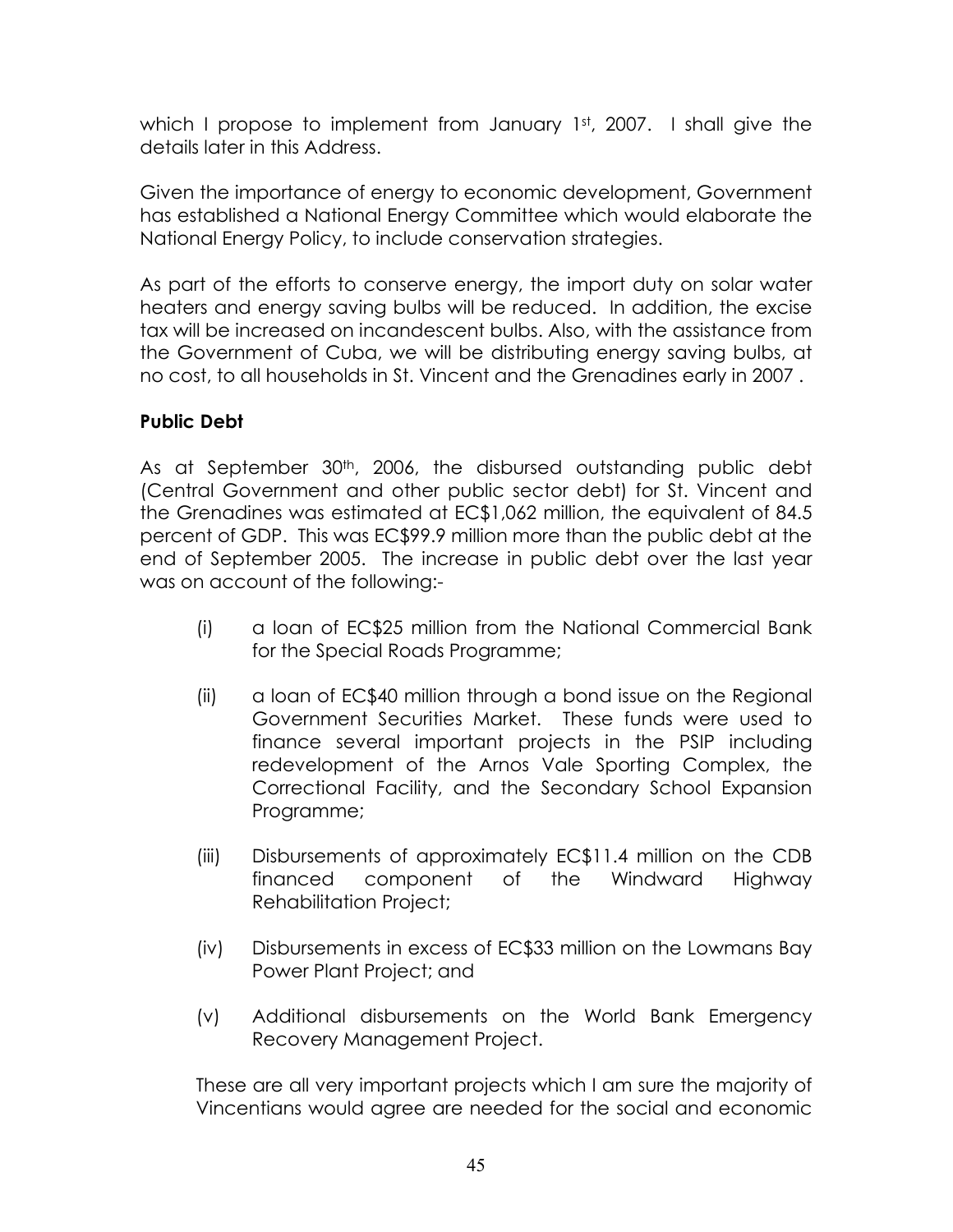development of St. Vincent and the Grenadines. Government is however cognizant of the need to maintain a sustainable debt position and to keep debt servicing costs within manageable limits. This is necessary in order to, among other things, facilitate our continued access to regional and international capital markets and to enhance our potential for counter-cyclical fiscal policies.

Accordingly, over the medium-to-long term, Government aims to restrict the public debt and to bring it as close as possible to the bench mark level recommended by the Monetary Council of the Eastern Caribbean Central Bank at its July 2006 meeting here in St. Vincent and the Grenadines. The bench marks recommended by the Council are:-

- i. public sector debt to GDP ratio of 60 percent and
- ii. a public sector primary balance consistent with achieving and maintaining (i) above, over the medium term, that is by 2020.

Mr. Speaker, the Commission of Enquiry into the Ottley Hall Project – a project which accounts for in excess of 25 percent of this country's external debts – will shortly resume consequent upon the recent decision by the Privy Council.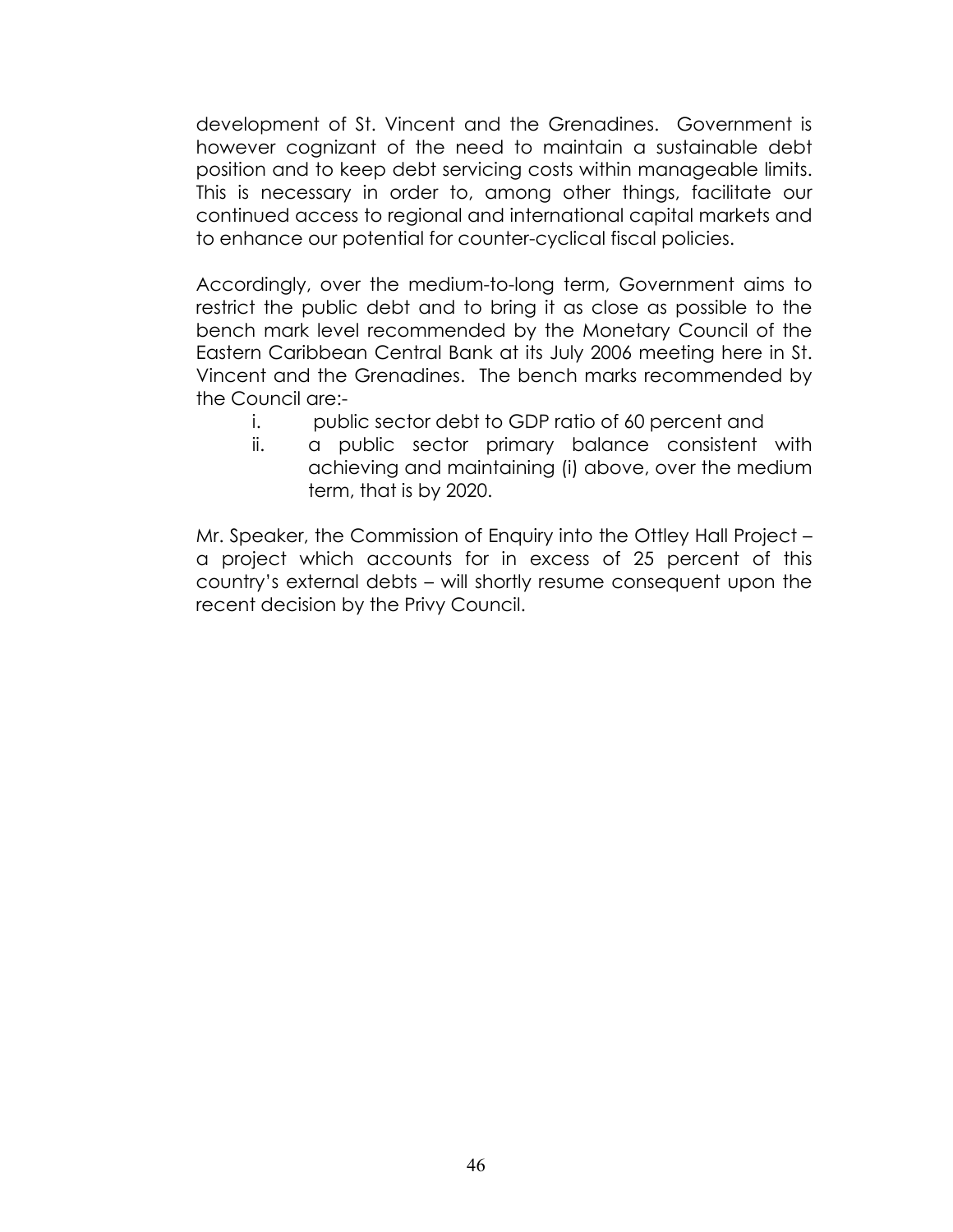#### **Resource Requirements**

The total budget for 2007 is EC\$630.1 million which is 8.4 percent more than for 2006. This total is comprised of the Recurrent Expenditure Budget of EC\$450.6 million (including amortization and contributions to sinking fund) and Capital Expenditure Budget of EC\$179.5 million. The Recurrent Expenditure Budget is broken down as follows:-

|                                  | <b>Estimates</b><br>2007<br>EC\$ m | <b>Estimates</b><br>2006<br>EC\$ m | Change<br>% |
|----------------------------------|------------------------------------|------------------------------------|-------------|
| Wages and Salaries               | 193.1                              | 177.8                              | 8.6         |
| Retirement Benefits and NIS      | 28.2                               | 24.2                               | 16.5        |
| <b>Other Transfers</b>           | 43.9                               | 40.8                               | 7.6         |
| Interest Payments                | 48.4                               | 42.7                               | 13.3        |
| Goods and Services               | 82.5                               | 75.4                               | 9.4         |
| <b>Total Current Expenditure</b> | 394.2                              | 361.0                              | 9.2         |
| Loan Amortization                | 47.4                               | 42.7                               | 11.0        |
| Sinking Fund Contributions       | 9.0                                | 11.8                               | $-2.4$      |
| Total                            | 450.6                              | 415.5                              | 8.4         |

The 2007 Capital Budget of EC\$179.46 million is 8.5 percent more than the 2006 budget, and is concentrated on three main sectors namely Transport and Communications with a 26.8 percent, Education (19.9%) and Administration (10%).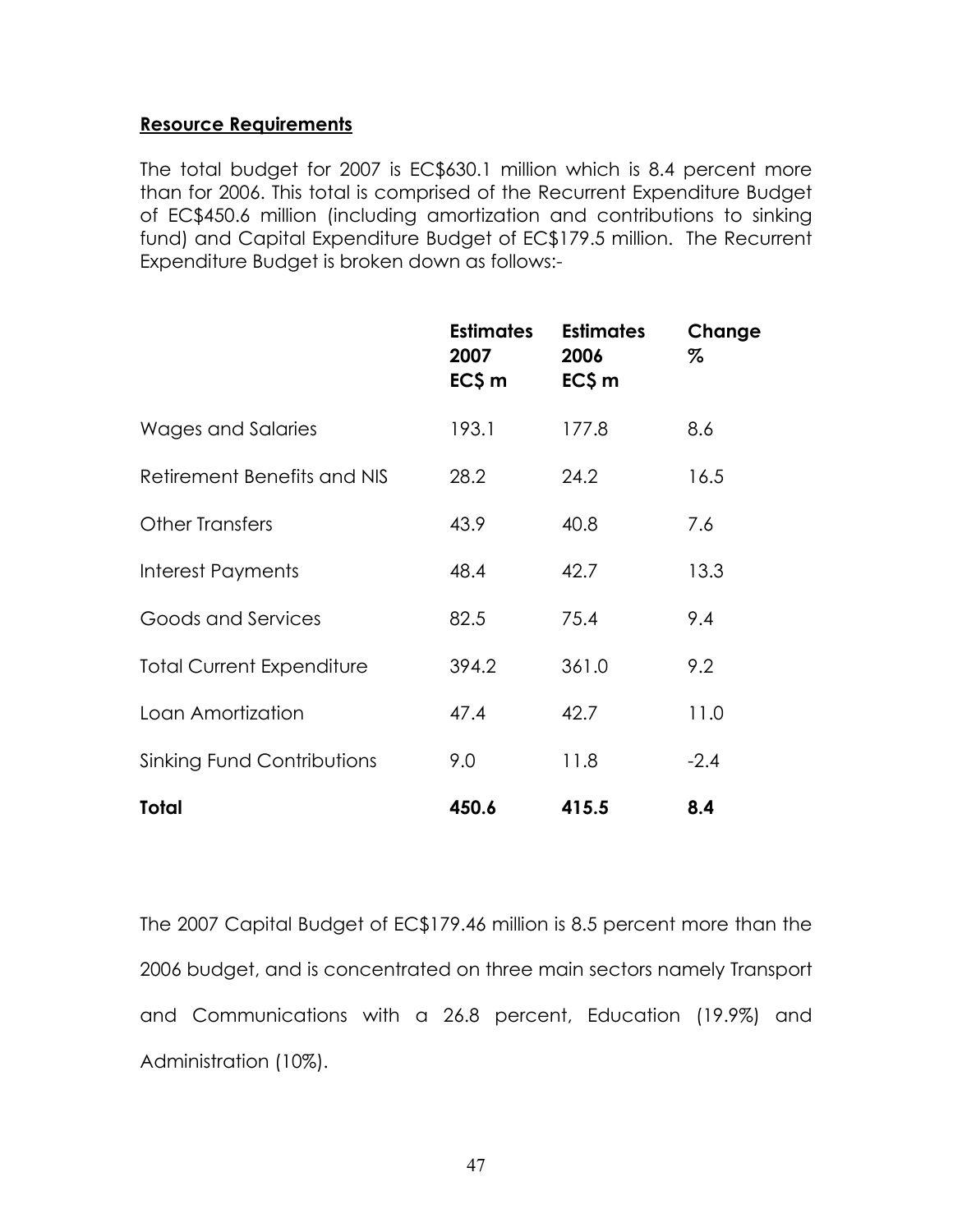Financing for the 2007 Capital Budget is comprised as follows:-

| <b>Source of Funds</b>   |        | 2007         |
|--------------------------|--------|--------------|
|                          | Amount | <b>Share</b> |
|                          | EC\$ m | $\%$         |
| <b>Domestic Receipts</b> | 61.3   | 34.2         |
| Loans                    | 51.4   | 28.9         |
| Other                    | 9.9    | 5.5          |
| <b>External Receipts</b> | 118.2  | 65.8         |
| Loans                    | 38.3   | 21.3         |
| Grants                   | 79.9   | 44.5         |
| <b>Total</b>             | 179.5  | 100.0        |

The significant features of the 2007 financing plan is the reliance which has been placed on grants for financing the Public Sector Investment Programme. Over forty-four percent (44%) of the 2007 Capital Budget is to be financed from grants as compared with 22.5 percent in 2006. The major source of these grants is the European Union which is expected to provide some EC\$47.5 million in 2007, followed by the Republic of China (on Taiwan) with EC\$14.8 million and the Government of Trinidad and Tobago with EC\$7.0 million. Other import sources are Cuba EC\$2.0 million, Japan EC\$3.0 million, Venezuela EC\$2.6 million, the Caribbean Development Bank EC\$1.15 million, IDA/World Bank EC\$1.0 million and the United Nations EC \$0.6 million.

Higher grant resources, either through direct grants or more highly concessional loans are required if we are to meet the twin objectives of debt sustainability and providing adequate funding for spending targeted on economic development and poverty reduction. Thus, we have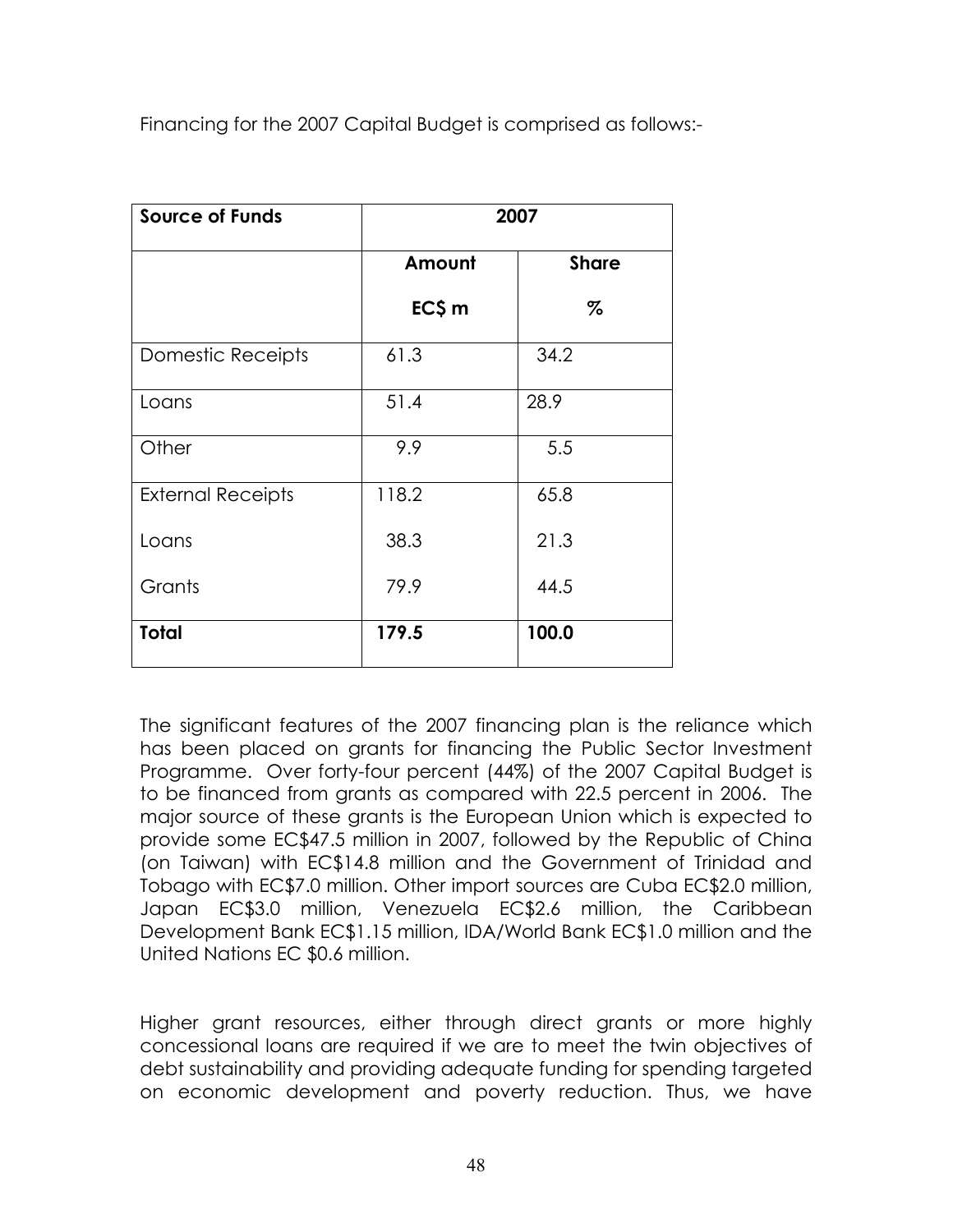deliberately concentrated on projects with grant funding in the preparation for the 2007 Budget.

Loan-financed projects contained in the 2007 Budget amount to EC\$89.7 million of which some EC\$15 million have already been drawn down for the Canouan Airport Project. This means that approximately EC\$74.7 million in new loans is required for 2007. Approximately EC\$14 million of this figure will come from multilateral and bilateral donors and the balance raised on the local and regional capital markets. Accordingly, we will be requesting parliamentary approval to borrow EC\$60 million for the partial financing of the 2007 Capital programme.

Even though the Central Government plans to borrow an additional EC\$75 million in 2007, there should be no increase in the overall debt level for the Central Government as these new borrowings will be exceeded by debt repayments which are projected at approximately EC\$77 million for 2007 including loan amortization of EC\$47 million and redemption of the 2006/07 Bond Issue of EC\$30 million. The redemption of the 2006/07 Bond in February 2007, will be financed from a loan sinking fund, which has ample reserves to finance this cost.

#### **Fiscal Measures**

For the 2007 fiscal year, Government's fiscal and economic policy will focus on enhancing the investment climate and reducing the cost of doing business in St. Vincent and the Grenadines. The economic growth rates that have been registered in recent years must be sustained; indeed still higher rates of growth are required for stronger inroads in poverty reduction and general improvement in the living standards in St. Vincent and the Grenadines. Further, fiscal and debt sustainability issues will be given more prominence.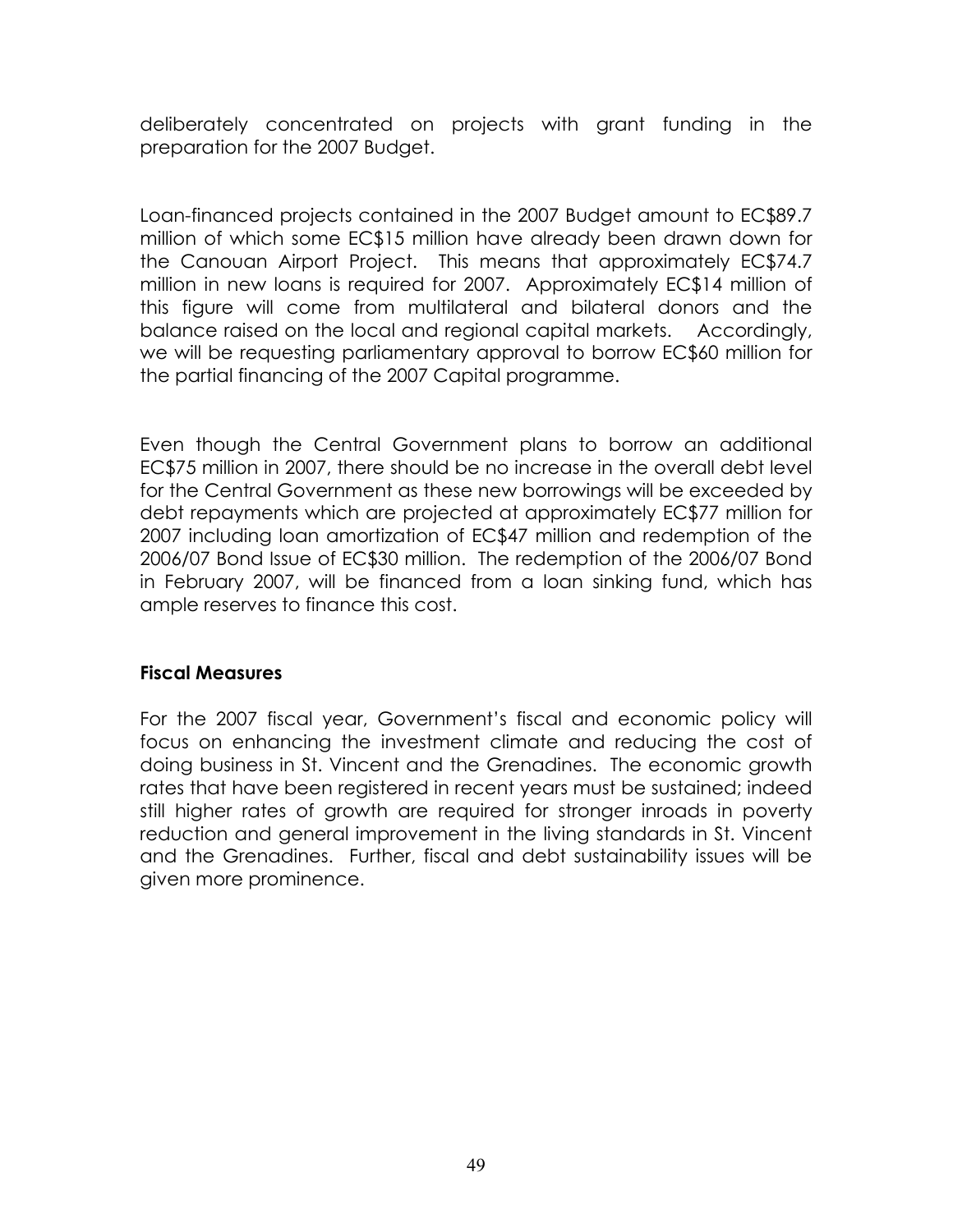#### **VAT & EXCISE**

The most important initiative for the New Year is of course the introduction of the Value-Added-Tax (VAT) and the modern Excise from May 1st, 2007. The VAT will be charged at a rate of fifteen percent (15%) with a reduced rate of ten percent (10%) for hotel and holiday accommodation (including yachting). A number of supplies have been either zero-rated or exempt from the VAT, as shown in Appendix II & III to this statement.

In addition to the VAT, some commodities are also subjected to an Excise tax which will be levied at varying rates. The commodities subject to the Excise include motor vehicles, petroleum products, alcoholic beverages, cigarettes and tobacco, and used tires. The proposed rates are shown at Appendix I.

Consequent upon the introduction of the VAT a number of taxes will be abolished as shown in Appendix IV.

The projected revenue from the VAT and the Excise totalled EC\$96.00 million in 2007 and EC\$162.8 million in 2008.

#### **Income Tax**

The new VAT tax creates an opportunity for fundamental reform of the tax system and for the strengthening of tax and customs administrative procedures. The available information shows that St. Vincent and the Grenadines has some of the highest rates of taxation for both individuals and companies. This is putting our businesses, workers and professionals at a disadvantage vis-à-vis their Caricom partners. Accordingly, we propose to reduce the highest rate of personal income tax and the standard rate for companies from 40 percent to 30 percent over the next few years. For the 2007 income year, the rate will be reduced from 40 percent to 37.5 percent. The pace of reduction in future years will depend on our fiscal situation and most importantly on the success of the VAT. This reduction is in addition to those granted in previous years to hotels (30 percent) and manufacturing as low as 15 percent for exports to extra regional market.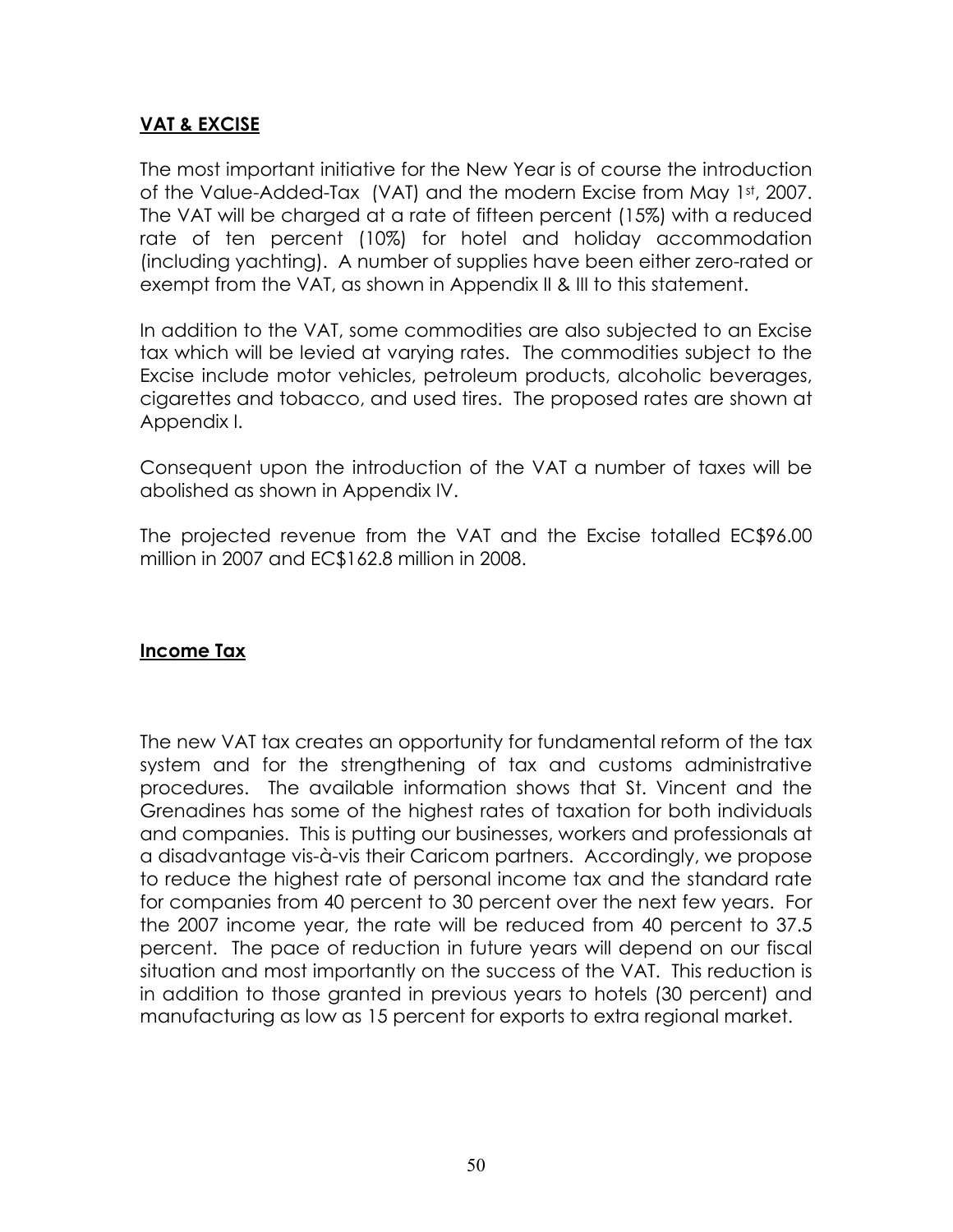The cost of this measure is estimated at EC\$4.0 million per annum which is comprised of EC\$2.6 million for companies and EC\$1.4 million for individuals.

Additionally, in keeping with our Manifesto promise to increase the income tax threshold to EC\$17 thousand we propose to increase the standard deduction from EC\$14,000 to EC\$15,000 with effect from 2007 income year.

Over 7,200 taxpayers will benefit from this concession at an annual cost to the Consolidated Fund of EC\$2.0 million.

#### **Stamp Duty**

The large increase in the cost of building materials which has occurred in recent times has led to a corresponding increase in the size of the mortgages for new construction and purchase of buildings for industrial and commercial uses. This means that the cost of registering mortgages (including stamp duty) has also increased and is now a major cost to prospective homeowners. Indeed, the stamp duty and registration fee for residential mortgages total 2.25 percent of the sum secured for mortgages less than EC\$1.0 million.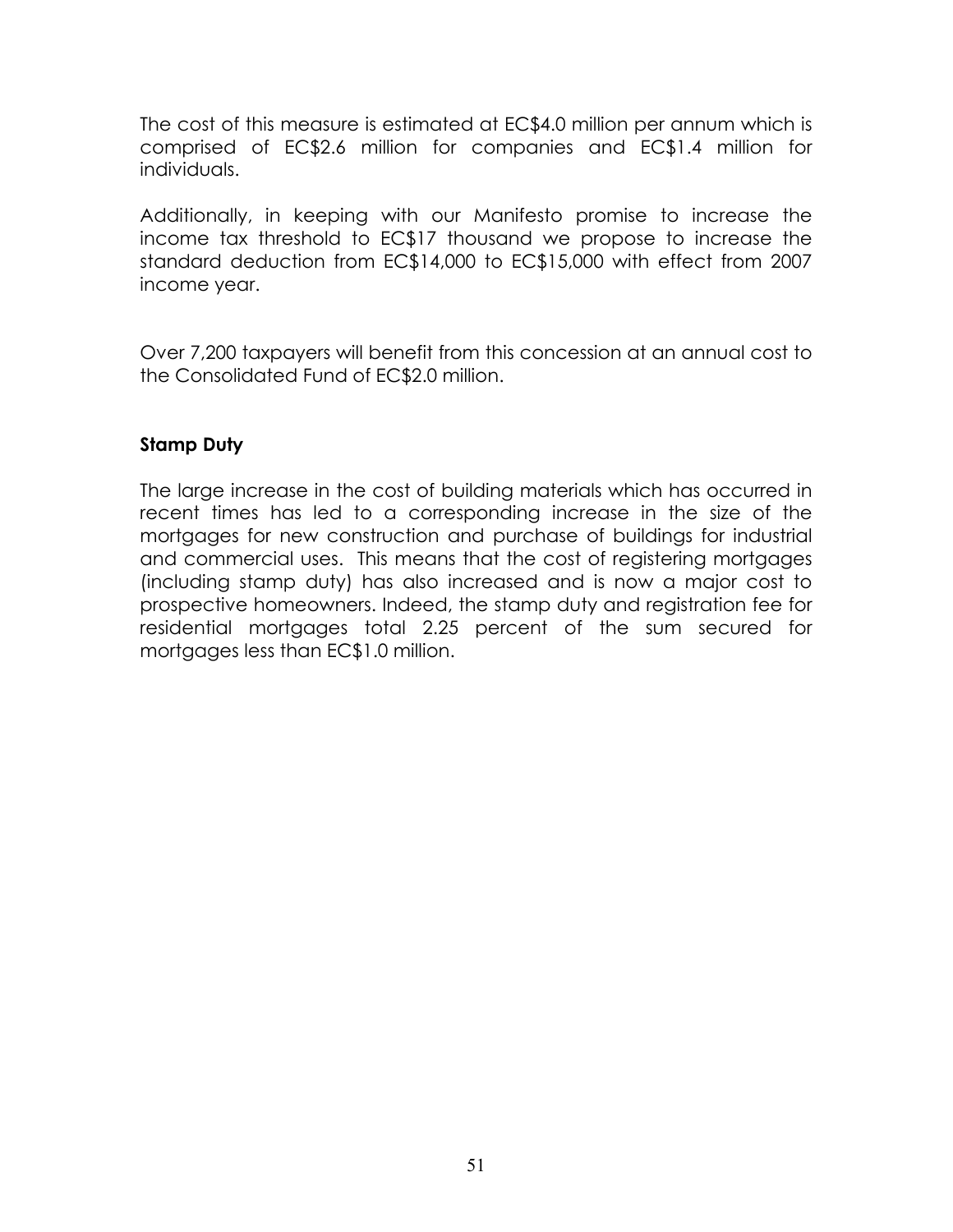Accordingly, we propose to reduce the stamp duty payable on mortgages by 50 percent. The new rates will be as follows:-

For every EC\$1,000 or fractional part

Thereof of the sum secured by a

mortgage of a value:-

|     |                               | <b>Current Rate</b> | <b>Proposed Rate</b> |
|-----|-------------------------------|---------------------|----------------------|
| (a) | not exceeding \$1,000,000     | \$20.00             | \$10.00              |
| (b) | exceeding \$1,000,000 but not |                     |                      |
|     | exceeding \$5,000,000         | \$15.00             | \$7.50               |
| (C) | exceeding \$5,000,000 but not |                     |                      |
|     | exceeding \$10,000,000        | \$10.00             | \$5.00               |
| (d) | exceeding \$10,000,000        | \$5.00              | \$2.50               |

The stamp duty payable on leases and agreement for lease will also be reduced by 50 percent. We further propose to add service and works contracts to the list of exemptions under item 9 of the Schedule to the Stamp Act with effect from May 01, 2007. This means, among other things, that contractors and builders should see a reduction in the cost of doing business. Of course, works and service contracts will now be liable to VAT but this will be paid by the client in addition to the full value of the contract.

The estimated annual cost of the adjustments to the Stamp Act is EC\$1.1

million.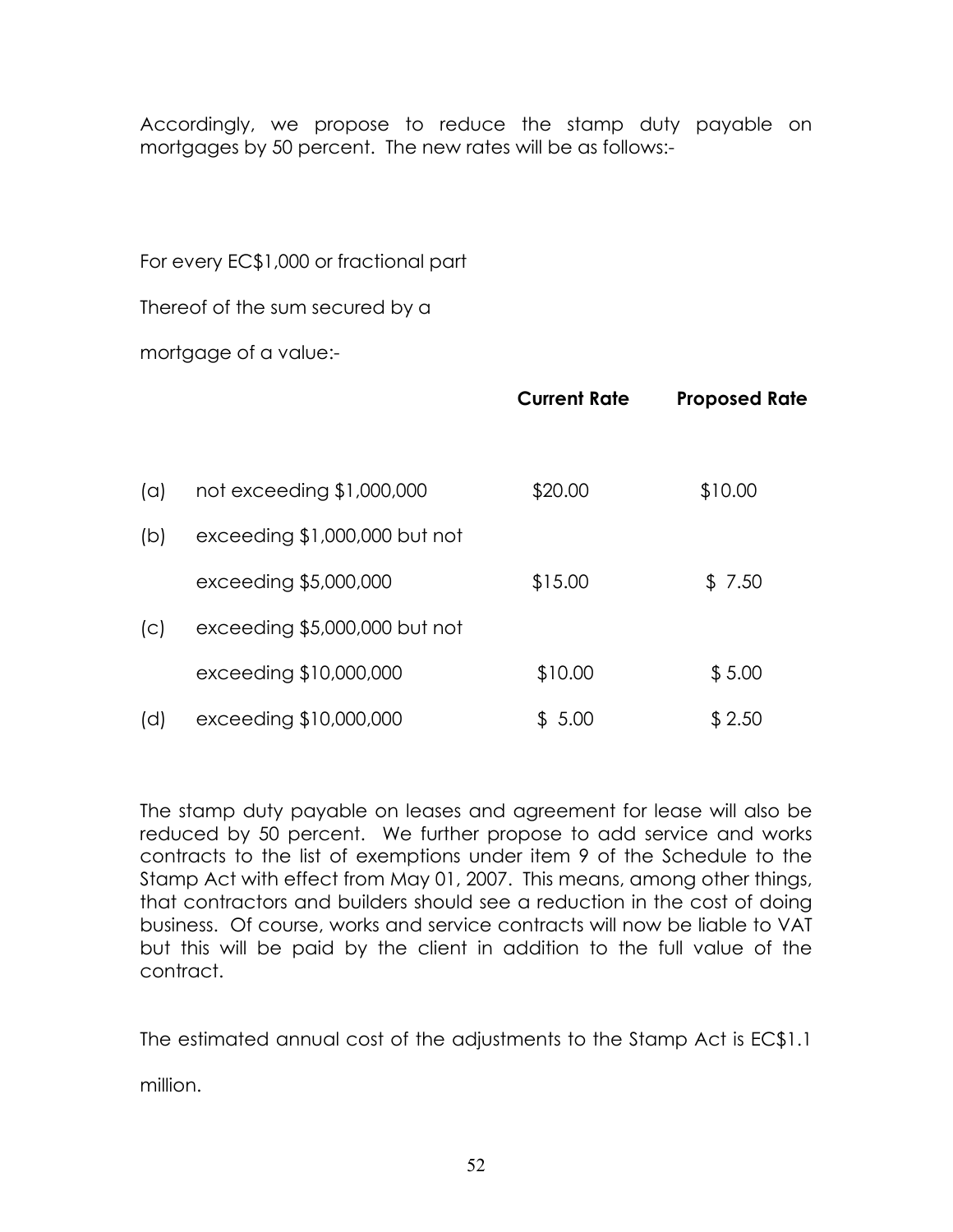One area of concern in respect of the stamp duty payable at the Registry of the High Court is the large number of transfers which are being registered as deed of gift. Approximately one-half of the deeds registered in 2004 and 2005 were recorded as deeds of gift. This indicates that some unscrupulous persons are using the concession granted to evade the tax payable to the Government. During the upcoming year we will amend the legislation to narrow the categories of persons who will qualify for a waiver on stamp duty on the transfer of property by way of a deed of gift. We will also be conducting a review of those transfers which have been registered in order to ensure that they were fully compliant with the legislation. Any violations of the guidelines which are contained in the legislation will be firmly dealt with.

In this regard, I have already put an investigative team in place to uncover the particular cases of abuse and breach of the law regarding improper transactions involving Deeds of Gift. Under the law as it currently stands, the lawyer who prepares the Deed is required to make an appropriate statutory declaration of the veracity of the family relationship between donor and donee. A lawyer who wrongfully makes such a declaration is liable to certain heavy penalties. I am accordingly requesting that all those persons who have breached the law on this matter and evaded the payment of stamp duty, to pay the requisite stamp duty on those deeds. A period of grace up to March 31st, 2007, is hereby allowed for this to be done. Thereafter, the full force of the law will be applied. This unscrupulous conduct by those who ought to know better must stop.

#### **Prices for Petroleum Products**

Since the last increase in petroleum prices in August 2006 there has been a considerable easing in the prices for petroleum products on the international commodities markets. Accordingly, the government is now in a position to lower the retail price for gasoline and diesel which we propose to implement from January 01, 2007 as follows:-

#### **Gasoline from \$11.50 to \$9.75 per gallon**

**Diesel from \$9.50 to \$8.75 per gallon**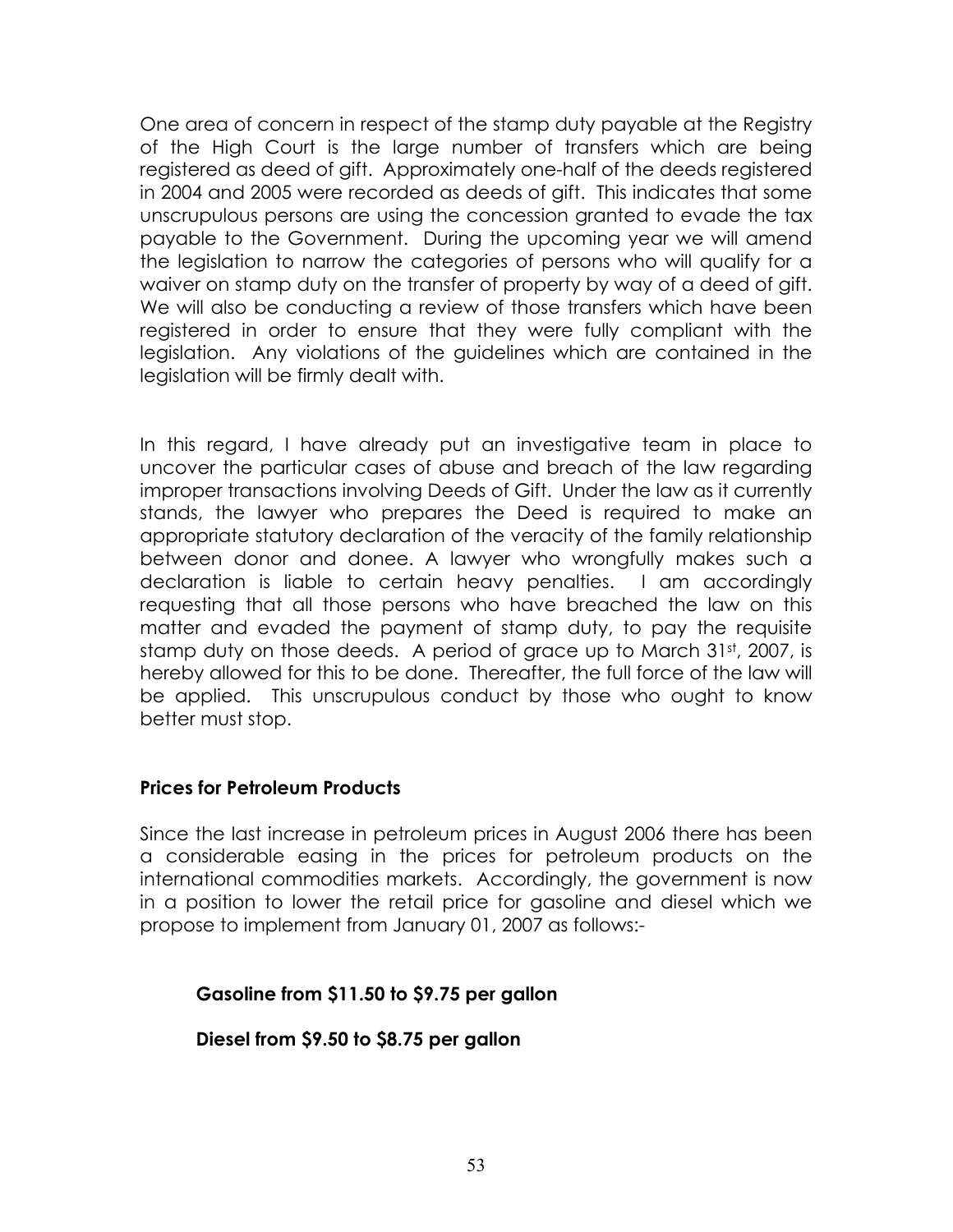In light of the fact that the price of diesel will be lower than the August 2006 price, we propose to suspend the transportation subsidy payable on diesel vehicles with effect from January 2007. The subsidy will of course be implemented if and when the price of diesel moves beyond EC\$9.25 per gallon which is the price that existed in August 2006 at the time of the most recent increase. The subsidy for gasoline vehicle will be reduced to EC\$0.25 per gallon from January 2007.

The reduction of prices for diesel and gasoline has been delayed to January in order to allow the government to recover some of the losses which was incurred since the latter part of 2004.

#### **Customs and Port Charges**

During the budget consultations we received a number of complaints from businesses and other users of the Kingstown Port about the high costs and the long delays. The problem seems to be mainly related to congestion and the increased trade which has occurred in recent times. Despite the best efforts of the hard working Customs and Port officers the problems have persisted and have led to much frustration, particularly among the business community.

As a short-term measure, the government has procured some additional space at the WIBDECO compound for the storage and processing of containers. We have also increased the staff at the Customs and Excise Department with the creation of nineteen (19) new positions in the 2007 Estimates. From this additional staff we propose to establish a small unit to deal exclusively with the unpacking of containers at the port.

We have also agreed to authorize the use of overtime in order to clear any backlog of customs entries which may occur from time to time and to finance this cost from the Consolidated Fund. Importers can now expect to have all their customs entries processed within ten working days of lodgement or two working days for small entries.

In the medium to long term, we propose to revisit plans for a complete rationalization of the Kingstown Port, including the feasibility of reclaiming additional land for port operations. We will also examine the possibility of directing more cargo to the Campden Park Port.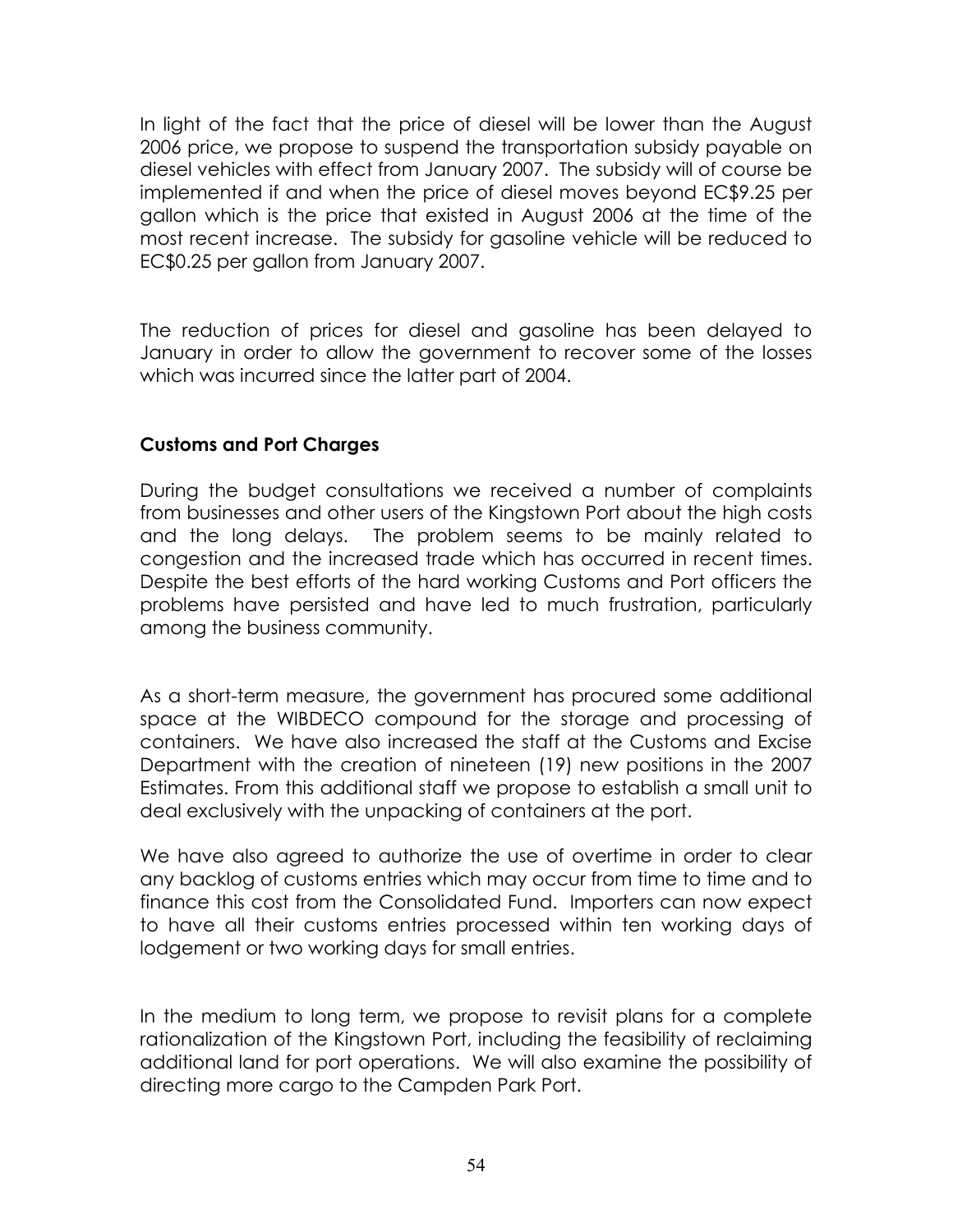#### **CONCLUSION**

Mr. Speaker, Honourable members, as I conclude, let me say that this Budget and its surrounding antecedents have touched, are touching, and will continue to touch, most positively, the lives of thousands of Vincentians. Let us briefly list each material particular in summation. These are in addition to the specific fiscal measures relating to VAT, personal income tax, company tax, stamp duty on mortgages and contracts, gasoline and diesel, customs and port charges.

First, from November 20<sup>th</sup> this year until December 31st, duty free concessions for the Christmas barrels were yet again granted, subject to the usual stipulations. This is the sixth consecutive year that these concessions have been granted.

Secondly, some 4,000 persons are benefiting this year from the special Christmas programme of road cleaning, currently ongoing, at a cost of EC\$1.5 million. This again is a commendable institutionalised specialty of this administration.

Thirdly, I wish to reiterate, or announce for the first time, the following in relation to the working people directly:

- (i) A 5 per cent wage increase for 2006 back-dated to January 1st this year for the daily paid and fortnightly paid workers employed by the Central Government. This wage increase was negotiated on behalf of these workers by their Trade Unions. This wage increase back-dated January 1, 2006, affects literally hundreds of employees and costs the Government approximately EC\$ 1 million This back-pay will be paid to these workers before Christmas 2006.
- (ii) A Christmas bonus for all Central Government employees of EC\$200 tax-free. This bonus costs, in the aggregate, some EC\$1.1 million for the approximately 5,500 beneficiaries. This is the fifth consecutive year that the ULP administration has been delivering a bonus to central government employees. As usual I urge the State-owned enterprises and the private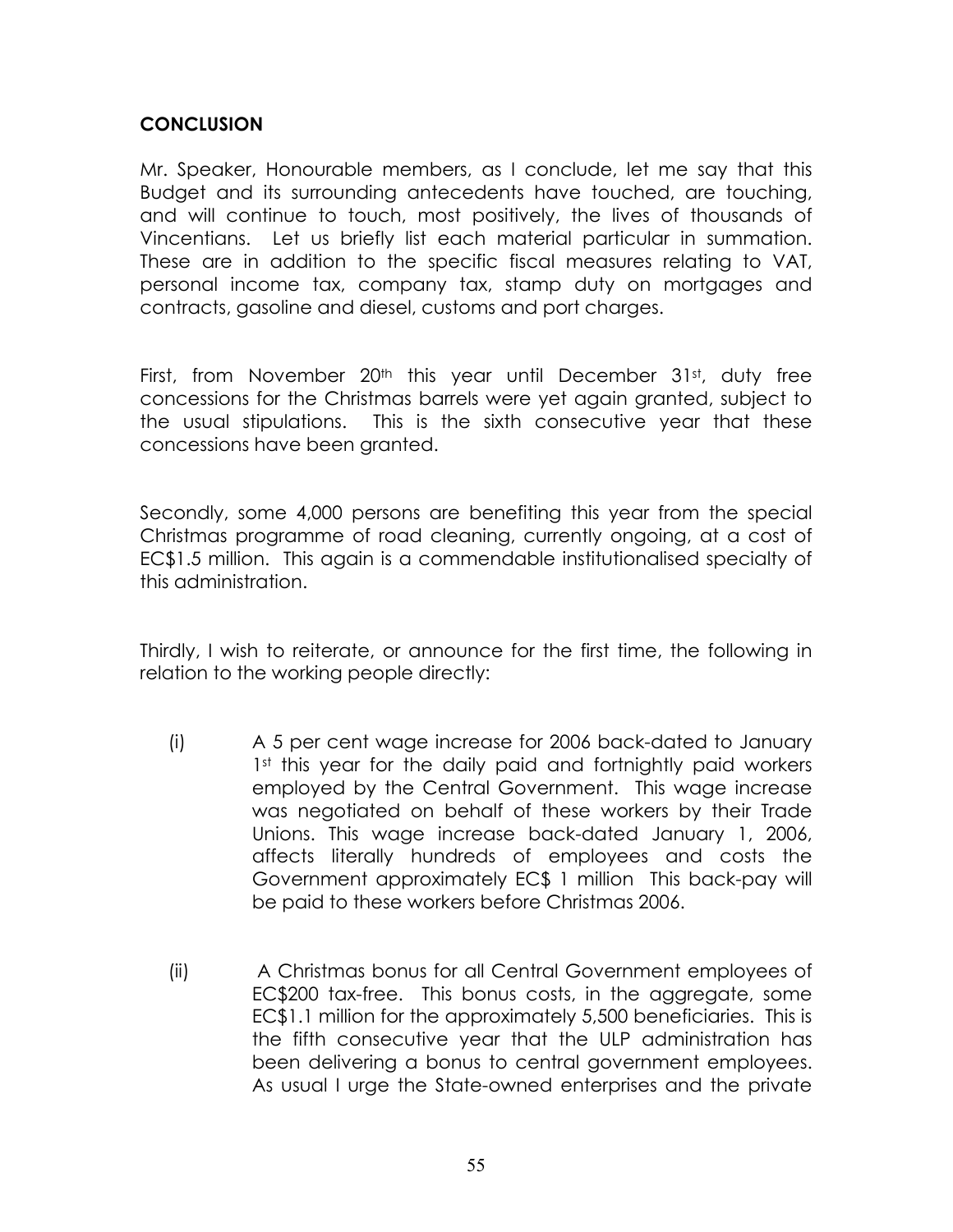sector employers to do likewise, and be even more generous if practicable.

- (iii) The last Wages Council reported in 2004. By law, they are to be appointed afresh to consider minimum wages throughout the economy periodically; the norm of a Labour Government is every three years. Under the NDP administration this was not done for eleven (11) years. This Labour government intends to follow the norm of other Labour governments. Accordingly, in 2007 the relevant Wages Councils will be appointed, the public consultations effected, and the determinations made in relation to a possible amendment or new schedule, of minimum wages for 2008. This measure will affect the many thousands of wage-earners who are paid minimum wages and inevitably those for whom the minima are used as benchmarks for wages above the minima.
- (iv) By mid-2007, it is expected that the Reclassification Exercise for Central Government employees, especially teachers, will be finalised and back-dated to January 1, 2007. This has been a complex, time-consuming exercise which must be brought to a successful conclusion.
- (v) All persons on public assistance or in receipt of the Non-Contributory Aged Pension through the NIS will receive a special EC\$50 Christmas payment additionally. The payment will be made also to those on invalidity pensions from the NIS. In all, some 7,700 persons will benefit from this payment which will cost EC\$385 thousand.

Fourthly, especial arrangements for financial resources will be made available to Credit Unions to assist in the financing of micro and small enterprises.

Fifthly, the farmers will continue to be subsidized on their inputs, with the profits from sugar imports, to the tune of EC\$1.75 million annually. Almost 2,000 farmers benefit from this inputs subsidy. Further, the active banana farmers will be receiving some EC\$500 thousand or EC\$1 per box of bananas sold for the first 26 weeks of this year as a bonus.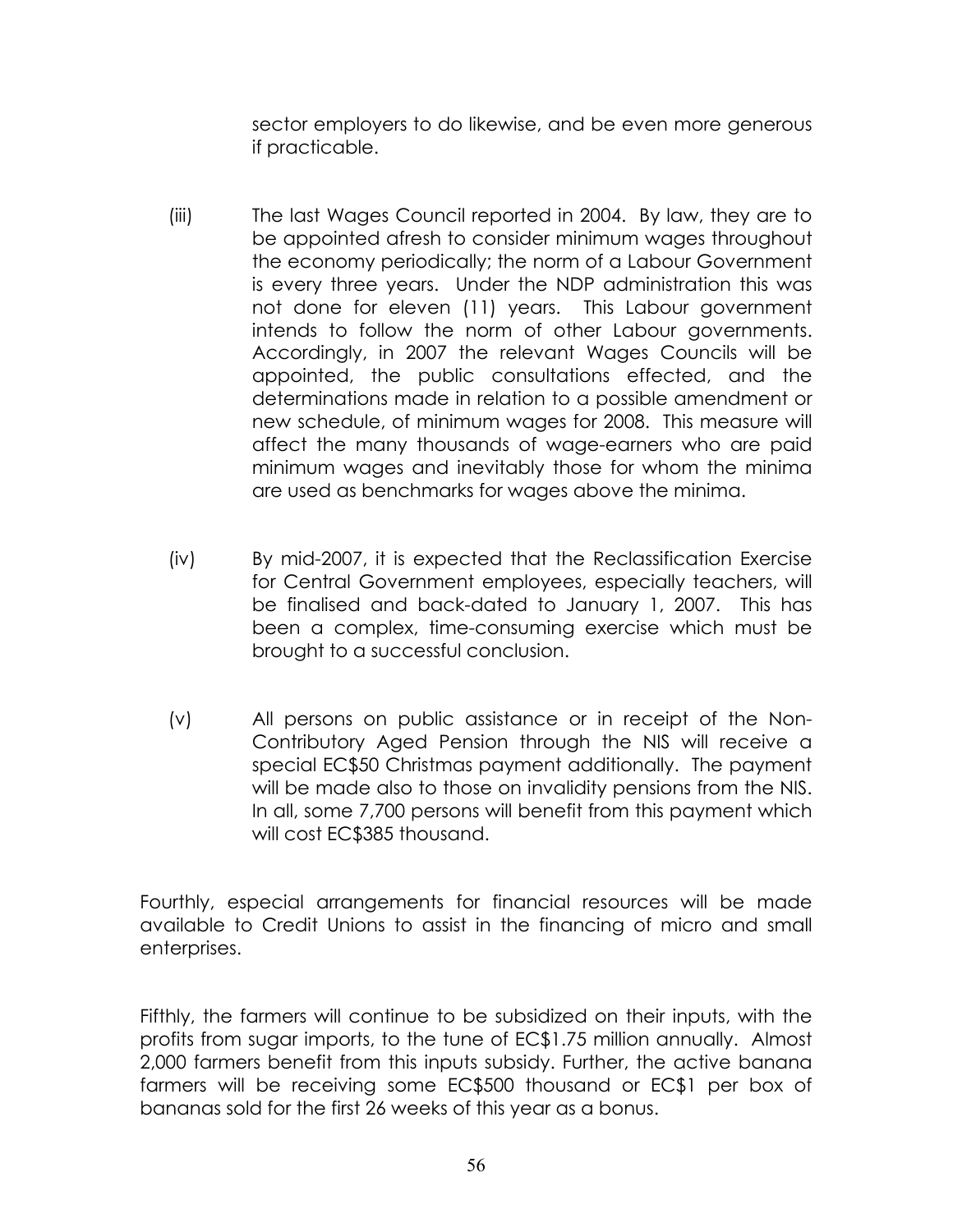And sixthly, the fisherfolk, small hoteliers and the providers of tourism services will be facilitated through loan monies from the Development Bank and Credit Unions with monies specifically negotiated from the NIS.

Mr. Speaker, this is the first time, I have been advised, since the first Gulf War in 1991that the retail prices for gasoline and diesel have been reduced. I had promised to do so, if the circumstances were propitious, and I have done so. As always this Government keeps its promises, keeps its word.

Mr. Speaker, Honourable members, it is vital that the people whom we represent, trust us to keep our word and our bond with them. Every year when this Government promises to do something, the perennial oppositionists, cynics and "doubting Thomases" declare the promises to be a comfort to fools and that the Government will never honour them. Often, these cynics and sceptics prattle that it is all deceptive election talk or political gimmickry. But every year this Government proves them wrong. This year the concessions and initiatives abound far and wide. They touch favourably the working people, the business people, hoteliers, fisherfolk, the professionals, the farmers, the tax payer – high and low, the Central Government employees, the poor on public assistance or noncontributory aged pension, the elderly and those on invalidity pensions, the motor vehicle owner and minibus operator, the borrowers on mortgages, the persons in the construction industry, minimum wage earners, importers, and the recipient of Christmas barrels. This is truly a "Together Now" Budget; there is something in the Budget for practically every individual, and for the greater common good; for all the people of St. Vincent and the Grenadines; for future development.

Mr. Speaker, several events, pregnant with great import, conspire to make 2007, a year of historical and contemporary significance. These are:-

- (i) The hosting in the Caribbean of the Cricket World Cup (CWC) 2007 from March to May. In St. Vincent and the Grenadines, we are hosts for warm-up matches over a five-day period. An extra-ordinary effort has been put into this matter locally and regionally. CWC 2007 promises to be the occasion of the largest voluntary movement of persons into our region since conquest and settlement.
- (ii) The 200<sup>th</sup> Anniversary of the Abolition of the Atlantic Slave Trade falls on March 25, 2007. This event will commemorate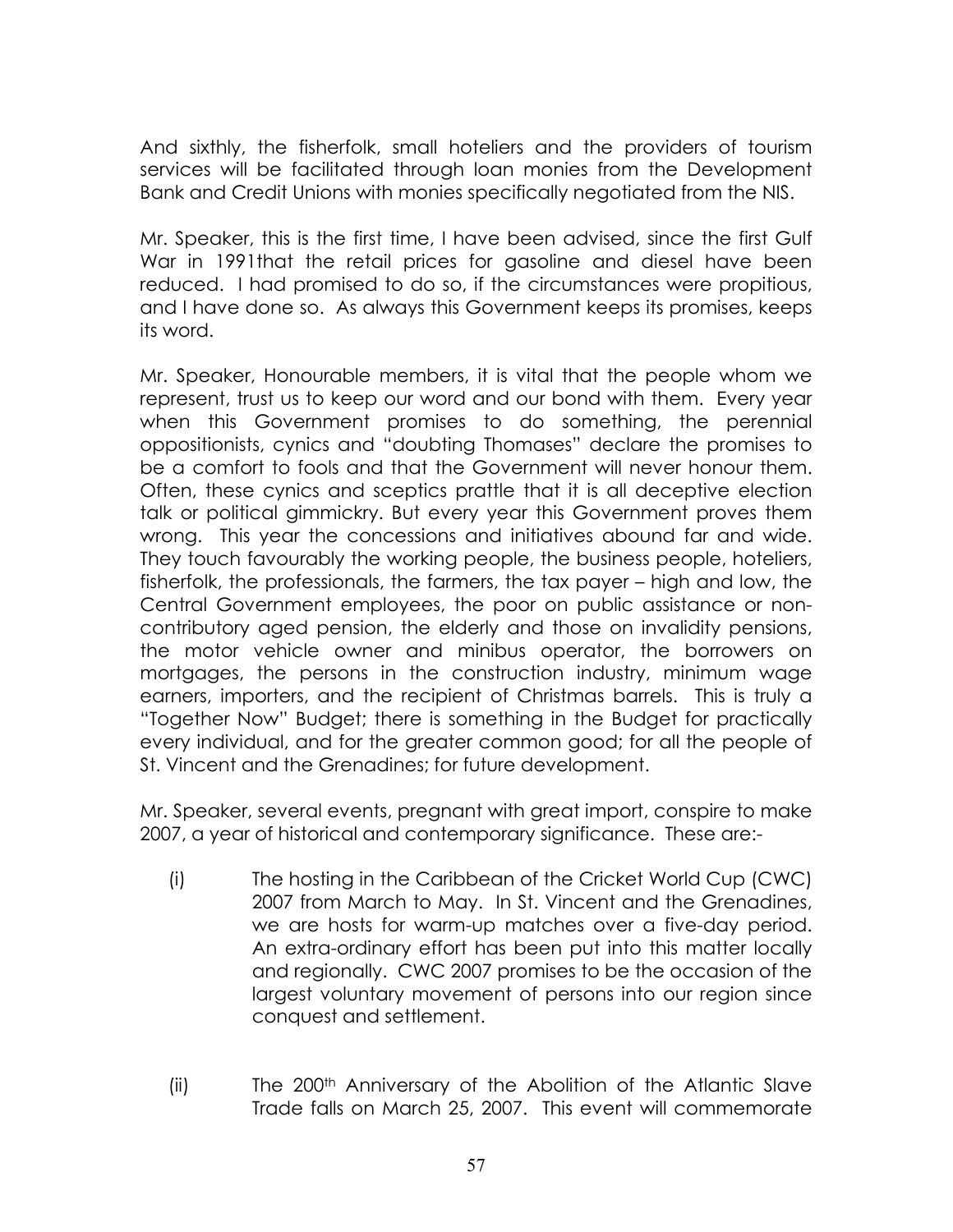the abolition of an enforced trade in Africans to the so-called "New World", which slave trade was the largest involuntary movement of persons in the history of our Caribbean. This Government has played a leading role locally, regionally, and at the United Nations in securing the official acknowledgement of this commemoration and in demanding an apology and reparations from the British, Europeans, and their American cousins. This commemoration ought properly to be twinned by us with CWC 2007 and be utilised, among other things, as a critical part of the process of our historical reclamation. This commemoration will run from March to December 2007. In this Budget, the sum of EC\$250 thousand has been earmarked for the commemoration in St. Vincent and the Grenadines.

- (iii) The introduction of the VAT on May 01, 2007. I have spoken earlier of the seminal importance of this tax reform measure.
- (iv) The planned opening of the Rabacca Bridge and the Canouan International Airport, and the scheduled commencement of the earthworks for the International Airport at Argyle. These are epoch-making activities.
- (v) The proposed signing of the Economic Union Treaty by member-states of the OECS to usher in the establishment of an economic union.
- (vi) The debates in the House of Assembly on the Final Report of the Constitutional Review Commission and the Report on Local Government Reform, as staging posts for meaningful constitutional and local government reform.
- (vii) The hosting of the Heads of State/Government of CARICOM in St. Vincent and the Grenadines under the Chairmanship of the Prime Minister of St. Vincent and the Grenadines who shall be CARICOM's Chairman until June 30, 2007.

Mr. Speaker, all these events, and more, demand of our people their activist involvement and a great sense of individual and collective responsibility. I urge that the remarkable national consensus, shaped under the leadership of my government, and which has emerged on matters relating centrally to education, job creation, poverty reduction, economic and fiscal policy, social policies broadly, good governance, regional integration, national security, culture and sports, and foreign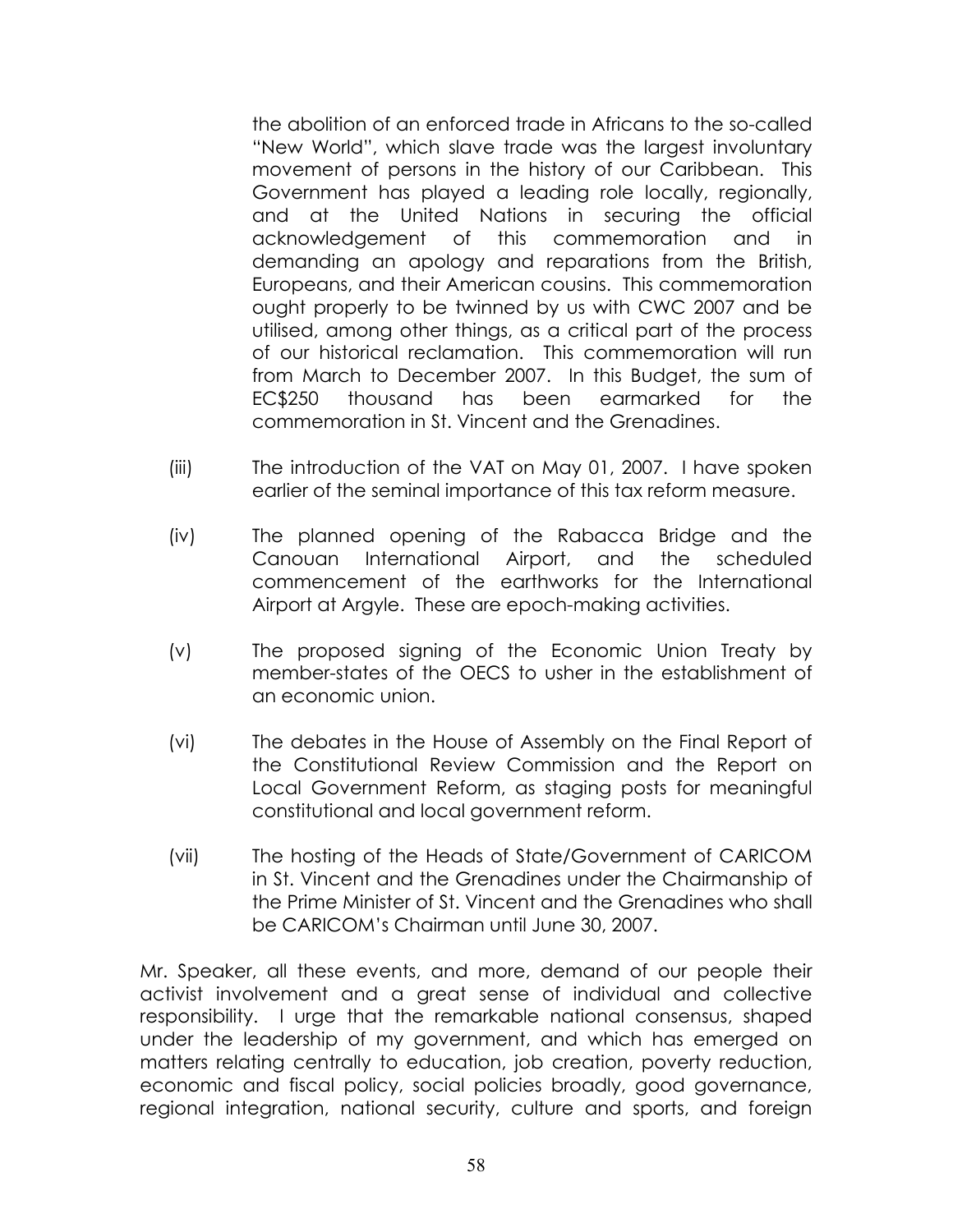policy, be solidified. I further urge, on the basis of the greater common good, that the temptation be resisted by those who are demagogically inclined to choreograph angels on the head of a pin or who raise distinctions without a difference like the discredited cynics of ancient Greece. To be sure, let us have lively debates, but let us be constructive within the national consensus which has so evolved sensibly. Let us together embrace governance as an enterprise steeped in intellectualism and commonsense, managerial activism, the quality delivery of public goods or services to the people within the confines of the available resources, and democratic politics which is at once responsive and responsible to the people, for their common good, in this our wellgrounded Caribbean civilisation and its Vincentian component.

THANK YOU!!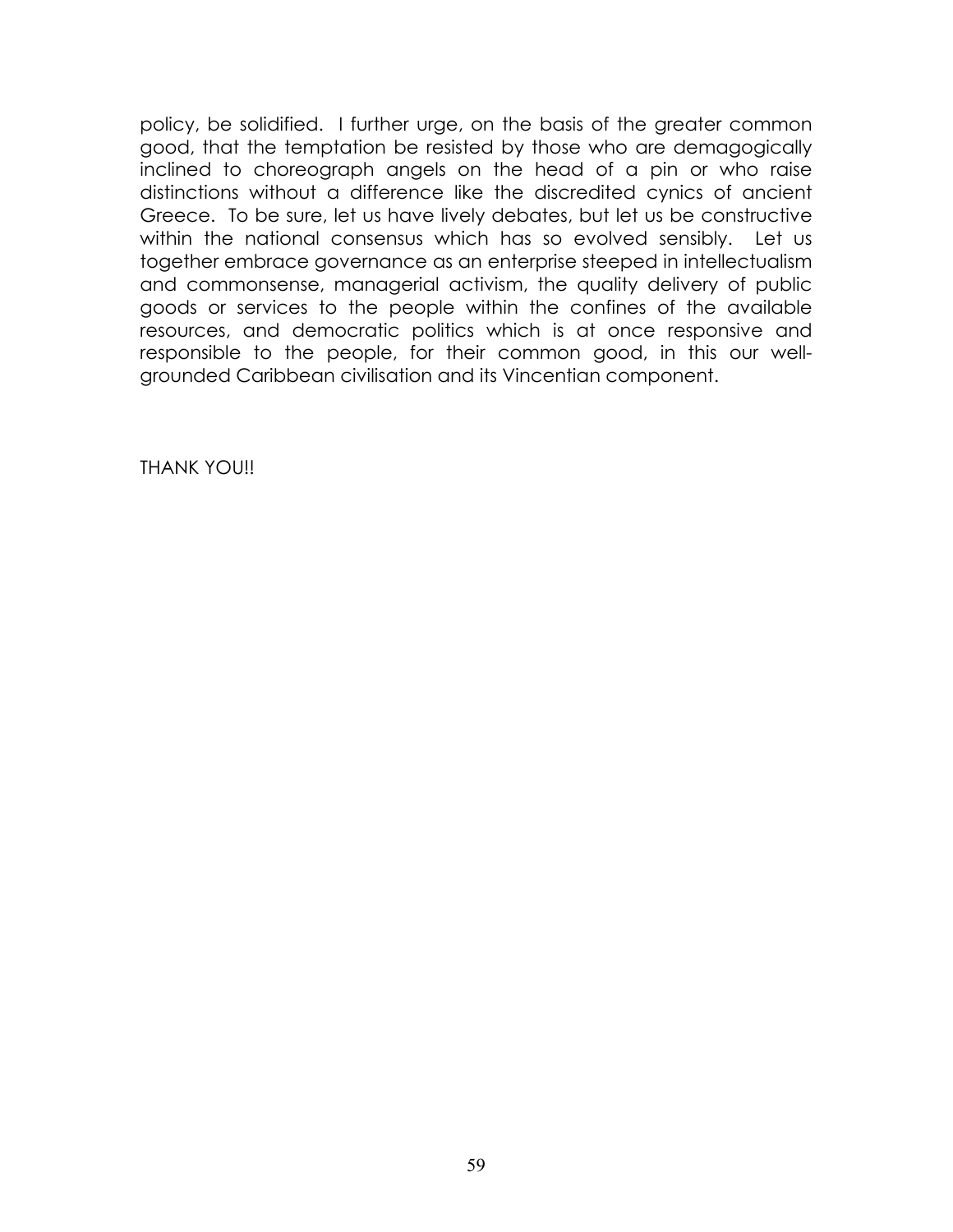#### APPENDIX I

### **Proposed Excise – with effect from May 1st, 2007**

| Commodity                                      | Rate              |  |
|------------------------------------------------|-------------------|--|
|                                                |                   |  |
| Beers and Stouts                               | $$0.66$ per litre |  |
| Malt                                           | \$0.35 per litre  |  |
| Wine                                           | $$2.0$ per litre  |  |
| Rum, Brandy, Whiskey, Gin,<br>Vodka and liquor | $$2.00$ per litre |  |
| Other fermented beverages                      | $$0.66$ per litre |  |
|                                                |                   |  |
| Gasoline                                       | \$2 per gallon    |  |
| Gas Oil                                        | \$0.7 per gallon  |  |
| Kerosene                                       | \$0.5 per gallon  |  |
| <b>Butanes</b>                                 | \$3 per 100 lb    |  |
| <b>Used Tyres</b>                              | 20%               |  |
| Incandescent Bulbs                             | 10%               |  |
| <b>Transport Vehicles</b>                      | 50%               |  |
| Car and Jeeps                                  | 45%               |  |
| Goods Vehicles                                 | 55%               |  |
| <b>Tobacco</b>                                 | 5%                |  |
| Cigars and Cigarettes                          | 10%               |  |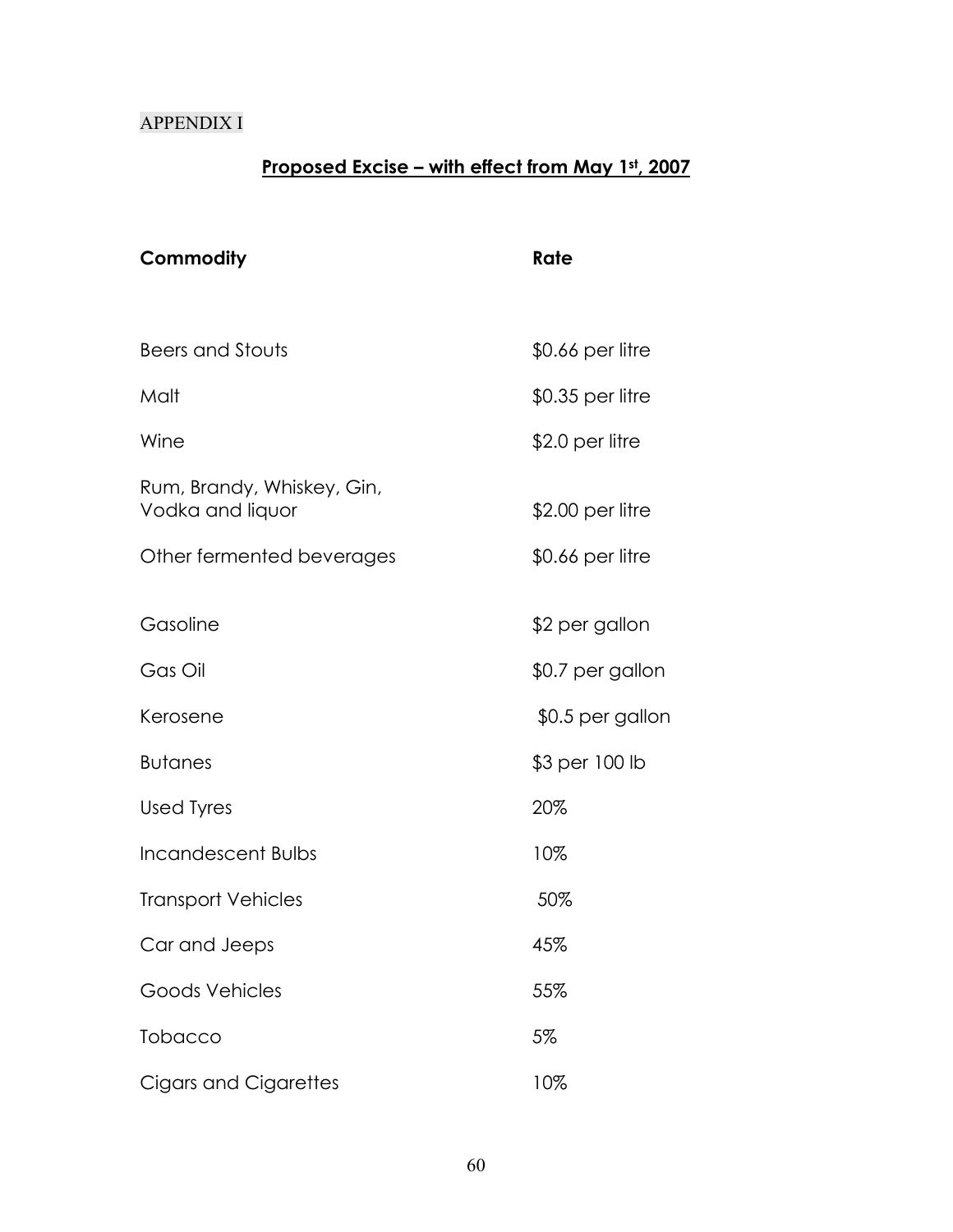#### **APPENDIX II**

#### ZERO RATED SUPPLIES

The following supplies are zero-rated in accordance with the Value Added Tax Act.

- 1. Export of goods and other supplies of goods for consumption outside of St. Vincent and the Grenadines.
- 2. Export services and other supplies of services for consumption outside of St. Vincent and the Grenadines.
- 3. A supply or import of one of the following foods listed for human consumption:-
	- (a) non-package white rice
	- (b) cane sugar
	- (c) milk
	- (d) raw chicken back, neck and wings
	- (e) raw turkey back, neck and wings
	- (f) baby formula
	- (g) non package wheat flour
- 4. (a)the first 200 kilowatt hours per month of electricity and (b) the fuel surcharge provided by Vinlec or any other approved person
- 5. gasoline, kerosene, diesel and LPG
- 6. Exercise books, newspapers and computers.
- 7. packages, containers, labels and bottles
- 8. invalid carriages and orthopedic appliances
- 9. services by:
	- (a) St. Vincent and the Grenadines Port Authority
	- (b) Any airport in St. Vincent and the Grenadines
- 10. International Financial Services.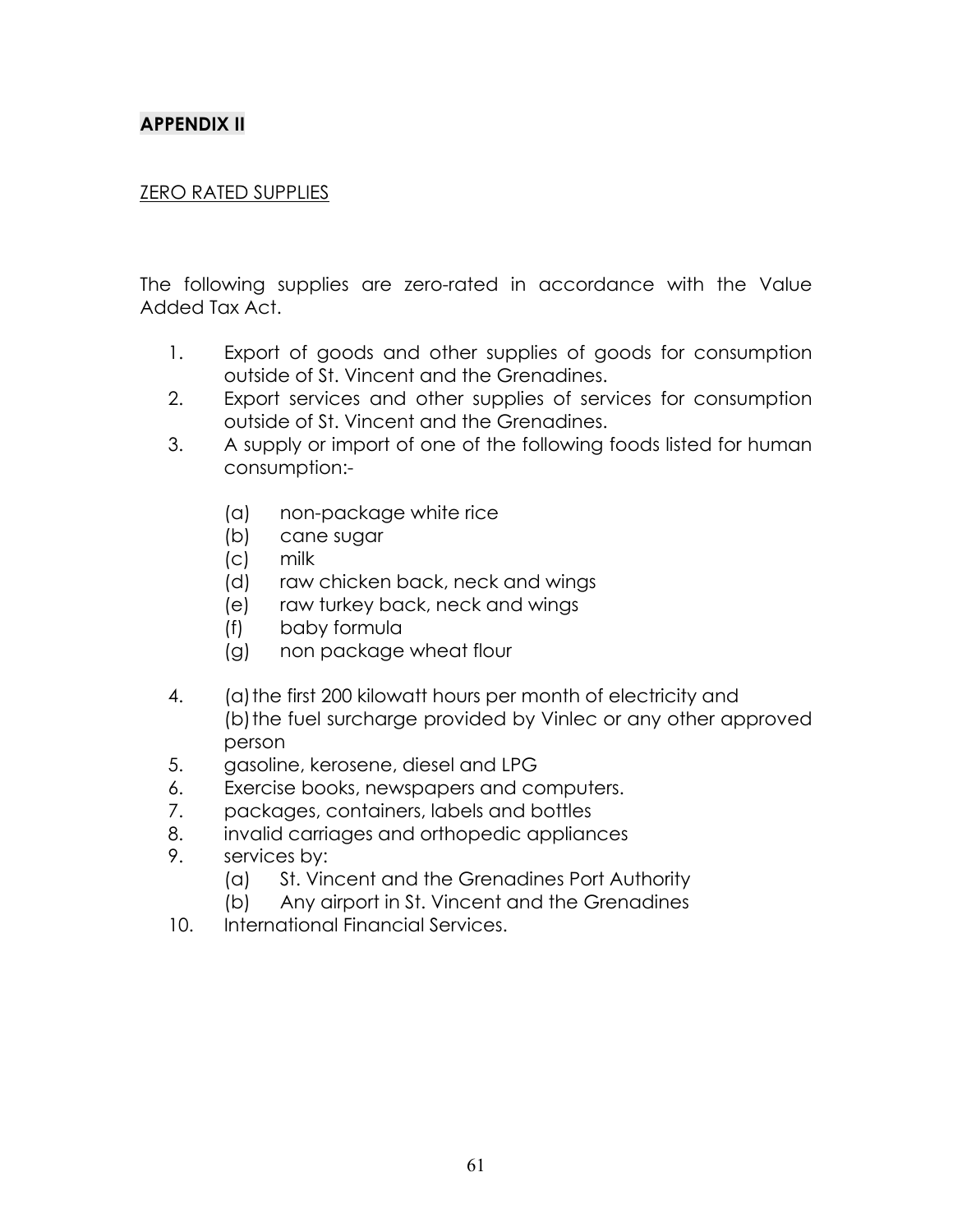#### **APPENDIX III**

#### **EXEMPT SUPPLIES**

A supply listed in one of the items below is an exempt supply in accordance with the Value Added Tax Act.

- 1. financial services
- 2. international transport services including international mail services provided by the Postal Corporation.
- 3. the sale of real property \*
- 4. a lease, licence, hire or other form of supply of the rights to occupy accommodation in residential premises.
- 5. hotel or holiday accommodation for a continuous period of more than 45 days.
- 6. transportation of passengers by land, sea or air within St. Vincent and the Grenadines excluding:
	- (a) Chartered tours
	- (b) A chartered journey by sea or air
- 7. education services
- 8. medical, dental, nursing, convalescent or similar services.
- 9. nursing homes or residential care for the aged, indigent, infirm or disabled
- 10. prescription medicines.
- 11. veterinary services
- 12. gambling by an approved non-profit body.
- 13. tickets in a lottery conducted by the National Lotteries Authority or the Windward Islands Lotteries Commission.
- 14. domestic postal services by the Postal Corporation.
- 15. supply of unprocessed agricultural products if the supplier is the producer of the goods.
- 16. supply of live animals or insects other than domesticated animals generally held as pets.
- 17. agricultural inputs including machinery and equipment for agriculture.
- 18. fishing inputs including boats and outboard engines up to 75 hp and inboard diesel engines, used for taxable fishing activity.
- 19. aircrafts and ships stores and spare parts if used during flight or voyage that constitutes international transport.

\* The Act is to be adjusted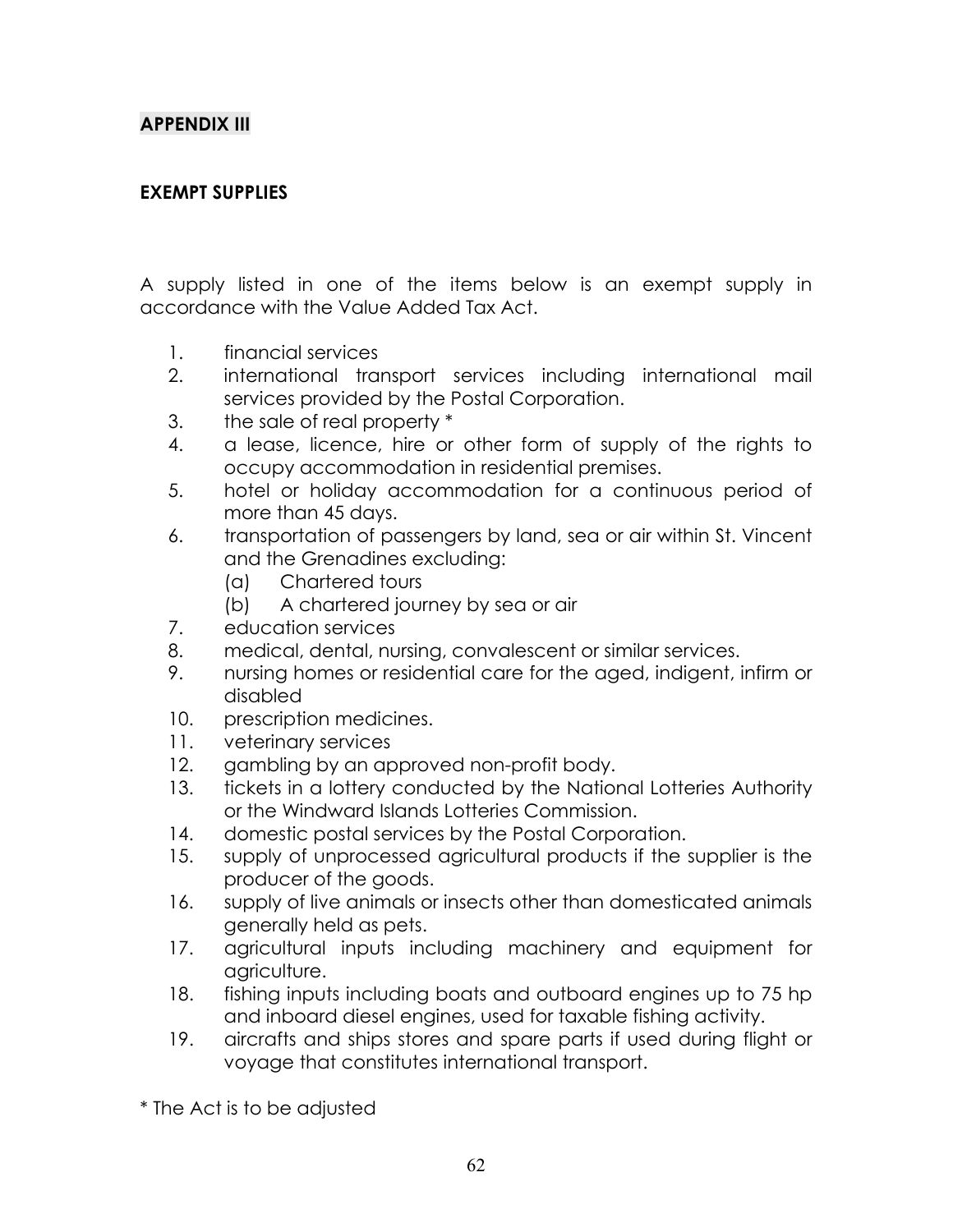- 20. bread supply by the producer of bread.
- 21. services by a trade union to a member or another trade union in the ordinary course of its objectives as a trade union.
- 22. articles of religion worship or a supply of religious services by an institution.
- 23. goods or services supplied to a diplomatic mission.
- 24. import of goods given as an unconditional gift to an approved charitable organization, or government school.
- 25. goods imported for international organization or personal.
- 26. imports of goods which are exempted from custom duties.
- 27. goods shipped or conveyed to St. Vincent and the Grenadines for trans-shipment or conveyance to any other country.
- 28. a supply of water by the Central Water and Sewerage Authority if the supply is provided to residential premises for domestic use.